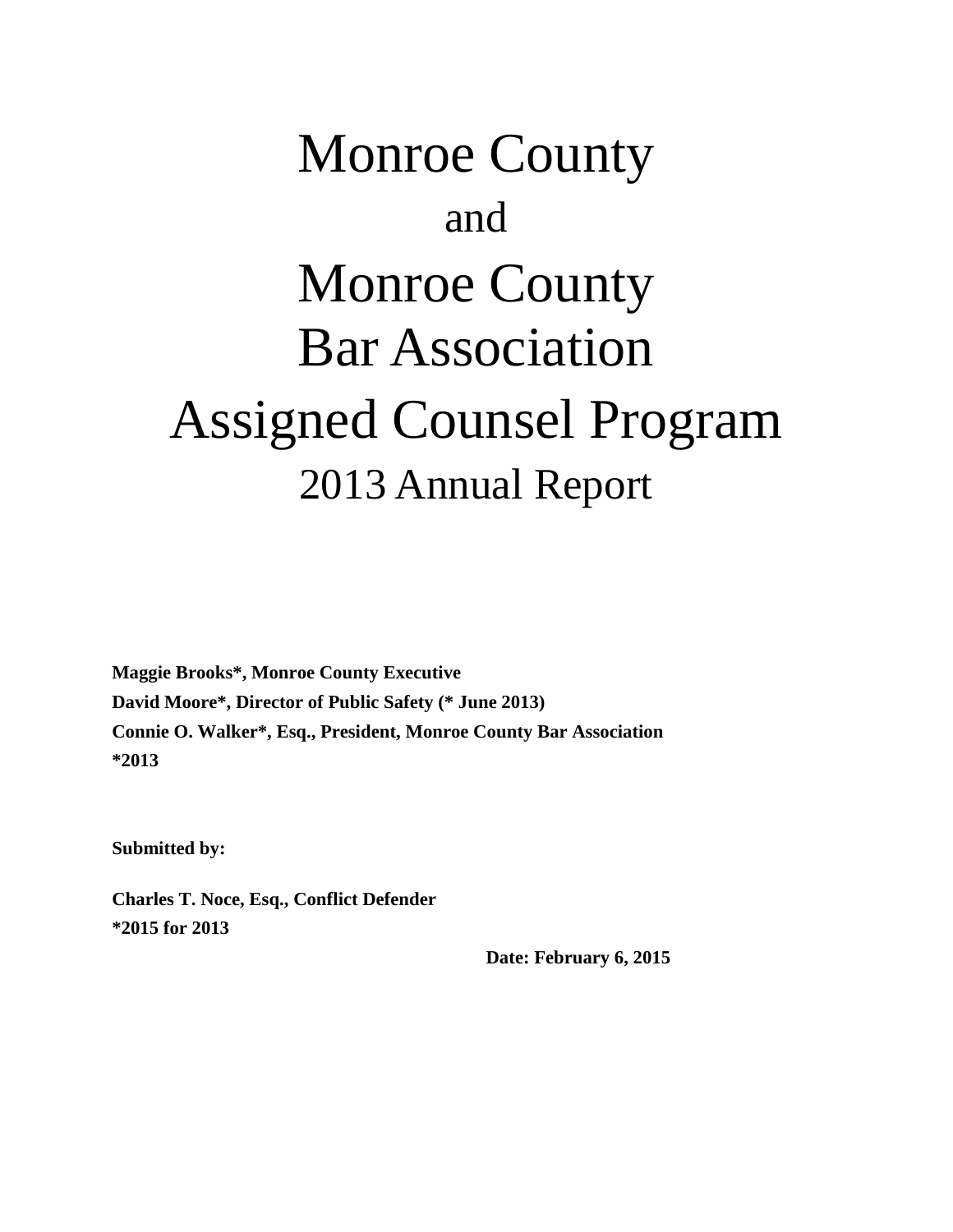## TABLE OF CONTENTS

| "To Provide A Coordinated And Centralized Assignment System For Conflict Cases" 3<br>"To Provide A More Equitable Distribution Of Conflict Assignments Among Lawyers"4<br>"To Maintain Uniform And Proper Billing Practices And To Ensure Cost Accountability Of Services" 5 |  |
|------------------------------------------------------------------------------------------------------------------------------------------------------------------------------------------------------------------------------------------------------------------------------|--|
|                                                                                                                                                                                                                                                                              |  |
|                                                                                                                                                                                                                                                                              |  |
|                                                                                                                                                                                                                                                                              |  |
|                                                                                                                                                                                                                                                                              |  |
| <b>2013 COSTS</b>                                                                                                                                                                                                                                                            |  |
|                                                                                                                                                                                                                                                                              |  |
|                                                                                                                                                                                                                                                                              |  |
|                                                                                                                                                                                                                                                                              |  |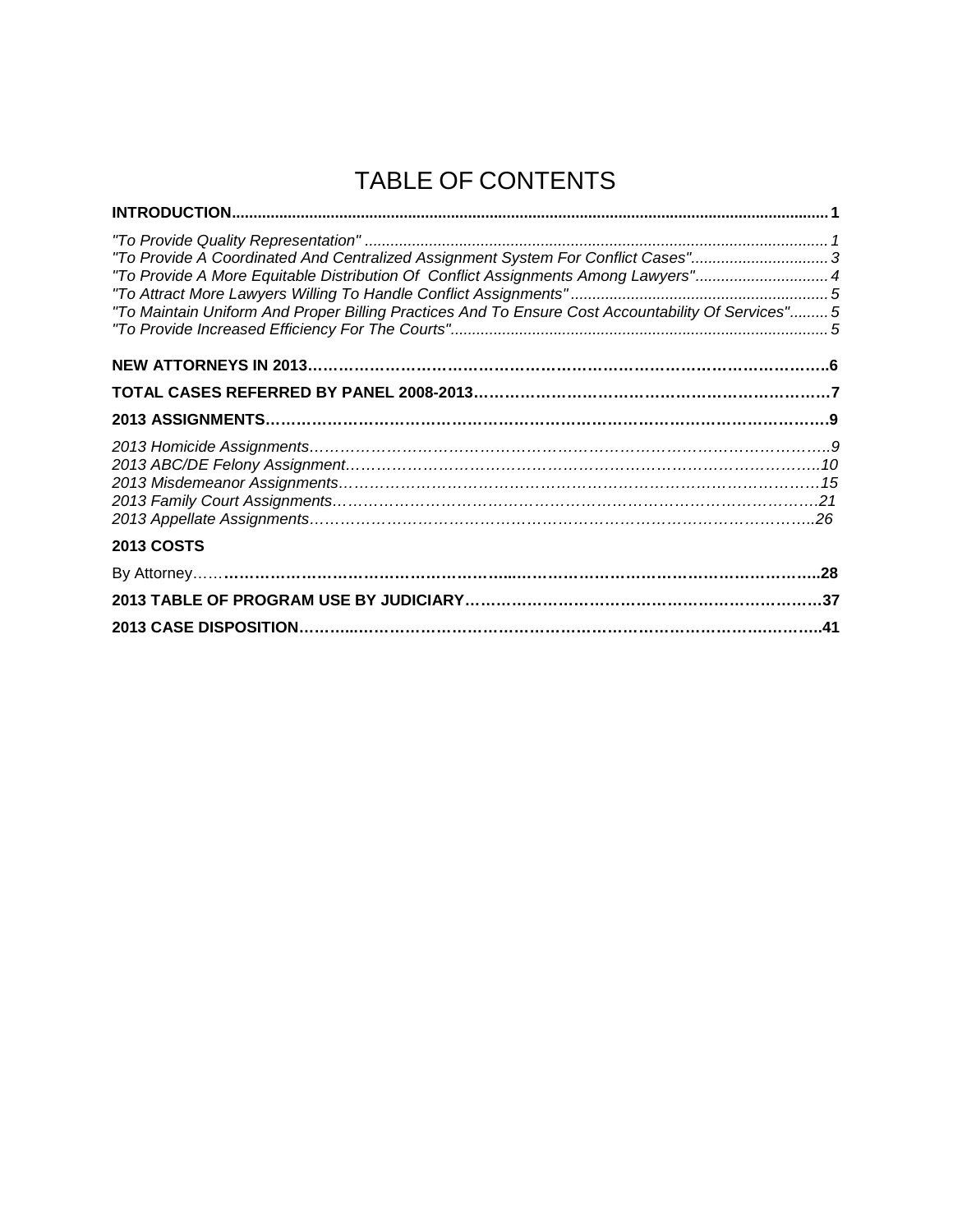## **Introduction**

2013 was the twenty second year the Assigned Counsel Program operated in all courts. It was also the eleventh year of operation for the Conflict Defender Office.

In 2013 The Conflict Defender Office had a staff of ten (10) attorneys and three support staff for the Assigned Counsel Program. In January of 2013 a new Voucher Clerk was hired to fill a position that had been vacant since June of 2012. Outside support services such as investigation and service of process are done on a contract basis, and this remained the case. The attorneys in the office represent clients in conflict cases in Family Court, Rochester City Court and all of the appellate courts. All cases in local criminal courts, all felony cases and all statutorily assigned cases in Superior Court are still assigned to private counsel under the Joint Monroe County/Monroe County Bar Association Plan for Conflict Assignments.

The following statistical information shows the Program's relative success in meeting the goals of the Plan:

> "The objectives of this conflict assignments plan are to provide quality representation to eligible indigent defendants or other litigants in those cases where the Public Defender has a conflict of interest; to provide a coordinated and centralized assignment system for conflict cases arising in the courts specified in Article IV herein; to provide a more equitable distribution of conflict assignments among lawyers; to attract more lawyers willing to handle conflict assignments; to maintain uniform and proper billing practices; to ensure cost accountability of services, and to provide increased efficiency for the courts by making qualified attorneys more readily available to handle conflict cases." *Monroe County Bar Association Sponsored Plan for Conflict Assignments*, ARTICLE II. Plan Objectives

#### **"To Provide Quality Representation"**

2013 saw a continued increase in certain case assignments to the Assigned Counsel Program and Conflict Defender Office from a number of courts, including The Supreme Court Appellate Division Fourth Department. Primarily there was a substantial increase in the number of homicide cases, and all ABC and DE felony cases, as well as appellate cases. While there were somewhat fewer misdemeanor cases, as well as Parole/Probation cases, the numbers of more difficult categories of cases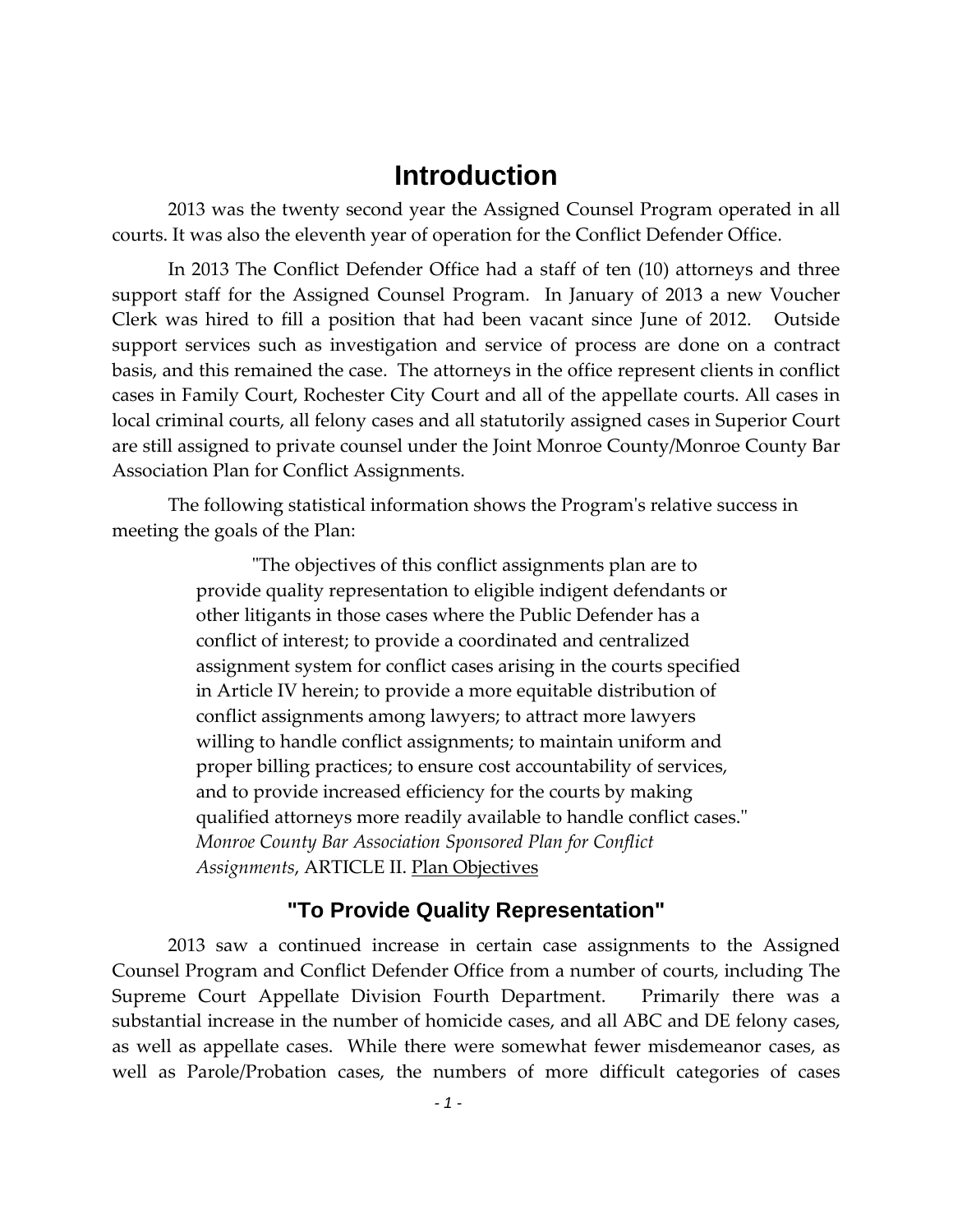increased, necessitating the use of additional resources. For instance, Homicide assignments in raw numbers went from 20 in 2012 to 33 in 2013, an increase of 65 %, likely to result in a substantial increase in voucher submission amounts in 2014-2016, when these cases will likely conclude. Notably too was the 33% increase in appeals, many of the appeals being assigned already three-four years old, which meant that they need to be assigned out due to concerns regarding potential habeas corpus relief. In both of these situations, additional assignment of attorneys was required, and can be expected to result in increased payments in 2015-2017. A second grant funded position for family Court was in fact filled in January of 2013, allowing for much more reasonable distribution as among six (6), not four (4) attorneys. The six staff attorneys assigned to Monroe County Family Court (including the two grant funded positions), allowed for much more appropriate levels of representation and greatly reduced coverage issues.

A Request for Proposal issued at the end of 2013 to contract out the work presently done by the program and office, which ushered in an environment of great uncertainty among the CDO staff, as well as ACP panel members for the remainder of the year. It bears repeating that any attempts to compare caseloads as between the Public Defender and Conflict Defender Offices remains problematic as The Conflict Defender attorneys had access to no support staff at all for the calendar year 2013: including no secretarial support or paralegal support. In comparison, the Public Defender's Office had two full-time paralegals assigned to Family Court, and paralegals greatly reduce the amount of office time that attorneys must spend on document preparation, giving the attorneys more time for court appearances and client counseling. Additionally, the demands placed on attorney time by Family Treatment Court and the new Permanency legislation – requiring hearings every six months – continues to pose a coverage problem for the Conflict Defender Office in 2013, though that coverage problem was greatly reduced when the Family Court section was again fully staffed.

The two Grants from The New York State Office of Indigent Legal Services that allowed for the hiring of two aforementioned full time Family Court attorneys, was a highly effective strategy on all levels in terms of maintaining a high level of representation for clients in Family court. These two Grant positions are each funded for three year terms.

The CDO also successfully operated a successful Internship Program, which involved three participating law school students. Since the CLE requirements of the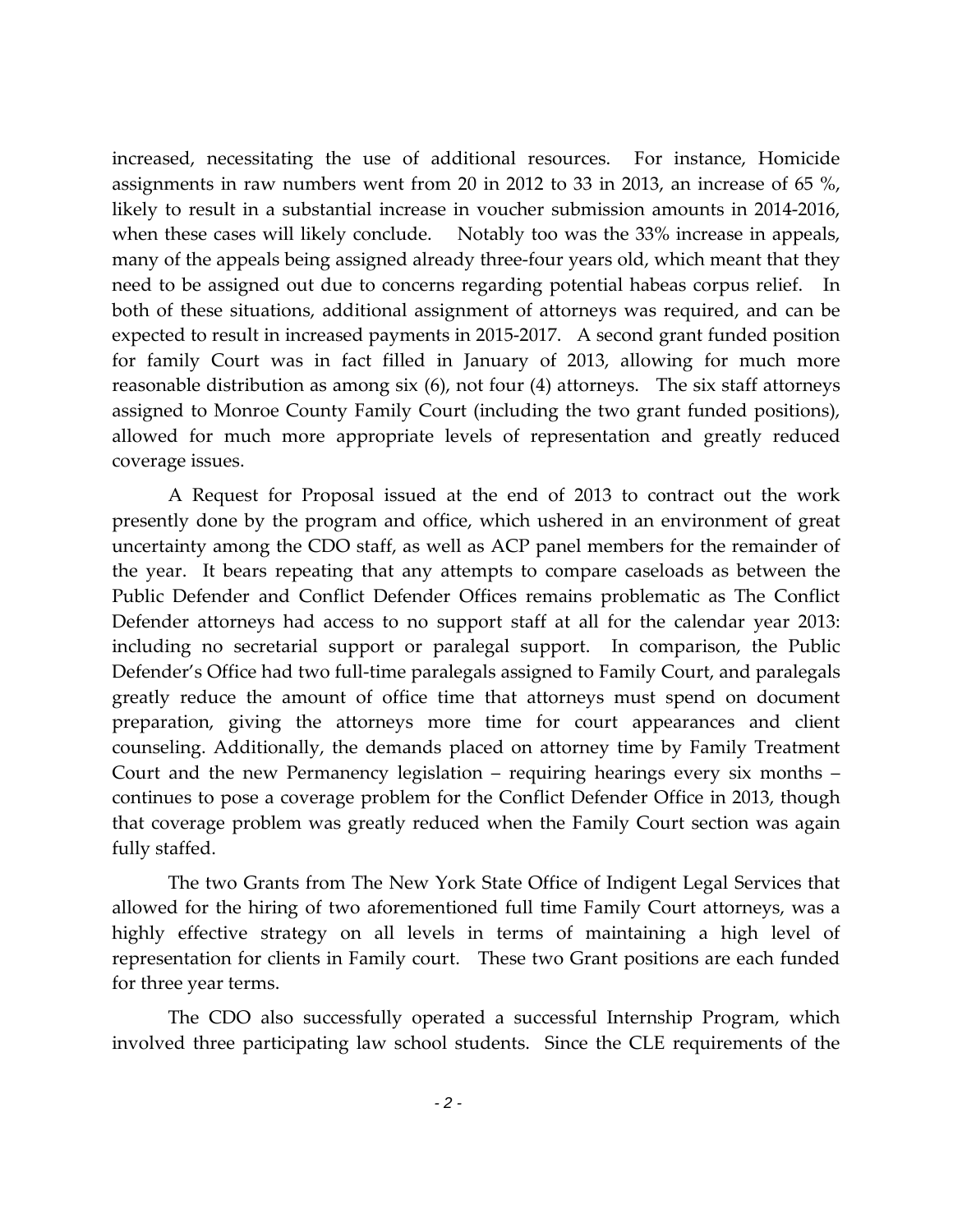Assigned Counsel Program overlap with the Mandatory Continuing Legal Education requirements of the State of New York, compliance is 100%.

#### **"To Provide a Coordinated And Centralized Assignment System For Conflict Cases"**

The Assigned Counsel Program is fully computerized. The prior Program entered all cases reported to it in a centralized database that tracked the representation from assignment through payment of the voucher for all cases; both Assigned Counsel and Conflict Defender cases. As previously outlined in the 2012 Annual report, it bears mentioning that at the end of calendar year 2011 a new Database was purchased for use by the Office, and the underlying support system needed for the use of the prior ACP Database was discontinued. This new system, operational by January 2012 proved relatively easy to use, and like the older ACP system, avoids duplication of representation by showing all open cases for a particular client, thus insuring that there is a continuity of representation if the client is arrested on new charges. This system also promptly closes any case thus clearing any potential conflict of interest that the Conflict Defender might have in representing the client in future cases.

Assignments referred by the courts continue to be assigned from a rotating list of available attorneys who are qualified for varying panels. The Program is very successful in insuring continuity of counsel where a client is re-arrested on new charges, even when the arrests span differing jurisdictions. Additionally, the Program continues to track conflict of interest information so that counsel is not unnecessarily assigned when the Conflict Defender Office could ethically continue.

Through the efficiency of the court's requesting assignment of counsel in a timely manner, and the cooperation of the panel members, we were able to insure that no clients went without counsel regardless how short a notice of the next appearance our office received.

While the new Database assignment program continued to operate efficiently in terms of conflict analysis and assignment, it is significant to note that various distinctive data, unique to ACP, including some information custom designed for capture for this annual report, is no longer available via the new system. Additionally, it should be noted that there exist certain anomalies in the new program that lead to sometimes inexact total capture. \*So while the new Database is fine for everyday conflict assignment uses, various information and efficiencies have been forfeited; and this issue remains under review by the current Conflict Defender. These issues remained for the creation of this 2013 Annual report as well.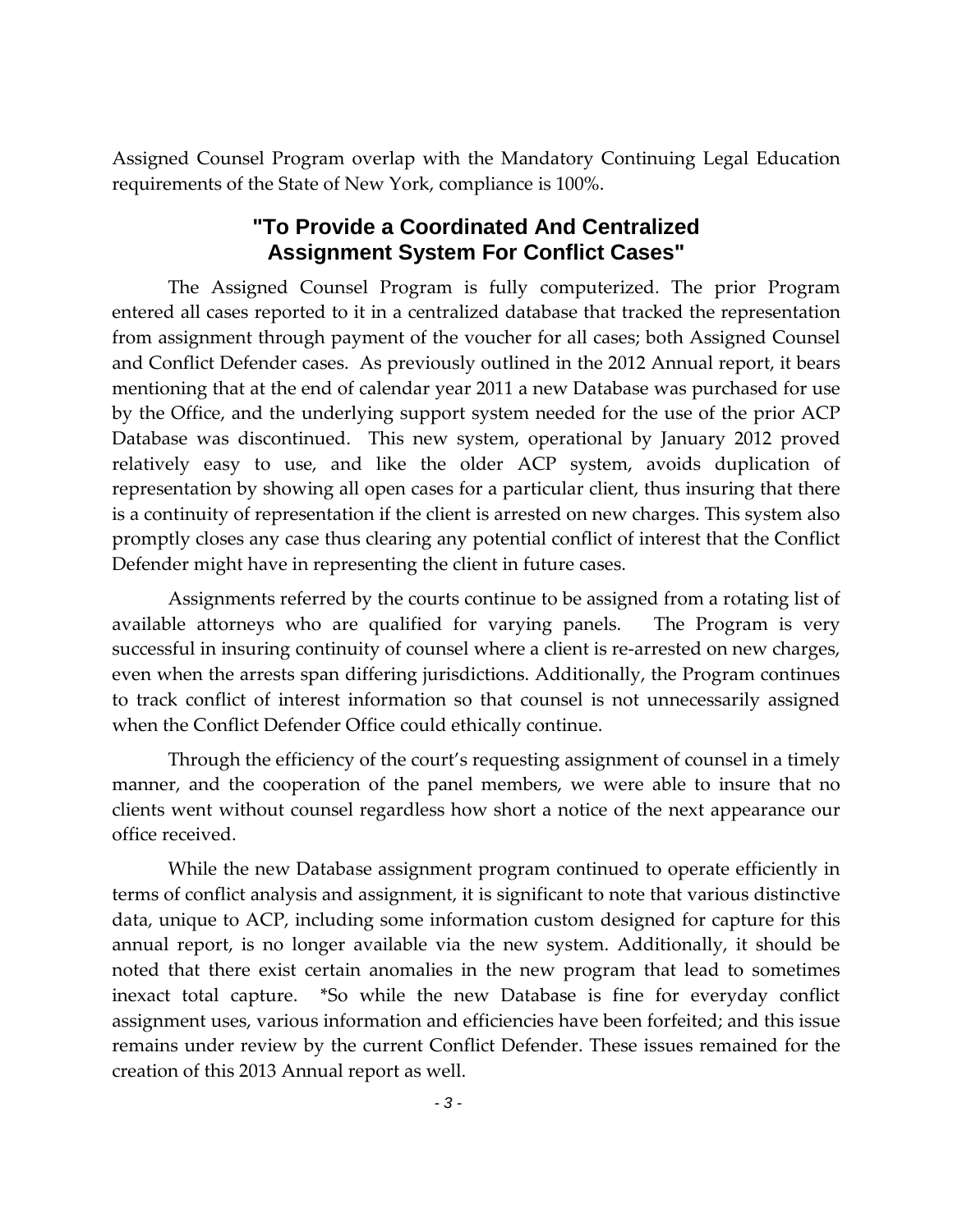\*For example, data needed to populate prior tables such as the "costs by panel", "costs by case type", "costs by Judiciary", and prior "type of cases referred table", are no longer available.

#### **"To Provide a More Equitable Distribution of Conflict Assignments Among Lawyers"**

While not perfect, the Assigned Counsel Program continues to achieve a significant improvement over the previous system of assignment of conflict cases. The Program constantly strives for new and better systems to distribute assignments more equitably among the participating attorneys. In criminal cases, the current system is highly effective; however, there are still several local criminal courts that do not fully utilize the services of the Program in the assignment of counsel. This sometimes leads to a client having multiple attorneys for different pending charges, which can result in uncoordinated representation, as well as increased and unnecessary costs to the taxpayer.

The District Attorney's policy change regarding felony hearings causes a situation that skews the assignment distribution toward those attorneys who were most available for assignments. Since we need attorneys very quickly, those available when called got a disproportionate number of assignments. We are working on development of systems designed to alleviate this problem. Attorneys may notify us of availability on [i](#page-42-0) certain dates and at certain times so we may contact them when an assignment opportunity occurs on that date and time. Notice can be emailed, telephoned or faxed to our office. In addition, the first page of our web site contains a form that can be filled out and sent to us.

Equitable distribution of cases remained low in those Family Court cases not represented by the Conflict Defender staff. A mechanism must be found to address the inequities in Family Court assignments. The fact that a very few attorneys receive the bulk of the assignments places an undue burden on those attorneys and can impact directly on the quality of representation. More training through the appropriate committee of the Bar Association is necessary to familiarize the panel attorneys with local Family Court practice. The panel requirements for differing levels (custody/neglect versus removal proceedings) of Family Court representation are being revised and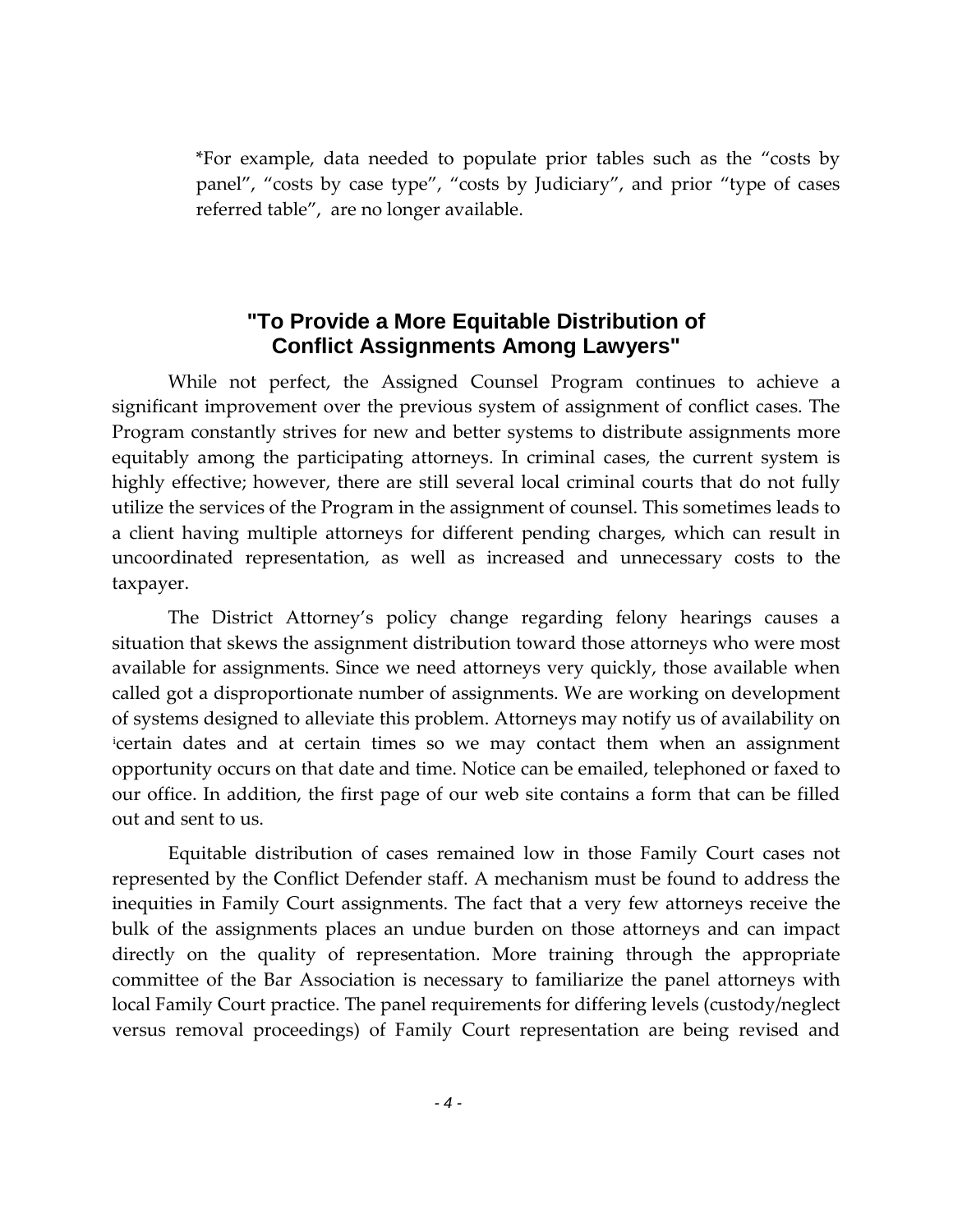panel requirements are being enhanced so that issues regarding quality of representation are addressed.

#### **"To Attract More Lawyers Willing to Handle Conflict Assignments"**

Included in this report is a list of new panel members added during the 2013 calendar year, and it should be noted that there were very few applications for panel membership throughout most of 2013. The Program continued to take every opportunity to remind the current panel members to apply for the more restrictive panels once they achieve the requisite qualifications. Due to extensive list of attorneys developed over many years, plenty of qualified assigned counsel members on all panels remained available to meet requests for assignment of counsel by the courts.

In the 2013 calendar year, Conflict Defender Charles Noce, Esq., launched an initiative to enhance the requirement for membership on particular panels; and to streamline the application process for panel membership. To this end, he held an informational forum for all panel attorneys in June of 2013 and explained in detail the re-application process.

#### **"To Maintain Uniform and Proper Billing Practices and to Ensure Cost Accountability of Services"**

As was the case in previous years, The Administrator reviewed each voucher before processing to insure compliance with the voucher regulations and notified each attorney of any noncompliance to educate the attorney on proper procedures. The review and notification help maintain proper and uniform billing practices among the participating attorneys. The Administrator applied for a Grant to fund the purchase of an electronic vouchering system, which should greatly improve efficiencies in the future, likely by 2015.

The District Attorney's continued policy regarding felony preliminary hearings negatively affected the overall cost of the Assigned Counsel Program. Attorneys were forced to spend more time in court and more time attempting to obtain information previously obtained before or during the felony hearing. Additionally, more cases that would have been screened by the felony hearing process were indicted leading to increased time spent in hearings and trials.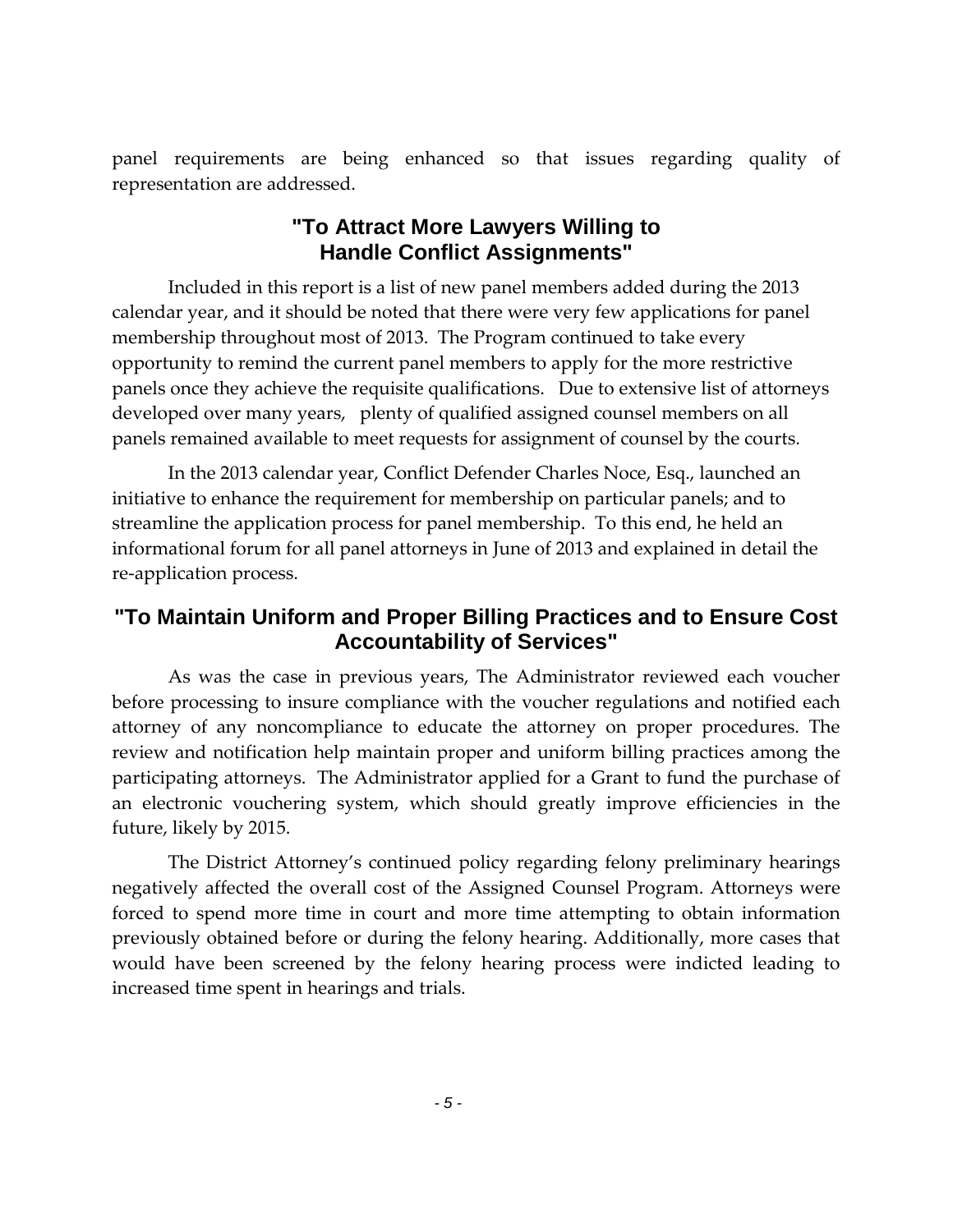#### **"To Provide Increased Efficiency for the Courts"**

Courts fully utilizing the services of the Assigned Counsel Program report a positive impact on the efficiency in obtaining assigned counsel in conflict cases. They report a significant decrease in the burden on the court staff in finding attorneys willing to accept assignments, a decrease in the number of phone calls necessary to contact an attorney for assignment, a decrease in the voucher processing time since the vouchers are now clearly labeled as to the matter and already reviewed with comments by the Administrator, and a prompt response from the Assigned Counsel Program in obtaining assigned counsel.

Due in no small part to the number of dedicated attorneys serving on the assigned counsel panels, and the staff attorneys in the Office of The Conflict Defender, a very high quality of representation in all of the criminal, family, and appellate courts was continued in 2013.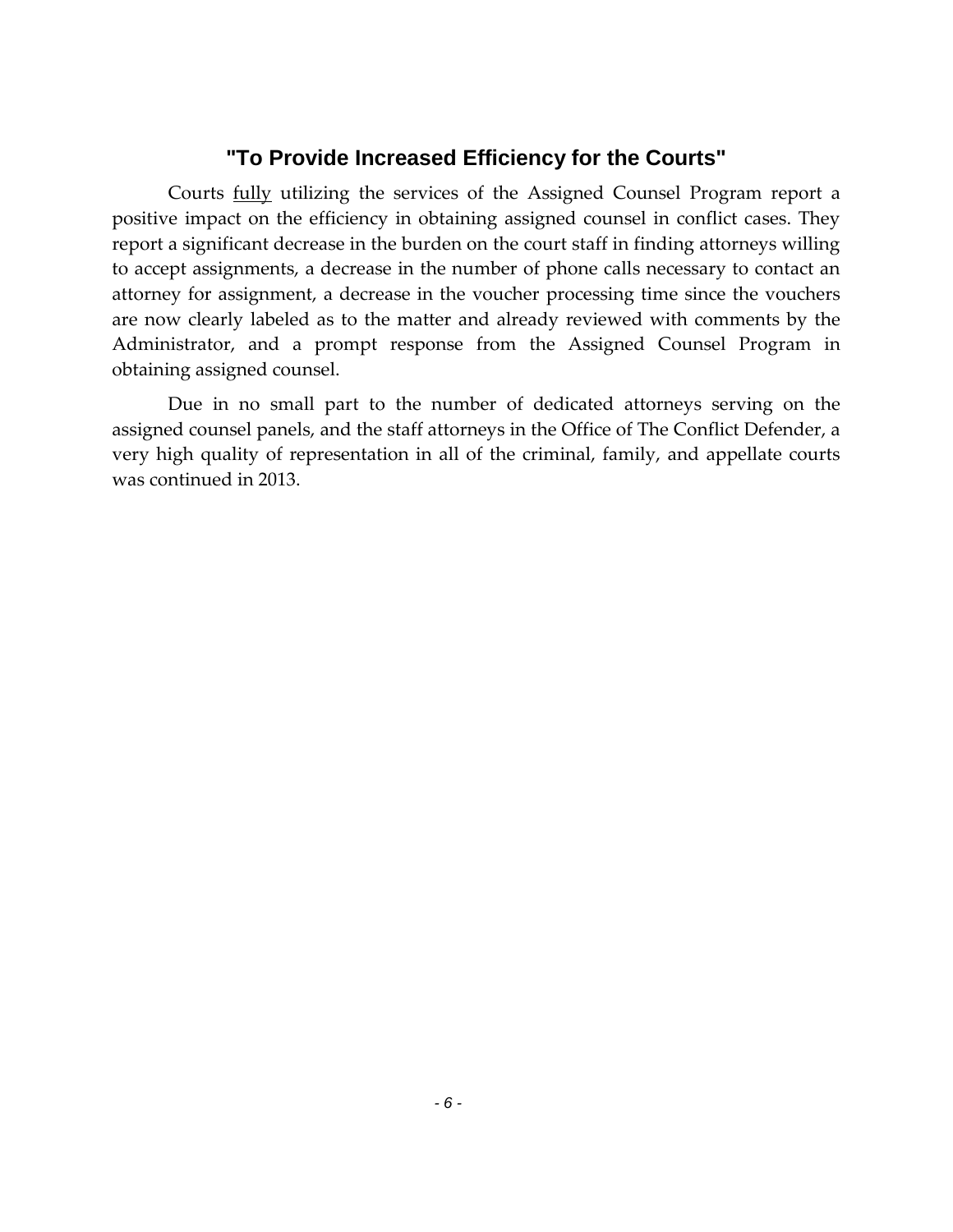|                    | <b>Panel</b>                |                |                       |                               |                  |                       |
|--------------------|-----------------------------|----------------|-----------------------|-------------------------------|------------------|-----------------------|
| <b>Attorney</b>    | <b>ABC</b><br><b>Felony</b> |                | DE Felony Misdemeanor | <b>Family</b><br><b>Court</b> | <b>Appellate</b> | Grand<br><b>Total</b> |
| Bowman, Wynn       |                             |                | X                     | X                             |                  | $\overline{2}$        |
| *Christie, James   | X                           | X              | X                     |                               |                  | 3                     |
| Dadd, Hayden       |                             | X              | X                     |                               |                  | $\overline{2}$        |
| Foti, Mark         |                             | X              | $\pmb{\mathsf{x}}$    |                               |                  | $\overline{c}$        |
| Geraci, Michael    |                             |                | $\pmb{\mathsf{x}}$    |                               |                  | 1                     |
| Lembke, Matthew    | X                           |                |                       |                               |                  | 1                     |
| Lopez, Sylvia      | X                           | $\pmb{\times}$ | $\pmb{\times}$        |                               |                  | 3                     |
| Maurer, Zach       |                             | X              | X                     |                               |                  | $\overline{c}$        |
| Steinman, Charles  |                             | X              | X                     |                               |                  | $\overline{c}$        |
| Wade, David        |                             |                | X                     |                               |                  | 1                     |
| Waldorf, Joseph    |                             | $\pmb{\times}$ | X                     |                               | X                | 3                     |
| <b>Grand Total</b> | 2                           | $\,6$          | 9                     | 1                             | 1                | 19                    |

# **New Attorneys in 2013[1](#page-8-0)**

\*Actually added in 2012

 $\overline{\phantom{a}}$ 

<span id="page-8-0"></span><sup>&</sup>lt;sup>1</sup> Panel for which the attorney was approved in 2013. Attorney may have been approved in a previous year for a different panel or panels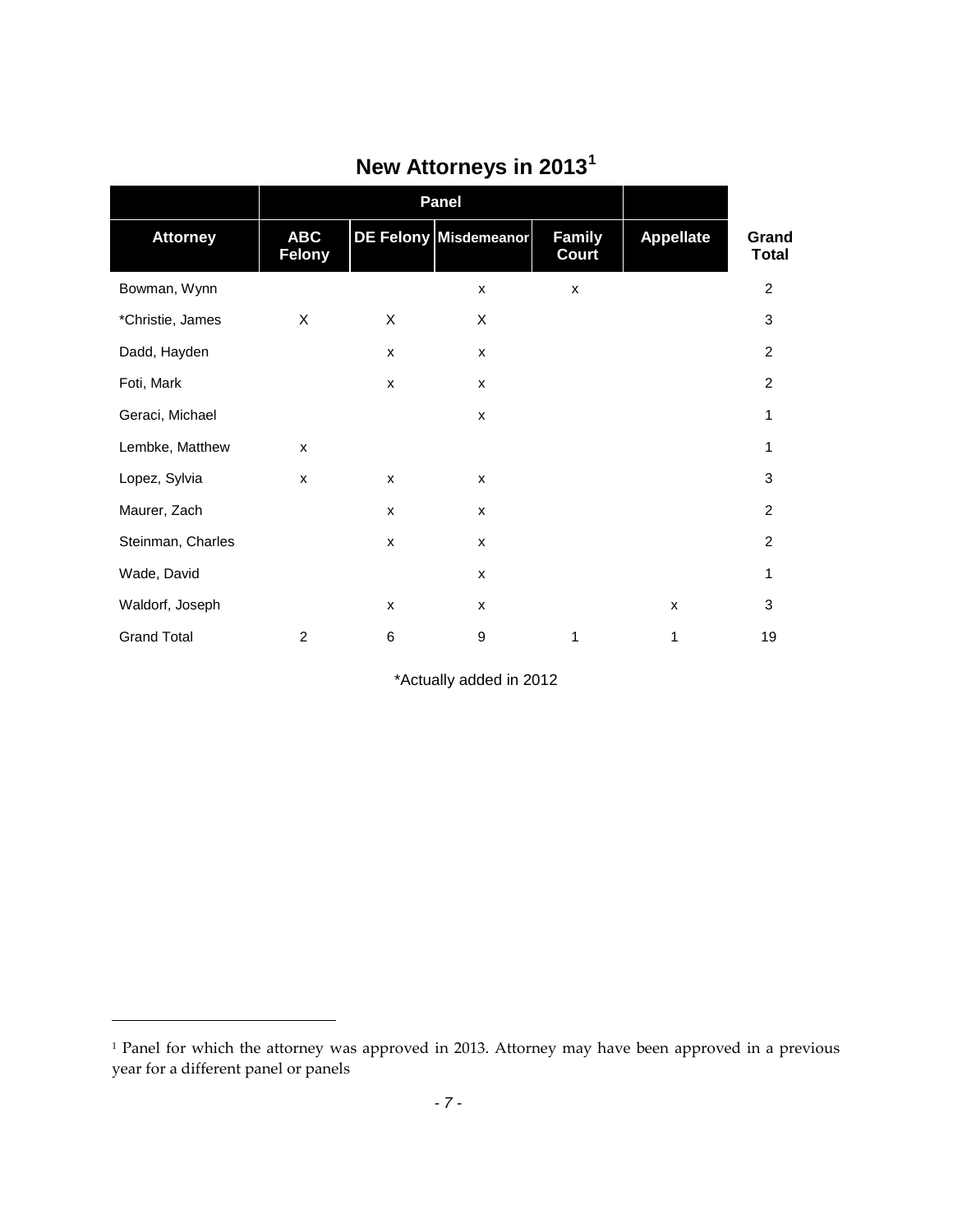| <b>Panel</b>            | 2008 |      | 2009 2010 2011 |      | 2012 2013 |      |
|-------------------------|------|------|----------------|------|-----------|------|
| <b>ABC Felony</b>       | 683  | 641  | 590            | 534  | 546       | 619  |
| Appellate               | 55   | 53   | 44             | 45   | 54        | 72   |
| DE Felony               | 531  | 508  | 606            | 537  | 304       | 544  |
| <b>Family Court</b>     | 1745 | 2470 | 2940           | 2867 | 2980      | 2796 |
| Misdemeanor             | 2496 | 2458 | 2703           | 2759 | 3251      | 2869 |
| Other                   | 42   | 47   | 50             | 45   | 40        | 21   |
| <b>Probation/Parole</b> | 211  | 225  | 221            | 298  | 204       | 165  |
| Grand Total             | 5763 | 6402 | 7154           | 7085 | 7379      | 7086 |

**Total Cases Referred by Panel 2008-20132**

2. Does not represent number of assignments made, only initial cases referred for assignment.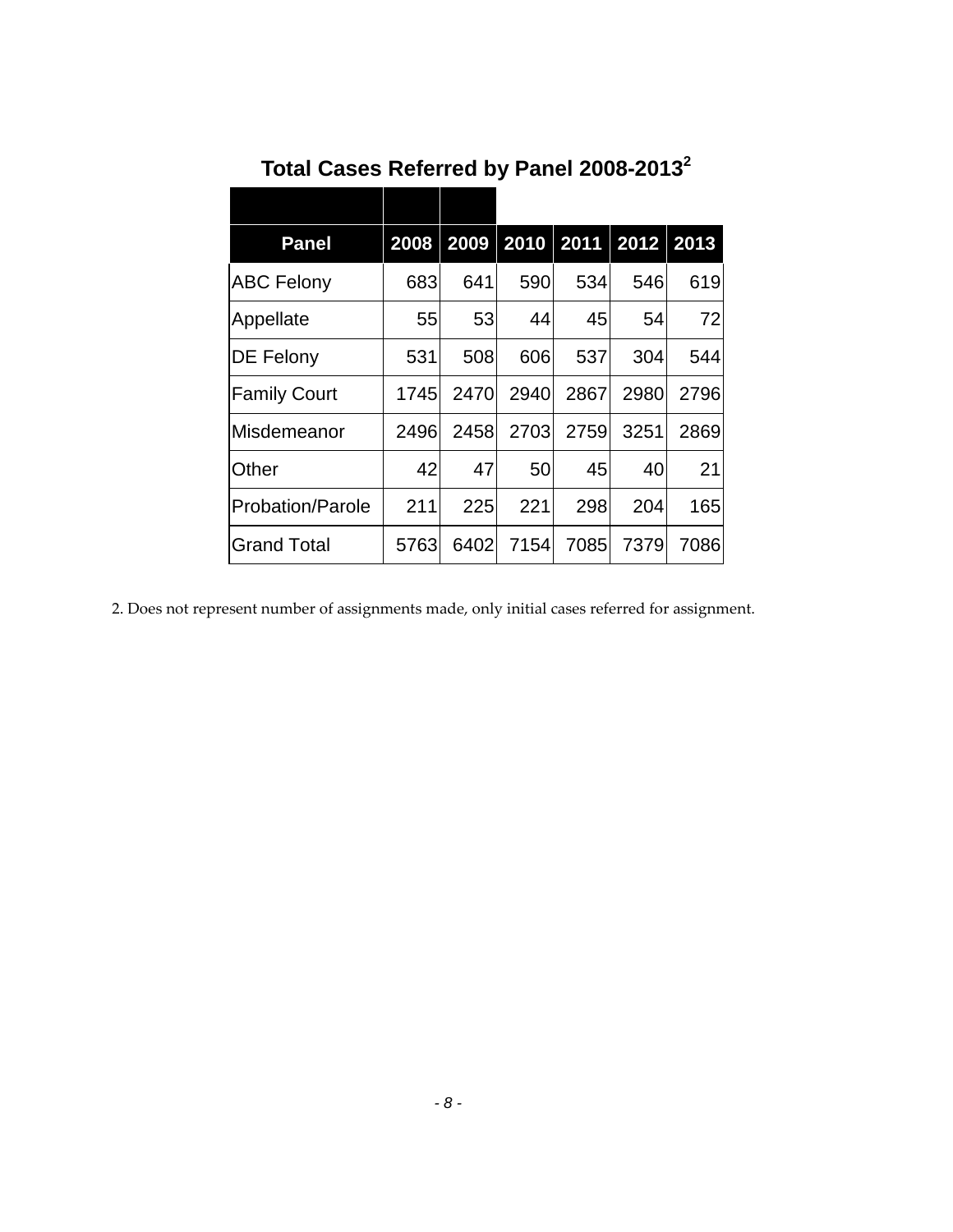#### **2013 Assignments[3](#page-10-0)**

The following charts show the assignments each attorney received in 2013. The number of assignments is higher than the number of cases referred because in some cases more than one attorney receives an assignment for a case. Also, an attorney might be assigned in 2013 to a case originally referred in a previous year. This occurs most often after a court relieves one attorney and either the court or the Assigned Counsel Program assigns a new attorney.

Several factors should be considered in looking at these tables. First, approved panel members receive more assignments than non-approved panel members do. Some of the attorneys with a low number of assignments are non-approved panel members. Most often, such an attorney is court assigned. Secondly, those attorneys gaining membership on a panel for the first time during 2013 will have fewer assignments in that panel because they were not on the panel for an entire year. Thirdly, a number of attorneys decline a significant number of assignments, requested removal from the Program for periods of time or resigned from the Program during 2013. While the report includes non-approved attorneys, new panel members, attorneys declining appointments, and attorneys temporarily removed from panels at their own request, concentrating on those members who participated for the full year as approved members of a particular panel gives a truer picture of the equitable distribution of assignments.

The success of the program in achieving equitable distribution of cases is excellent when compared with other New York jurisdictions.

Of particular significance in this report is the fact that in the criminal courts, where the Assigned Counsel Program assigns a large percentage of cases, there is a more even distribution of assignments. This is attributable to the fact that, by comparison, Family Court has a much lower percentage of cases assigned by the Assigned Counsel Program. Most assignments are directly by the court. Attaining more equitable distribution of cases is difficult, if not impossible. The Administrator and Advisory Committee must work diligently to provide a workable solution to the inequities of the Family Court assignments. Looking at the last column of the tables, it takes significantly fewer attorneys for the Family Court assignments to reach a high percentage than it does for the criminal court assignments. This is less of a concern since the Conflict Defender Office represents the bulk of the conflict cases in Family Court.

<span id="page-10-0"></span> $3$  Only assignments to new clients or to old clients with more serious charges are counted here.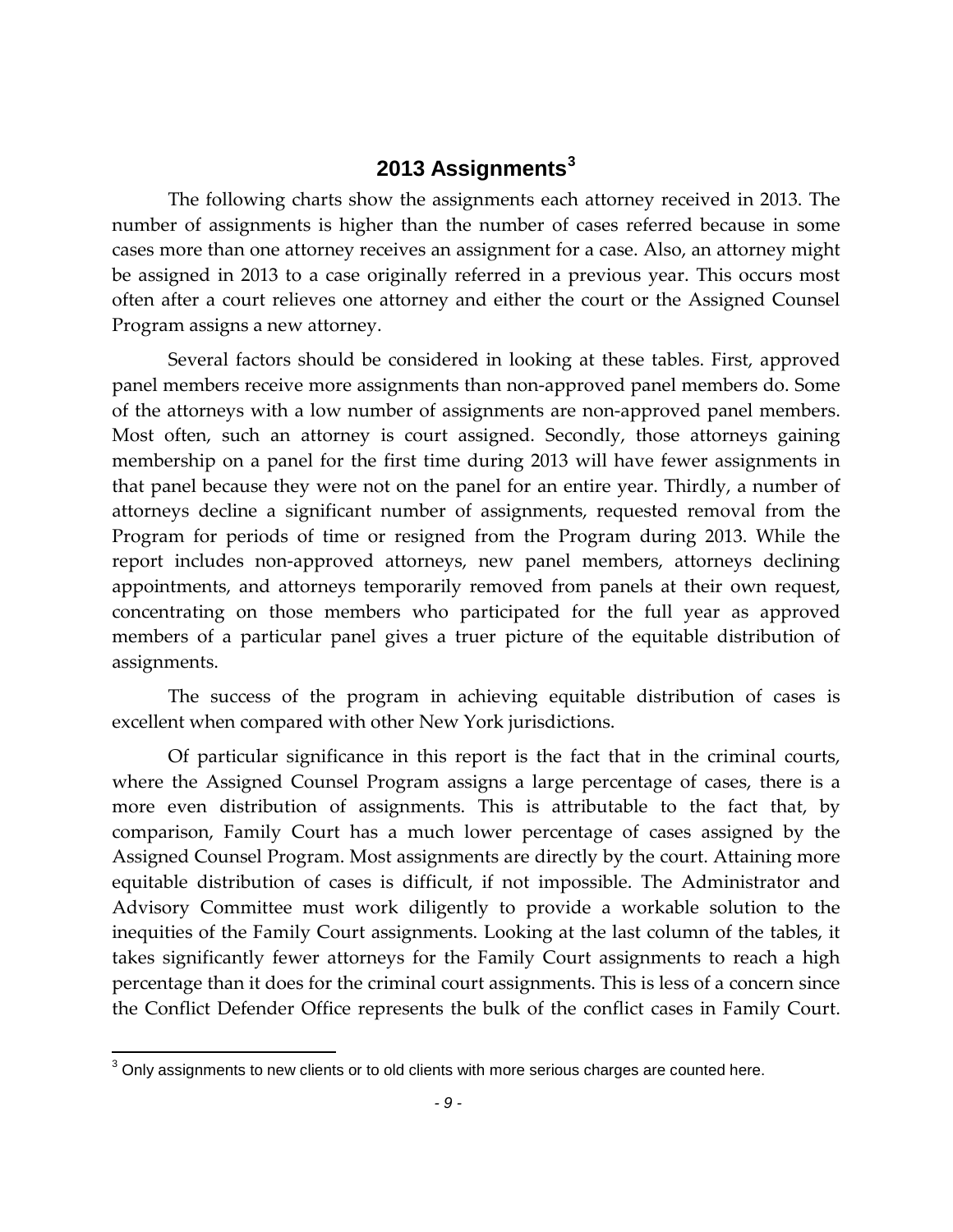Nonetheless, it is an issue that should be addressed for those cases where the Conflict Defender Office cannot represent the client in Family Court.

|                     |                      | <b>Referral</b> |                |                       |
|---------------------|----------------------|-----------------|----------------|-----------------------|
| <b>Agency</b>       | <b>Attorney</b>      | <b>ACP</b>      | <b>Court</b>   | Grand<br><b>Total</b> |
| <b>ACP</b>          | Bailey-Turner, Karen | 1               |                | 1                     |
|                     | Damelio, Joseph      |                 | 4              | 4                     |
|                     | Easton, William T    | 1               |                | 1                     |
|                     | Funk, Mark           | 1               |                | 1                     |
|                     | Ganguly, Avik        |                 | 2              | 2                     |
|                     | Kasperek, Larry      | 1               |                | 1                     |
|                     | Lembke, Matthew      |                 | $\mathbf 1$    | 1                     |
|                     | Mastrella, Dan       |                 | $\mathbf{1}$   | 1                     |
|                     | Morabito, David      |                 | 1              | 1                     |
|                     | Murante, David       | 2               | 1              | 3                     |
|                     | Napier, Robert       | 1               |                | 1                     |
|                     | Pullano, Peter       |                 | 3              | 3                     |
|                     | Rich, Matthew        |                 | $\mathbf{1}$   | $\mathbf{1}$          |
|                     | Russell, Diane       | $\mathbf{1}$    |                | 1                     |
|                     | Schiano, Michael     |                 | $\overline{2}$ | 2                     |
|                     | Shulman, Brian       |                 | $\overline{2}$ | 2                     |
|                     | Thompson, Don        | 2               |                | 2                     |
|                     | Vacca, James         | 1               |                | 1                     |
|                     | Vacca, Paul          | 3               |                | 3                     |
|                     | Zimmerman, Clark     | 1               |                | 1                     |
| <b>ACP</b><br>Total |                      | 15              | 18             | 33                    |

## **2013 Homicide Assignments**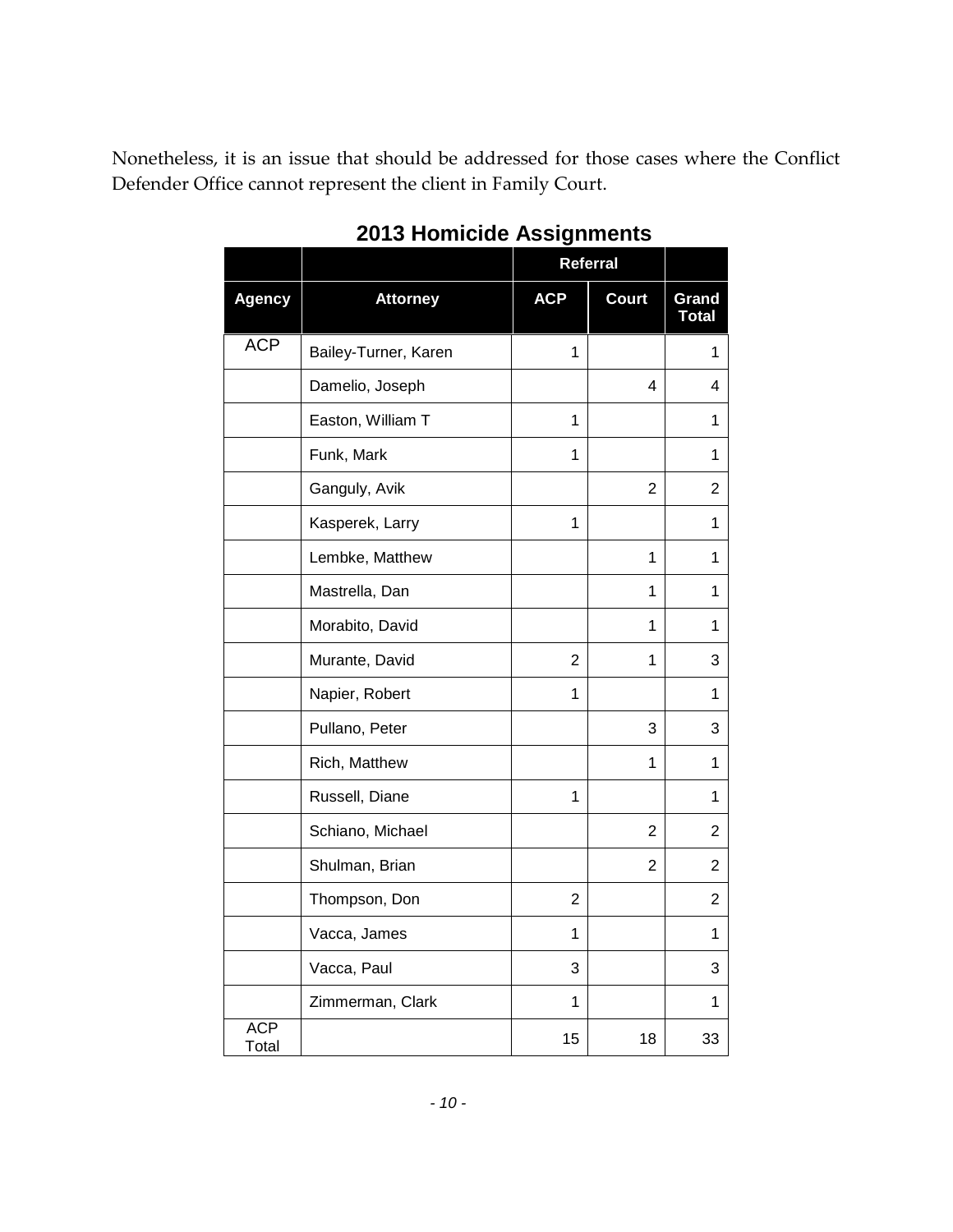| CDO<br>Total |                    | u  |    |    |
|--------------|--------------------|----|----|----|
|              | <b>Grand Total</b> | 15 | 18 | ັບ |

## **2013 ABC/DE Felony Assignments**

|               |                        | <b>Referral</b> |              |                       |
|---------------|------------------------|-----------------|--------------|-----------------------|
| <b>Agency</b> | <b>Attorney</b>        | <b>ACP</b>      | <b>Court</b> | Grand<br><b>Total</b> |
|               | Ajaka, Maroun          | 11              | 3            | 14                    |
|               | Annechino, John A.     | 1               |              | 1                     |
|               | Aramini, Mary E.       | 5               | 2            | 7                     |
|               | Astacio, Leticia D     | 18              | 6            | 24                    |
|               | Aureli, Daniel L.      | 4               | 6            | 10                    |
|               | Barnes, Stefanie       | 3               | 9            | 12                    |
|               | Bitetti, Gary          | 3               | 1            | 4                     |
|               | Bourtis, Eftihia       | 7               | 2            | 9                     |
|               | Bowman, Jason J.       | 3               | 4            | 7                     |
|               | Bowman, Wynn           |                 | 1            | 1                     |
|               | Brown, James E.        | 6               | 15           | 21                    |
|               | Catalano, Christian A. | 1               | 10           | 11                    |
|               | Christie, James F.     | 6               | 22           | 28                    |
|               | Ciardi, Francis M.     | 9               | 5            | 14                    |
|               | Cocuzzi, Thomas J.     | 1               | 3            | 4                     |
|               | Dadd, Hayden           | 3               | 6            | 9                     |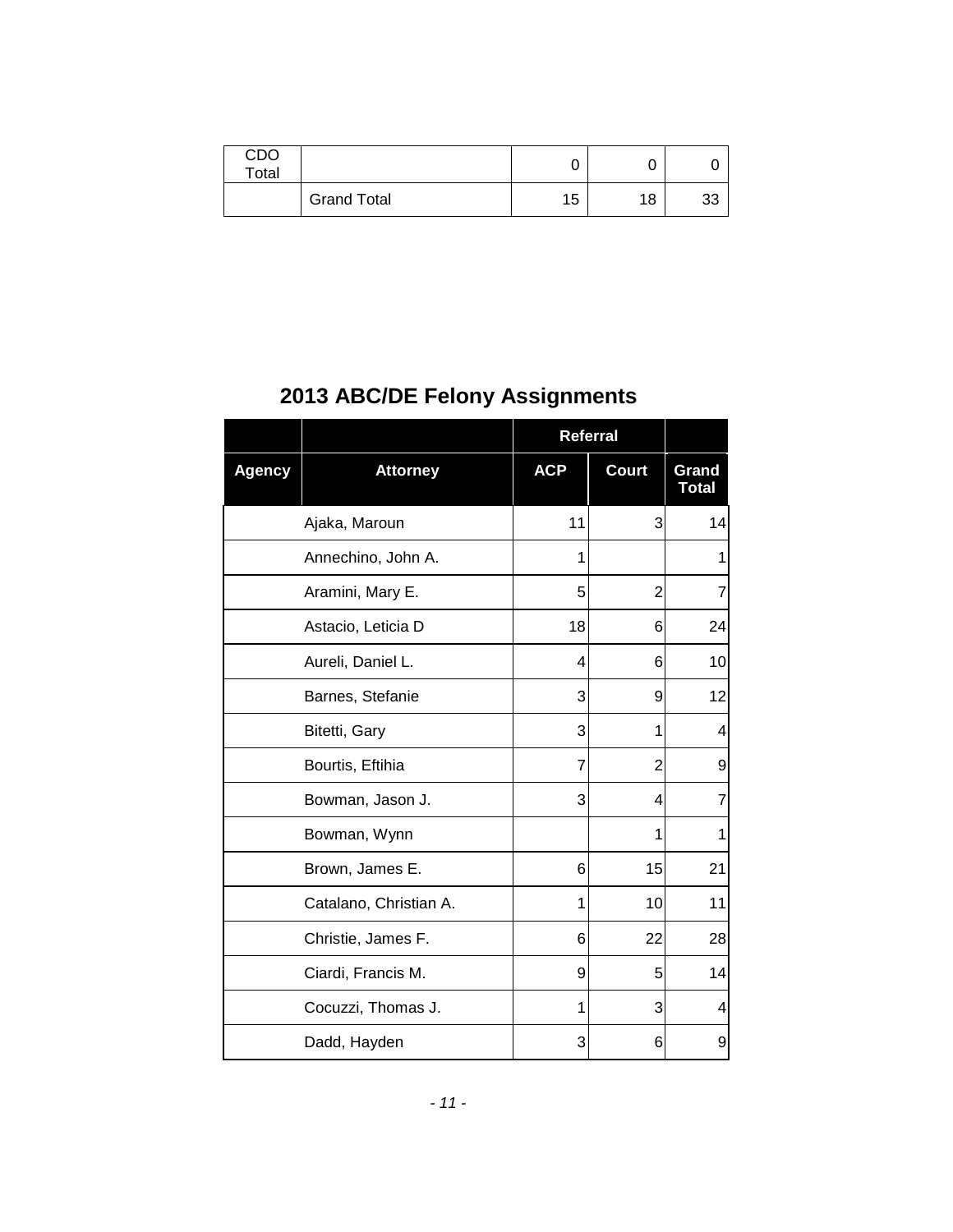|               |                               | <b>Referral</b> |                |                       |
|---------------|-------------------------------|-----------------|----------------|-----------------------|
| <b>Agency</b> | <b>Attorney</b>               | <b>ACP</b>      | <b>Court</b>   | Grand<br><b>Total</b> |
|               | Damelio, Joseph S.            |                 | 8              | 8                     |
|               | DeCarolis, Brian              | 5               | 6              | 11                    |
|               | DeJohn, Timothy W.            | 6               | 2              | 8                     |
|               | DiSalvo, Thomas J.            | 7               | 1              | 8                     |
|               | Easton, William T.            | 3               | 2              | 5                     |
|               | Egger, Jan P.                 | 1               | $\overline{2}$ | 3                     |
|               | Falk, Jr., Terrance A.        | 7               | 2              | 9                     |
|               | Farrell-Gallagher, Barbara E. | 14              | 3              | 17                    |
|               | Feindt, Mary E.               | 4               | $\overline{2}$ | 6                     |
|               | Foti, Mark                    | 2               | 1              | 3                     |
|               | Funk, Mark D.                 | 17              | $\overline{2}$ | 19                    |
|               | Ganguly, Avik K.              | 14              | 9              | 23                    |
|               | Garretson, Scott A.           | 14              | 10             | 24                    |
|               | Geraci, Michael               |                 | 1              | 1                     |
|               | Gross, Richard R.             | 6               |                | 6                     |
|               | Guarino, Michael              | 7               | 9              | 16                    |
|               | Guerrieri, Paul               | 10              | 12             | 22                    |
|               | Hinman, James S.              | 9               | 9              | 18                    |
|               | Holliday, Billie D.           | 4               | 2              | 6                     |
|               | Housel, Jason M.              | 8               | 4              | 12                    |
|               | Hummel, Chad M.               | 6               |                | 6                     |
|               | Hurwitz, Phillip R.           | 12              | $\overline{2}$ | 14                    |
|               | Hyland, Kenneth               | 5               | 3              | 8                     |
|               | Infantino, Marc               | 13              | 5              | 18                    |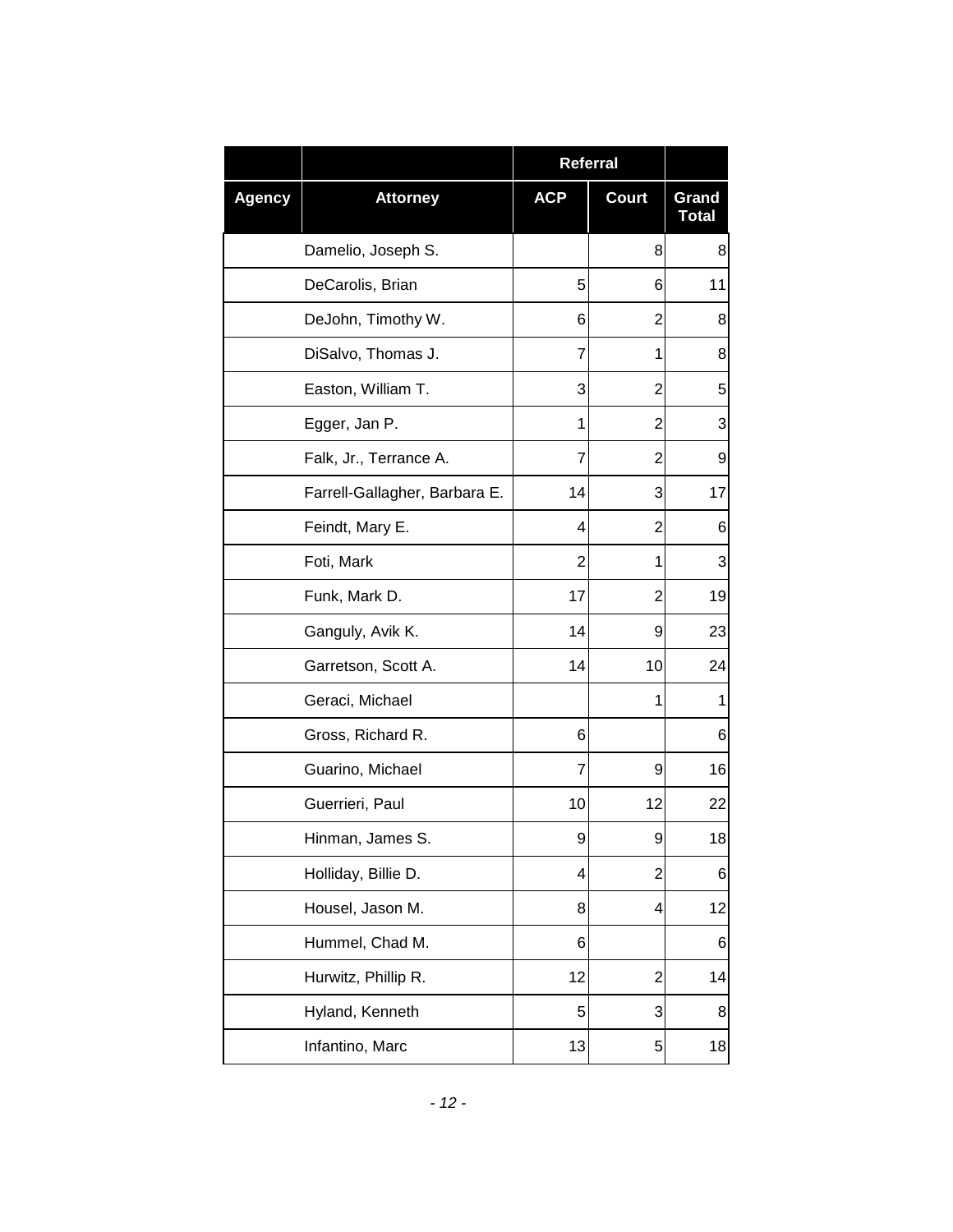|               |                              | <b>Referral</b> |                |                       |
|---------------|------------------------------|-----------------|----------------|-----------------------|
| <b>Agency</b> | <b>Attorney</b>              | <b>ACP</b>      | <b>Court</b>   | Grand<br><b>Total</b> |
|               | Johnson, Christopher G.      | 9               | 7              | 16                    |
|               | Jones, Rhian                 | 4               |                | 4                     |
|               | Kasperek, Lawrence L.        | 5               | 6              | 11                    |
|               | Kennedy, Christian J.        | 11              | 13             | 24                    |
|               | Khuns, Kevin                 | 3               | $\overline{2}$ | 5                     |
|               | Krane, Joel N.               | 15              | 5              | 20                    |
|               | Kristal, Peter L.            | 5               | 2              | 7                     |
|               | Lamb, III, Robert G.         | $\overline{2}$  |                | $\overline{c}$        |
|               | Lamb, Meredith M.B.          | 6               |                | 6                     |
|               | Leegant, Jo Anne             | 1               |                | 1                     |
|               | Lembke, Michael              |                 | $\overline{2}$ | $\overline{2}$        |
|               | Lopez, Sylvia                | 9               | 6              | 15                    |
|               | MacAulay, Paul D.            | 5               |                | 5                     |
|               | Maurer, Zach                 | 5               | 10             | 15                    |
|               | McCarthy, II, Martin Patrick | 2               | 5              | 7                     |
|               | McKain, Kevin                | 6               | 4              | 10                    |
|               | Mix, Matthew J.              | 12              | 2              | 14                    |
|               | Monaghan, Lori Robb          | 7               |                | 7                     |
|               | Morabito, David R.           | 1               | $\overline{2}$ | 3                     |
|               | Morabito, Kevin A.           | 1               |                | 1                     |
|               | Murante, David A.            | 25              | $\overline{7}$ | 32                    |
|               | Napier, James A.             | 2               | 4              | 6                     |
|               | Napier, Robert A.            | $\overline{2}$  | 1              | 3                     |
|               | Napolitano, Lorenzo          | 15              | 7              | 22                    |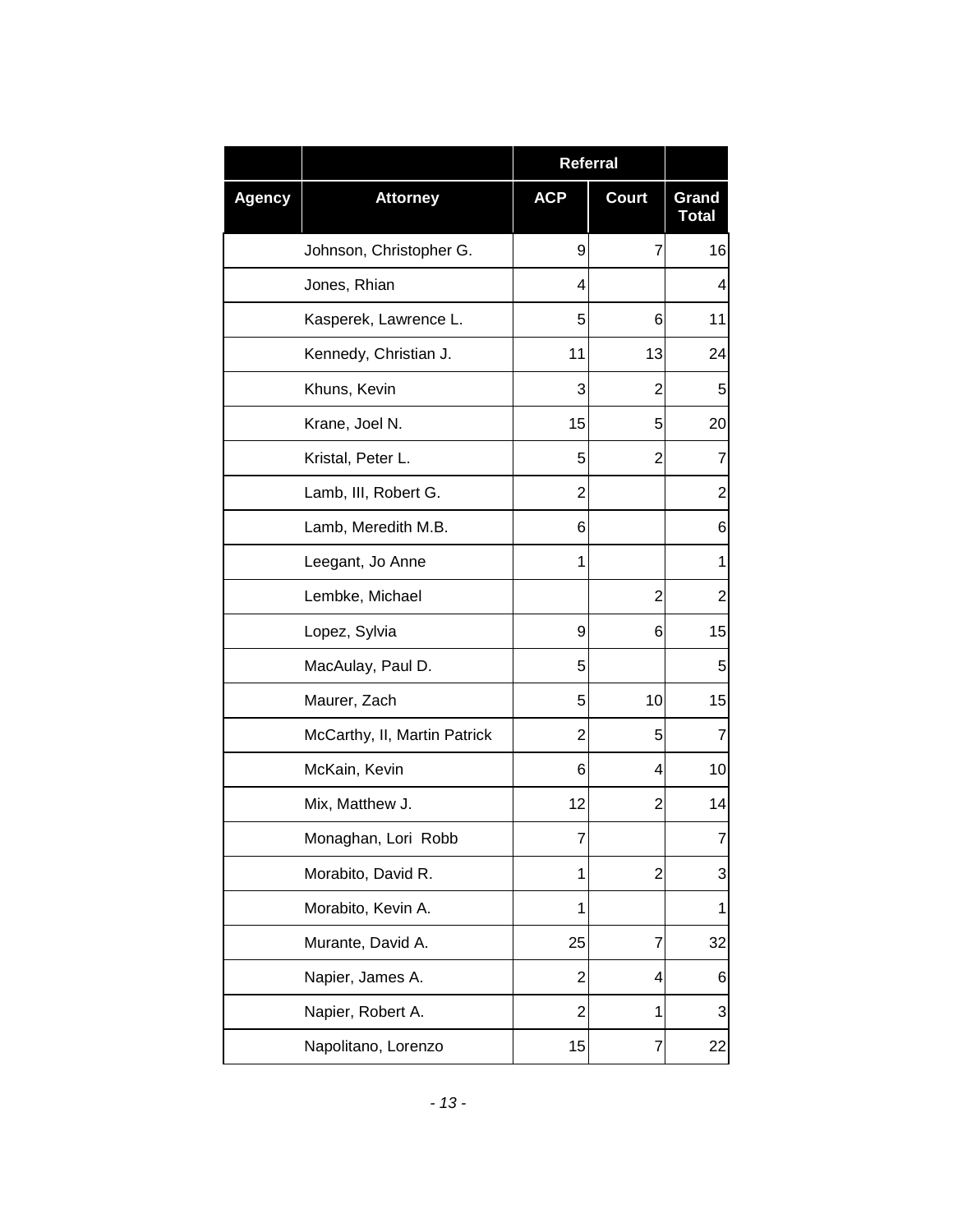|               |                          | Referral       |                |                       |
|---------------|--------------------------|----------------|----------------|-----------------------|
| <b>Agency</b> | <b>Attorney</b>          | <b>ACP</b>     | <b>Court</b>   | Grand<br><b>Total</b> |
|               | Nobles, Jamie Lee        |                | 1              | 1                     |
|               | Oathout, Bryan           | 5              | 8              | 13                    |
|               | Owens, David L.          | 4              | 4              | 8                     |
|               | Perez, Gilbert R.        | 3              |                | 3                     |
|               | Pilato, Charles M.       | 1              | 1              | 2                     |
|               | Pullano, Peter J.        | 6              | 8              | 14                    |
|               | Ratchford, Beth A.       | 11             | $\overline{2}$ | 13                    |
|               | Riotto, II, James L.     | 3              |                | 3                     |
|               | Rodeman, Christopher K.  | 14             | 9              | 23                    |
|               | Rose, Angelo A.          | 1              | 1              | 2                     |
|               | Roxin, Richard C         | 1              | 3              | 4                     |
|               | Rumi, Fares A.           | 4              | 1              | 5                     |
|               | Russell, Dianne C.       | 7              | 3              | 10                    |
|               | Russi, Patrick K.        | 2              |                | $\overline{c}$        |
|               | Schiano, Christopher     |                | 3              | 3                     |
|               | Schiano, Jr., Charles A. | 3              | 2              | 5                     |
|               | Schiano, Michael P.      | 4              | 7              | 11                    |
|               | Schmitt, Michael D.      | 11             | $\overline{2}$ | 13                    |
|               | Scibetta, Michael P.     | 16             | 1              | 17                    |
|               | Session, Jerry           | $\overline{2}$ | 1              | 3                     |
|               | Shulman, Brian J.        | 16             | 13             | 29                    |
|               | Sperano, Aaron J.        | 6              | 1              | 7                     |
|               | Steinman, Charles        | 3              |                | 3                     |
|               | Stowe, Eric W.           | 7              | 7              | 14                    |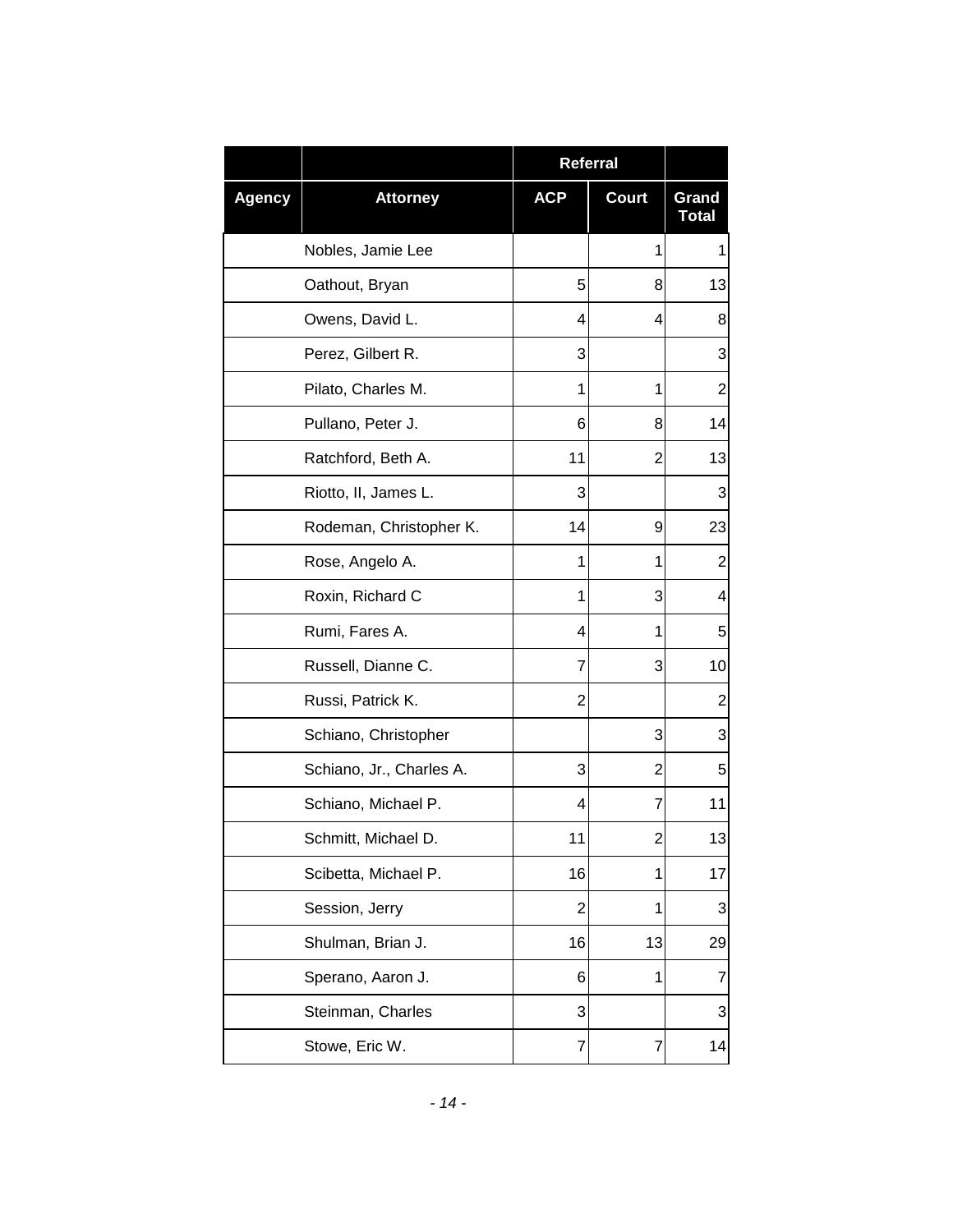|                  |                           |            | Referral     |                       |
|------------------|---------------------------|------------|--------------|-----------------------|
| <b>Agency</b>    | <b>Attorney</b>           | <b>ACP</b> | <b>Court</b> | Grand<br><b>Total</b> |
|                  | Thomas-Diaz, Kathleen     | 2          |              | $\overline{2}$        |
|                  | Thompson, Donald M.       | 2          | 4            | 6                     |
|                  | Turner, Karen Bailey      | 5          |              | 5                     |
|                  | Vacca, James P.           | 21         | 9            | 30                    |
|                  | Vacca, Jr., Paul J.       | 11         |              | 11                    |
|                  | Valleriani, Sam, L.       | 3          | 1            | 4                     |
|                  | Wesley, Sarah             | 3          | 12           | 15                    |
|                  | Wood, Robert W.           | 11         | 3            | 14                    |
|                  | Young, D. Scott           | 15         | 6            | 21                    |
|                  | Young, Mark A.            | 8          | 8            | 16                    |
|                  | Zimmermann, Jr., Clark J. | 5          | 10           | 15                    |
| <b>ACP Total</b> |                           | 624        | 408          | 1032                  |
| <b>CDO Total</b> |                           |            |              |                       |
|                  | <b>Grand Total</b>        |            |              | 1032                  |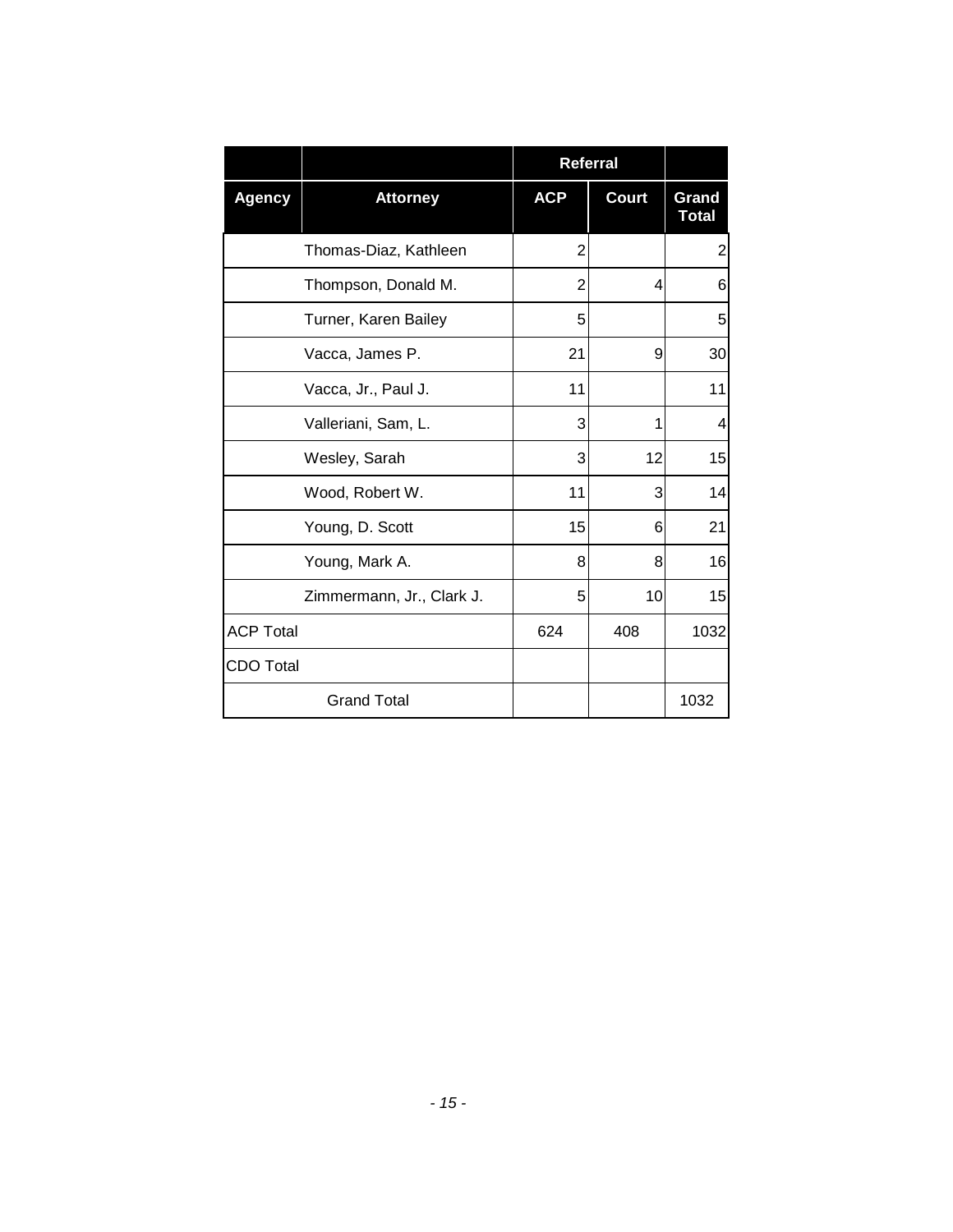|               |                           | <b>Referral</b>         |                         |                    |
|---------------|---------------------------|-------------------------|-------------------------|--------------------|
| <b>Agency</b> | <b>Attorney</b>           | <b>ACP</b>              | <b>Court</b>            | <b>Grand Total</b> |
|               | Ajaka, Maroun             | 24                      | 7                       | 31                 |
|               | Annechino, John A.        | 11                      | 1                       | 12                 |
|               | Aramini, Mary E.          | 5                       | 5                       | 10                 |
|               | Astacio, Leticia D.       | 8                       | 6                       | 14                 |
|               | Aureli, Daniel L.         |                         | 3                       | 3                  |
|               | Barraco, Ted A.           | 6                       |                         | 6                  |
|               | Bitetti, Gary             | 7                       | 7                       | 14                 |
|               | Bourtis, Eftihia          | 6                       | 1                       | $\overline{7}$     |
|               | Bowman, Jason J.          | 12                      | 2                       | 14                 |
|               | Bowman, Wynn              |                         | 4                       | 4                  |
|               | Brown, James E.           | 1                       | 5                       | 6                  |
|               | Buettner, Brian C.        | 9                       | 4                       | 13                 |
|               | Byrnes, James M.          | 5                       | 0                       | 5                  |
|               | Catalano, Christian A.    | $\overline{2}$          | 44                      | 46                 |
|               | Chait, Mitchell A.        | 6                       | 2                       | 8                  |
|               | Christie, James F.        | 3                       | 29                      | 32                 |
|               | Ciardi, Francis M.        | 11                      | 13                      | 24                 |
|               | Cocuzzi, Thomas J.        | 1                       | 5                       | 6                  |
|               | Colombo, Jeanne M.        |                         | $\mathbf{1}$            | $\mathbf{1}$       |
|               | Dadd, Hayden              | 5                       | 28                      | 33                 |
|               | DeCarolis, Brian          |                         | $\mathbf{1}$            | 1                  |
|               | DeJohn, Timothy W.        | $\overline{\mathbf{4}}$ | $\overline{2}$          | 6                  |
|               | Demo-Vazquez, Kristine M. |                         | 4                       | 4                  |
|               | DiSalvo, Thomas J.        | 3                       | $\overline{\mathbf{c}}$ | 5                  |

## **2013 Misdemeanor Assignments**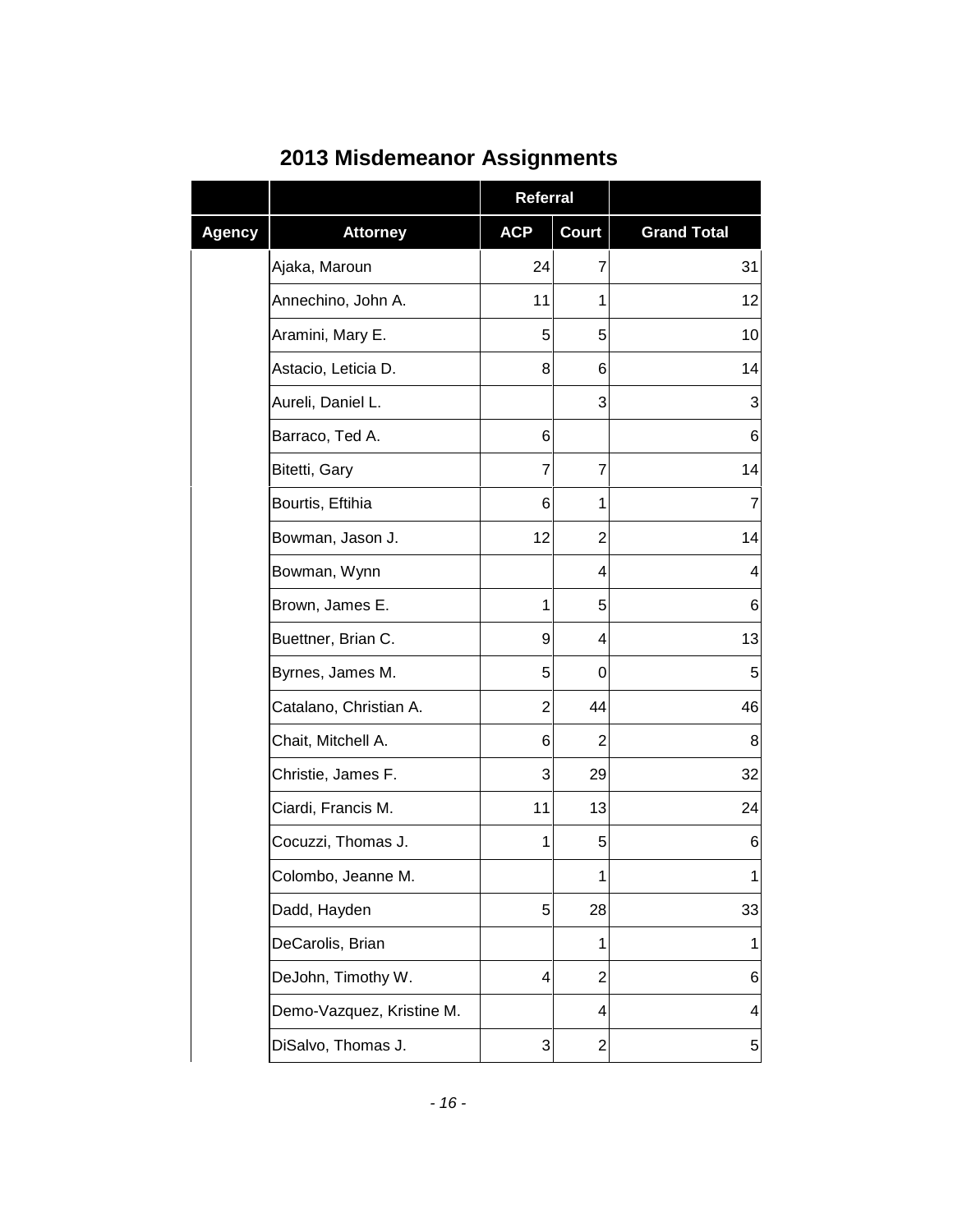|               |                               | <b>Referral</b> |                |                    |
|---------------|-------------------------------|-----------------|----------------|--------------------|
| <b>Agency</b> | <b>Attorney</b>               | <b>ACP</b>      | <b>Court</b>   | <b>Grand Total</b> |
|               | Dolan, Eric                   | $\overline{2}$  | 1              | 3                  |
|               | Dollinger, Alison             |                 | 5              | 5                  |
|               | Falk, Jr., Terrance A.        | 4               | 1              | 5                  |
|               | Farrell-Gallagher, Barbara E. | 12              | 3              | 15                 |
|               | Feindt, Mary E.               | 4               | 2              | 6                  |
|               | Flowerday, Michael D.         | 5               |                | 5                  |
|               | Foti, Mark                    | 7               | $\overline{c}$ | 9                  |
|               | Fulmer, Daniel C.             |                 | $\overline{2}$ | $\overline{c}$     |
|               | Funk, Mark D.                 | 3               | 4              | 7                  |
|               | Ganguly, Avik K.              | 9               | 5              | 14                 |
|               | Garretson, Scott A.           | 15              | 4              | 19                 |
|               | Gianforti, Gary J.            | 4               | 2              | 6                  |
|               | Gladstone, Katherine          | 8               | 3              | 11                 |
|               | Gravelle, Jeffrey D.          | 6               | 1              | 7                  |
|               | Gross, Richard R.             | 8               | 2              | 10                 |
|               | Guarino, Michael              | 17              | 7              | 24                 |
|               | Guerrieri, Paul               | 10              | 13             | 23                 |
|               | Hardies, Robert M.            | $\overline{2}$  |                | $\mathbf{2}$       |
|               | Hartt, James D.               |                 |                | 4                  |
|               | Hinman, James S.              | 5               | 2              | $\overline{7}$     |
|               | Holliday, Billie D.           | 1               | 1              | $\overline{c}$     |
|               | Housel, Jason M.              | 8               | 2              | 10                 |
|               | Hummel, Chad M.               | 10              | 5              | 15                 |
|               | Hurwitz, Phillip R.           | $\mathbf{1}$    |                | 1                  |
|               | Infantino, Marc               | 1               |                | $\mathbf 1$        |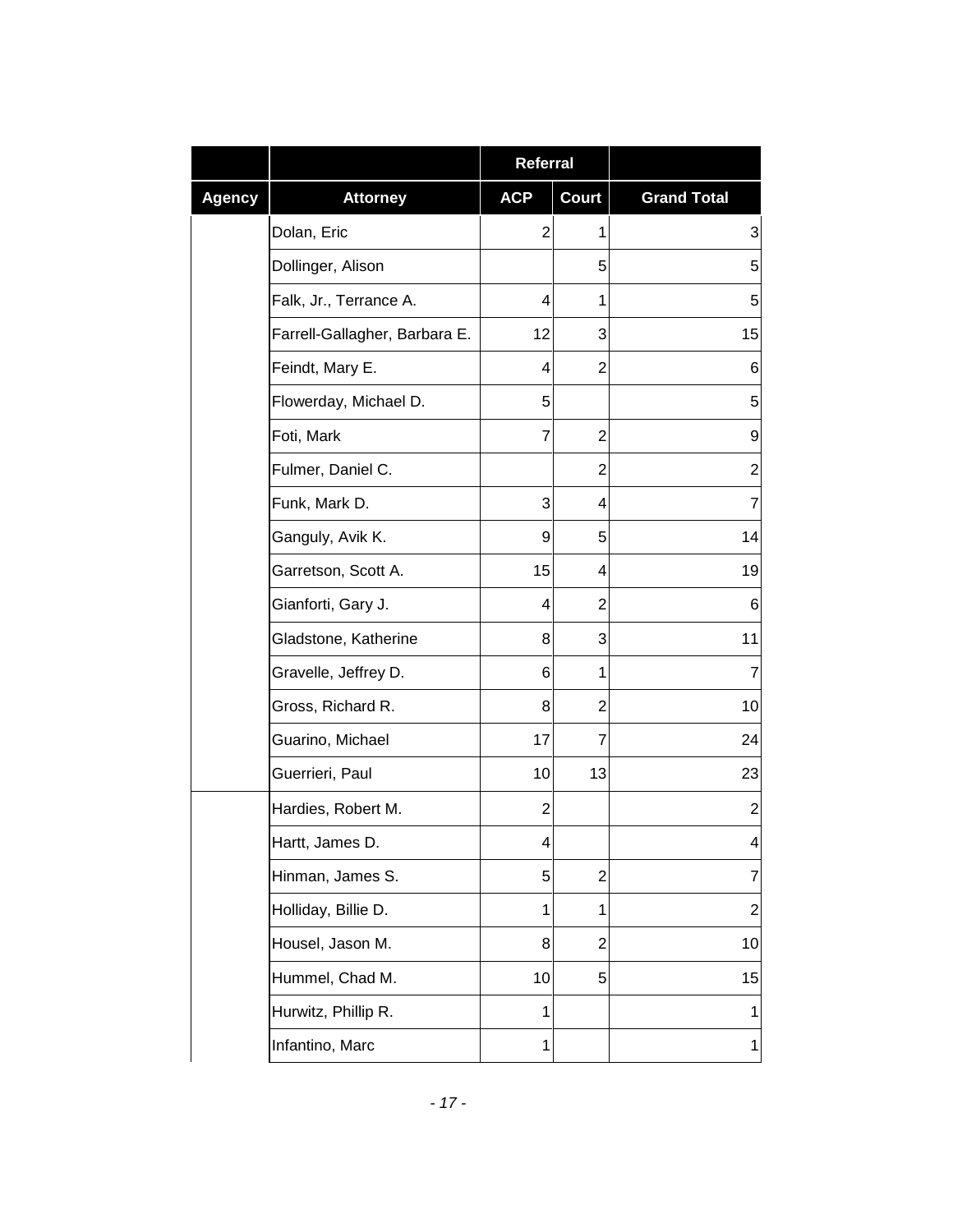|               |                              | Referral       |                |                    |
|---------------|------------------------------|----------------|----------------|--------------------|
| <b>Agency</b> | <b>Attorney</b>              | <b>ACP</b>     | <b>Court</b>   | <b>Grand Total</b> |
|               | Jain, Rekha                  | 8              |                | 8                  |
|               | Johnson, Christopher G.      | 12             | 4              | 16                 |
|               | Jones, Rhian Dudson          | 1              |                | 1                  |
|               | Josh, Sylvia W.              | 9              | 3              | 12                 |
|               | Karatas, Nigos               | $\overline{2}$ | 0              | $\overline{2}$     |
|               | Kennedy, Christian J.        | 10             | 12             | 22                 |
|               | Khuns, Kevin M.              | 14             | $\overline{2}$ | 16                 |
|               | King, Jr., William H.        | 5              | 1              | 6                  |
|               | Kovalsky, Shaina             | 12             | 1              | 13                 |
|               | Krane, Joel N.               | 18             | 3              | 21                 |
|               | Kristal, Peter L.            | $\overline{7}$ | 4              | 11                 |
|               | LaBue, Eugene P.             | 8              |                | 8                  |
|               | LaDuca, John J.              | 4              |                | 4                  |
|               | Lamb, Meredith M. B.         | $\overline{7}$ | $\overline{c}$ | 9                  |
|               | Leegant, Jo Anne             |                | 2              | $\overline{2}$     |
|               | Lester, Frederick            | 52             | 3              | 55                 |
|               | Lopez, Sylvia                | 8              | 3              | 11                 |
|               | Maggio, Frank G.             | 9              |                | 9                  |
|               | Marley, Allison L.           | 5              | $\overline{c}$ | ſ.                 |
|               | Mastrella, Daniel J.         | 1              |                | $\mathbf{1}$       |
|               | Maurer, Zachary              | 4              | 26             | 30                 |
|               | McCarthy, II, Martin Patrick | $\mathbf{1}$   | 4              | 5                  |
|               | McCarty, Terence             | 9              | 1              | 10                 |
|               | McClenathan, Edward W.       | $\mathbf{1}$   | 8              | 9                  |
|               | McKain, Kevin                | 6              | 5              | 11                 |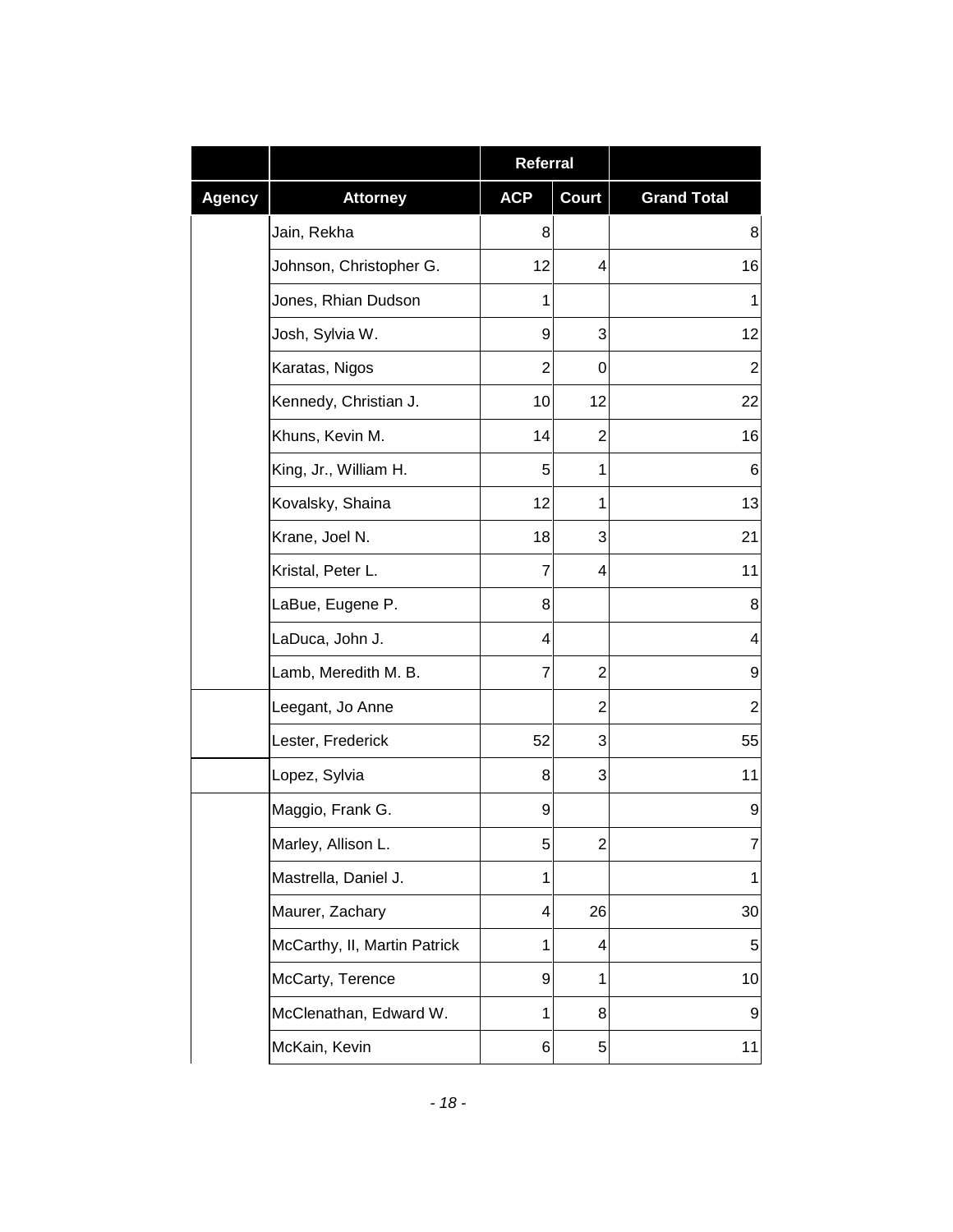|               |                         | <b>Referral</b> |                           |                           |
|---------------|-------------------------|-----------------|---------------------------|---------------------------|
| <b>Agency</b> | <b>Attorney</b>         | <b>ACP</b>      | <b>Court</b>              | <b>Grand Total</b>        |
|               | Merante, Vincent E.     | 9               | 22                        | 31                        |
|               | Mix, Matthew J.         | 6               | 2                         | 8                         |
|               | Monaghan, Lori Robb     | 5               |                           | 5                         |
|               | Murante, David A.       | 10              | 4                         | 14                        |
|               | Nadler, Christian M.    | 1               | 8                         | 9                         |
|               | Nafus, Matthew D.       | 1               | $\overline{2}$            | 3                         |
|               | Napolitano, Lorenzo     | 15              | 12                        | 27                        |
|               | Oathout, Bryan          | 5               | 13                        | 18                        |
|               | O'Toole, Keith          | 5               |                           | 5                         |
|               | Owens, David L.         | 4               | 2                         | 6                         |
|               | Paluch, Stephen James   | $\overline{2}$  |                           | $\boldsymbol{2}$          |
|               | Parks, Anthony          | 4               |                           | 4                         |
|               | Perez, Gilbert R.       | 6               | 4                         | 10                        |
|               | Pilato, David C.        | 5               | 7                         | 12                        |
|               | Pullano, Peter J.       | 3               | 1                         | 4                         |
|               | Ratchford, Beth A.      | 12              | 1                         | 13                        |
|               | Reardon, Kathleen P.    | 6               | 1                         | 7                         |
|               | Redmond, Gregg H.       | 3               |                           | 3                         |
|               | Riotto, II, James L.    | 15              | 23                        | 38                        |
|               | Rodeman, Christopher K. | 5               | 3                         | 8                         |
|               | Ruby, William S.        | 1               |                           | 1                         |
|               | Rumi, Fares A.          | $\overline{c}$  |                           | $\overline{2}$            |
|               | Russi, Patrick K.       | 4               | 3                         | $\overline{7}$            |
|               | Ryan, Scott A.          | 9               |                           | $\boldsymbol{9}$          |
|               | Schiano, Christopher    |                 | $\ensuremath{\mathsf{3}}$ | $\ensuremath{\mathsf{3}}$ |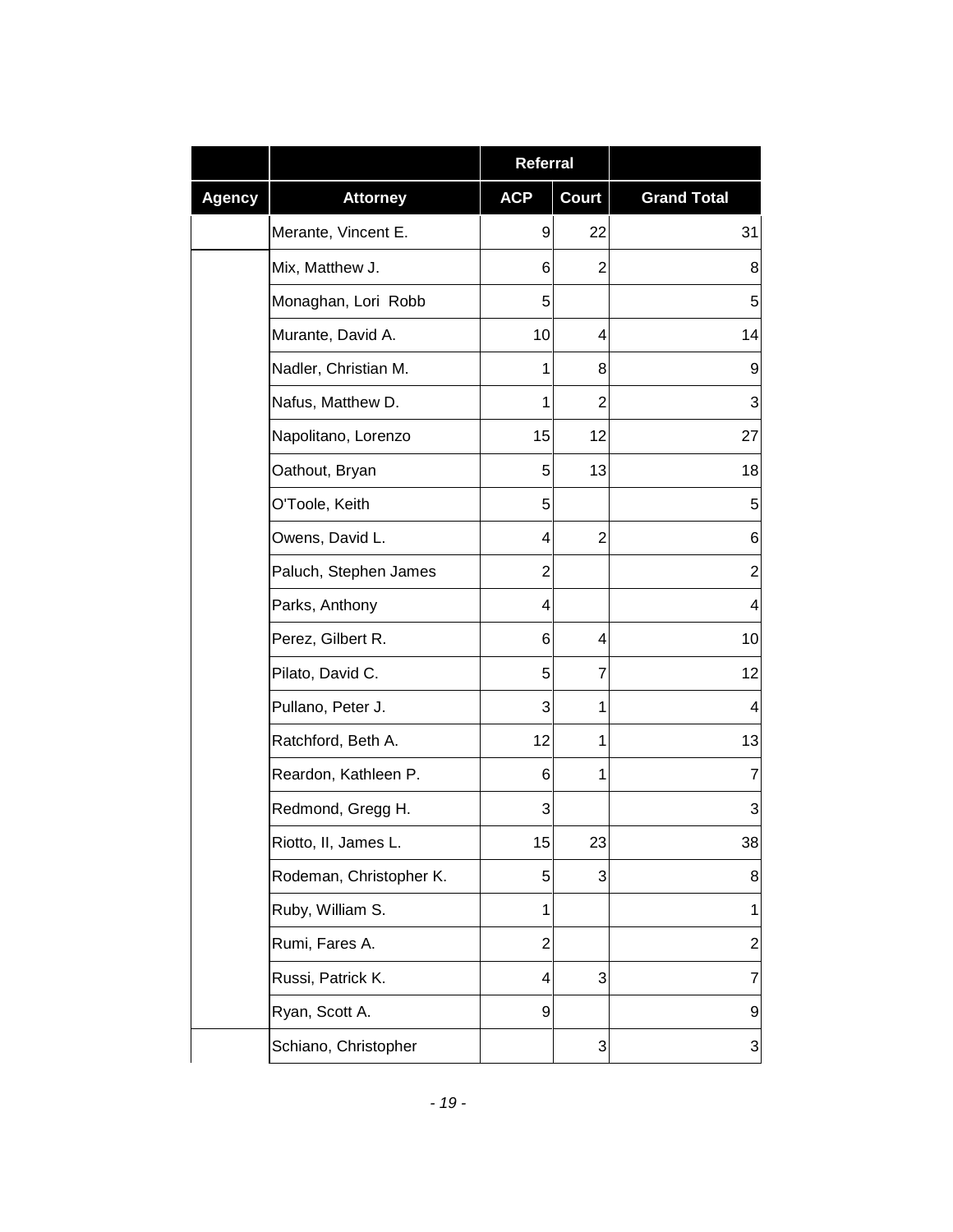|               |                          | <b>Referral</b> |                |                    |
|---------------|--------------------------|-----------------|----------------|--------------------|
| <b>Agency</b> | <b>Attorney</b>          | <b>ACP</b>      | <b>Court</b>   | <b>Grand Total</b> |
|               | Schiano, Jr., Charles A. |                 | 1              | 1                  |
|               | Schiano, Michael P.      | 2               |                | $\overline{c}$     |
|               | Schiano, Sr., Charles A. |                 | 1              | 1                  |
|               | Schmitt, Michael D.      | 11              | 1              | 12                 |
|               | Scibetta, Michael P.     | 9               | 1              | 10                 |
|               | Sercu, Stephen           | 4               |                | 4                  |
|               | Session, Jerry           | 2               |                | $\overline{2}$     |
|               | Shulman, Brian J.        | 14              | 18             | 32                 |
|               | Siguenza, Teodoro        | 4               | 45             | 49                 |
|               | Siragusa, Lisa Serio     |                 | 3              | 3                  |
|               | Sperano, Aaron J.        |                 | 4              | 4                  |
|               | Steinman, Charles        | 3               |                | 3                  |
|               | Stern, Jon M.            | 7               | 4              | 11                 |
|               | Stowe, Eric W.           | 15              | 19             | 34                 |
|               | Thomas-Diaz, Kathleen    | 13              | 2              | 15                 |
|               | Thompson, Donald M.      |                 | 1              | 1                  |
|               | Vacca, James P.          | 13              | 10             | 23                 |
|               | Vacca, Jr., Paul J.      | 2               | 2              | 4                  |
|               | Valleriani, Sam L.       | 4               | 6              | 10                 |
|               | Wade, David              | 7               | 3              | 10                 |
|               | Waldorf, Joseph          | 3               | 1              | 4                  |
|               | Welch, Jamie             | 2               |                | $\boldsymbol{2}$   |
|               | Wesley, Sarah            | 4               | 18             | 22                 |
|               | Wisner, Todd J.W.        | 1               |                | $\mathbf 1$        |
|               | Wood, Robert W.          | 6               | $\overline{c}$ | 8                  |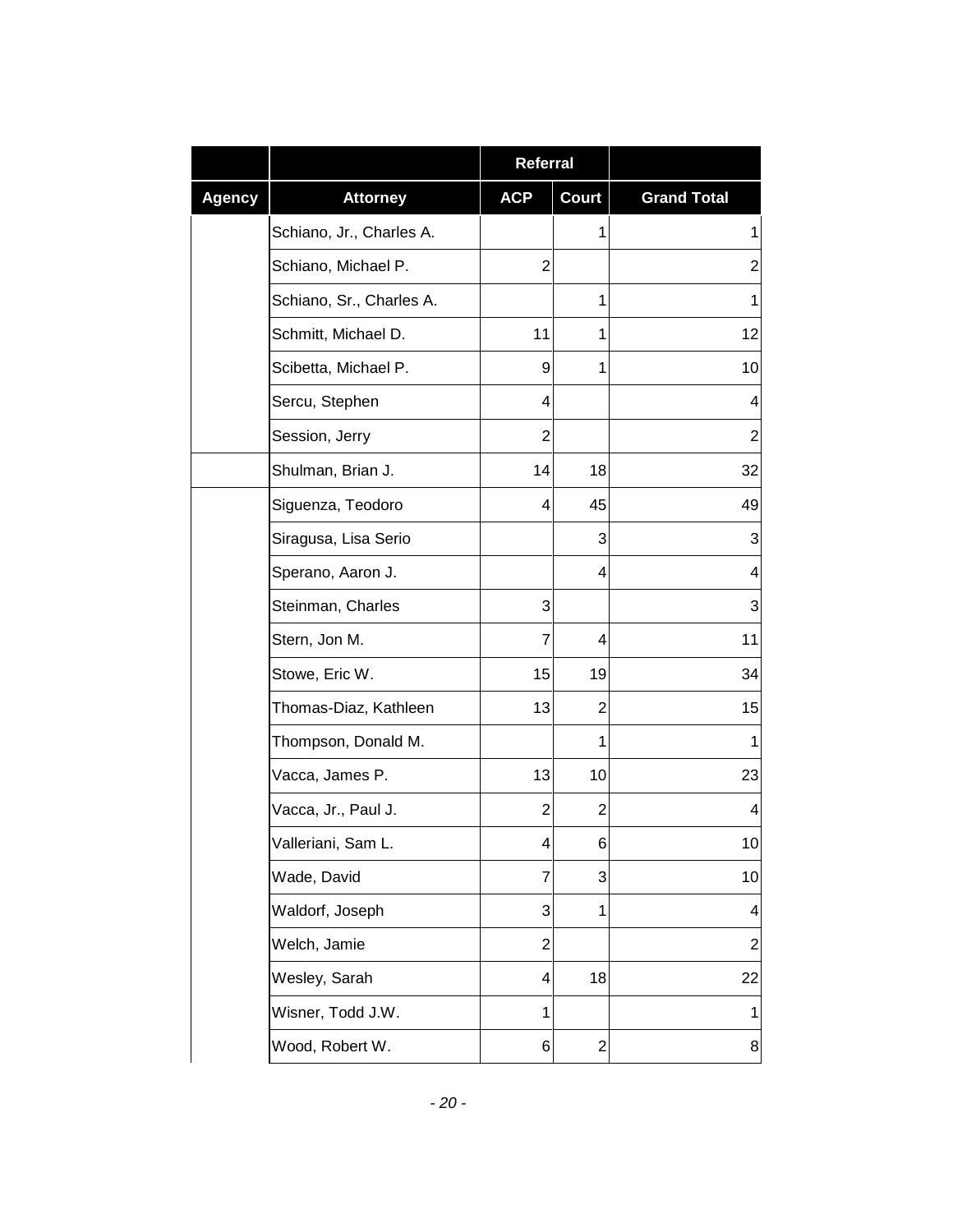|                  |                           | <b>Referral</b> |              |                    |
|------------------|---------------------------|-----------------|--------------|--------------------|
| <b>Agency</b>    | <b>Attorney</b>           | <b>ACP</b>      | <b>Court</b> | <b>Grand Total</b> |
|                  | Young, D. Scott           | 2               |              | 9                  |
|                  | Young, Mark A.            | 4               | 5            | 9                  |
|                  | Zimmermann, Jr., Clark J. | $\overline{2}$  | 2            | 4                  |
| <b>ACP Total</b> |                           | 760             | 596          | 1356               |
| <b>CDO</b>       | Crimi, Joseph P.          |                 |              | 454                |
|                  | Murante, Kathleen         |                 |              | 497                |
|                  | Solomon, R. Adrian        |                 |              | 491                |
| <b>CDO Total</b> |                           |                 |              | 1442               |
|                  | <b>Grand Total</b>        |                 |              | 2798               |

# **2013 Family Court Assignments**

|               |                         | <b>Referral</b> |       |                       |
|---------------|-------------------------|-----------------|-------|-----------------------|
| <b>Agency</b> | <b>Attorney</b>         | <b>ACP</b>      | Court | Grand<br><b>Total</b> |
|               | Ajaka, Maroun           | 1               | 20    | 21                    |
|               | Annechino, John A.      | 1               | 2     | 3                     |
|               | Aramini, Mary E.        | 4               |       | $\overline{4}$        |
|               | Asamoah-Wade, Yolanda A | 5               | 9     | 14                    |
|               | Astacio, Leticia D      | 2               |       | 2                     |
|               | Badain, Lara R.         | 6               | 2     | 8                     |
|               | Barnes, Stefanie        | 3               | 11    | 14                    |
|               | Bourne, Leah K.         | 15              | 1     | 16                    |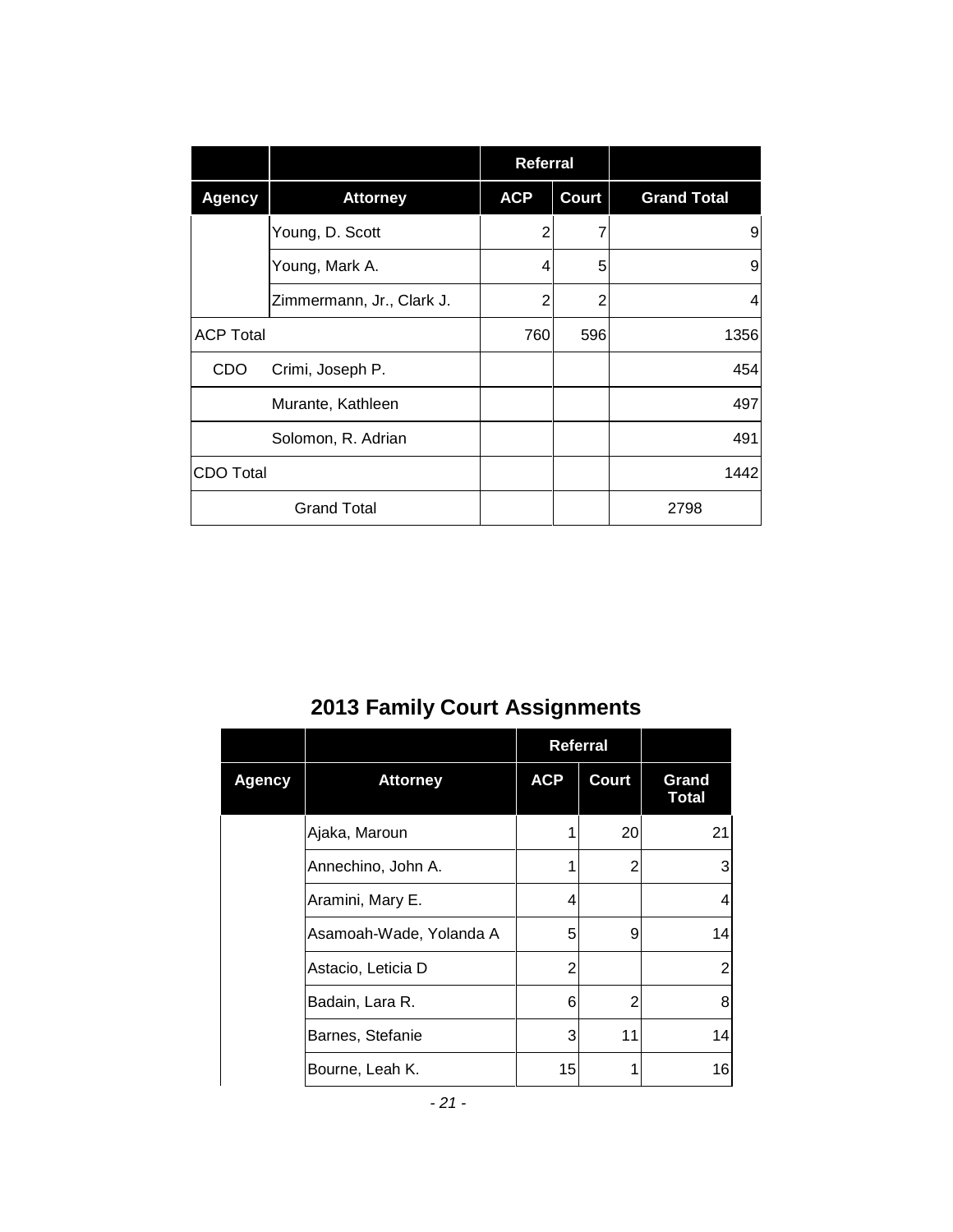|               |                               | <b>Referral</b> |                |                         |
|---------------|-------------------------------|-----------------|----------------|-------------------------|
| <b>Agency</b> | <b>Attorney</b>               | <b>ACP</b>      | <b>Court</b>   | Grand<br><b>Total</b>   |
|               | Bourtis, Efthia               | $\overline{2}$  | $\overline{2}$ | 4                       |
|               | Bowman, Jason J.              | 3               | 6              | 9                       |
|               | Bowman, Wynn                  | 5               |                | 5                       |
|               | Brown, James E.               | 7               |                | 7                       |
|               | Buettner, Brian C.            | 5               | 3              | 8                       |
|               | Callanan, Karen Smith         | 1               | 9              | 10                      |
|               | Chait, Mitchell A.            | 2               | 7              | 9                       |
|               | Chase, Carolyn L.             | 6               | 18             | 24                      |
|               | Cimino, Michelle Y.           |                 | $\overline{2}$ | 2                       |
|               | Crowder, Debra A.             |                 | 4              | 4                       |
|               | DeJohn, Timothy W.            | 4               | $\overline{2}$ | 6                       |
|               | Demo-Vazquez, Kristine M.     | 5               | 1              | 6                       |
|               | DiSalvo, Thomas J.            |                 | 2              | $\overline{2}$          |
|               | Dollinger, Alison             | 6               | 33             | 39                      |
|               | Falk, Jr., Terrance A.        | $\overline{2}$  |                | $\mathbf 2$             |
|               | Farrell-Gallagher, Barbara E. | 4               | 11             | 15                      |
|               | Feinberg, Heidi W.            | 1               | 7              | 8                       |
|               | Feindt, Mary E.               | 1               | 27             | 28                      |
|               | Funk, Mark D.                 | 5               |                | 5                       |
|               | Gibbons, Patricia Ann         |                 | $\overline{2}$ | 2                       |
|               | Gladstone, Katherine          |                 | 10             | 10                      |
|               | Guarino, Michael              |                 | 1              | 1                       |
|               | Handelman, Eric D.            |                 | 12             | 12                      |
|               | Hartzell, Jr., Thomas C.      | 1               | 3              | $\overline{\mathbf{4}}$ |
|               | Hinman, James S.              |                 | 3              | 3                       |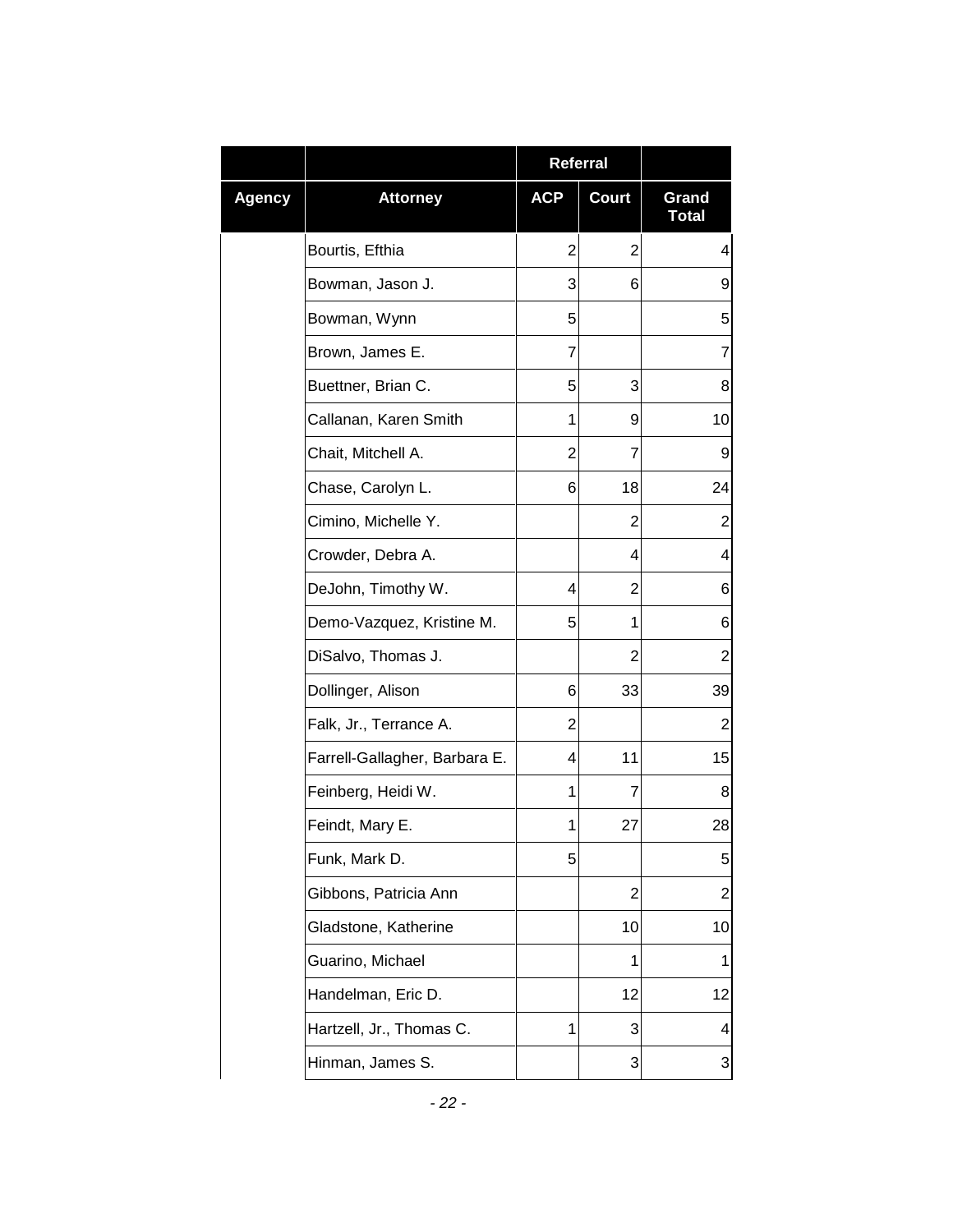|        |                         | Referral       |              |                         |
|--------|-------------------------|----------------|--------------|-------------------------|
| Agency | <b>Attorney</b>         | <b>ACP</b>     | <b>Court</b> | Grand<br><b>Total</b>   |
|        | Holliday, Billie D.     |                | 1            | 1                       |
|        | Hummel, Chad M.         | 2              |              | $\overline{2}$          |
|        | Indivino, Deborah A.    | 3              |              | 3                       |
|        | Jain, Rekha             | 1              | 2            | 3                       |
|        | Johnson, Christopher G. | $\overline{2}$ |              | $\overline{c}$          |
|        | Jones, Rhian Dudson     | 2              | 12           | 14                      |
|        | Josh, Sylvia W.         | 1              | 1            | $\overline{2}$          |
|        | Karatas, Nigos          |                | 4            | 4                       |
|        | Kennedy, Christian J.   | $\overline{2}$ |              | $\mathbf 2$             |
|        | Khuns, Kevin M.         | 7              | 7            | 14                      |
|        | King, Jr., William H.   |                | 12           | 12                      |
|        | Kovalsky, Shaina        | 7              | 10           | 17                      |
|        | Kress, Danielle         | 4              | 1            | 5                       |
|        | Kristal, Peter L.       |                | 2            | 2                       |
|        | Laragy, Susan           | 3              | 10           | 13                      |
|        | Leavy, Anthony          |                | 7            | 7                       |
|        | Lester, Frederick       | 3              | 7            | 10                      |
|        | Martin, Thomas N.       | 1              | 18           | 19                      |
|        | Maslow, Lisa J.         | 3              | 44           | 47                      |
|        | McCarty, Terence        | $\overline{2}$ |              | $\overline{\mathbf{c}}$ |
|        | McClenathan, Edward W.  | 2              | 35           | 37                      |
|        | McMullen, Margaret      | 5              |              | 5                       |
|        | Menard, John            | 3              | 7            | 10                      |
|        | Merante, RoseMaria      | 1              | 27           | 28                      |
|        | Nafus, Matthew D.       | 1              | 4            | 5                       |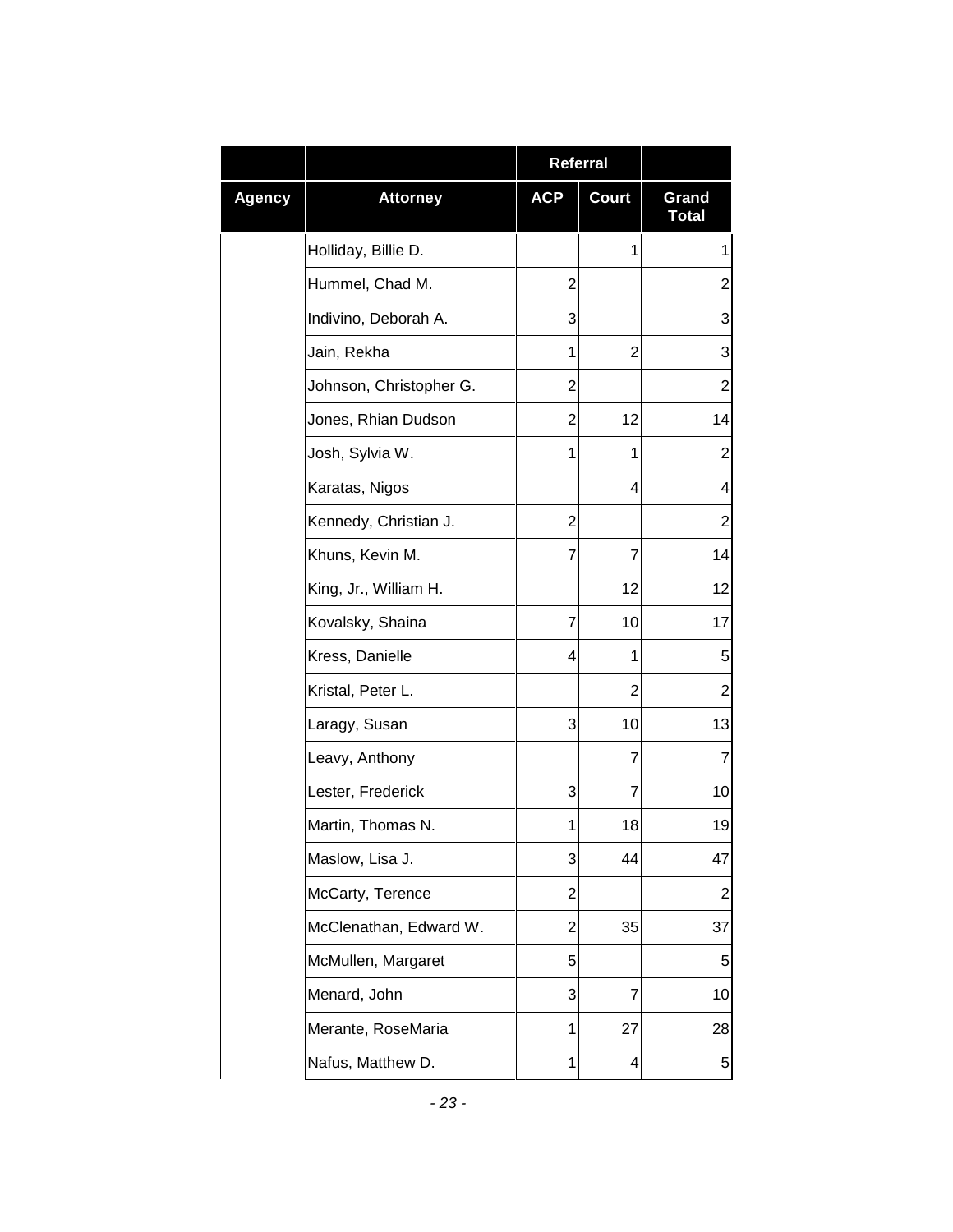|        |                        | Referral   |              |                       |
|--------|------------------------|------------|--------------|-----------------------|
| Agency | <b>Attorney</b>        | <b>ACP</b> | <b>Court</b> | Grand<br><b>Total</b> |
|        | Napolitano, Lorenzo    | 6          | 6            | 12                    |
|        | Nevarez, Juan A.       |            | 2            | $\overline{2}$        |
|        | Oathout, Bryan         | 10         | 61           | 71                    |
|        | Pappalardo, Fauna M.   |            | 6            | 6                     |
|        | Perez, Gilbert R.      | 6          | 51           | 57                    |
|        | Pilaroscia, Marla J.   | 1          | 1            | 2                     |
|        | Ratchford, Beth A.     | 1          | 29           | 30                    |
|        | Reinstein, Natalia     |            | 5            | 5                     |
|        | Rumi, Fares A.         | 2          | 1            | 3                     |
|        | Russi, Patrick K.      |            | 1            | 1                     |
|        | Ryan, Scott A.         | 3          | 6            | 9                     |
|        | Sadinsky, Lisa A.      | 2          | 1            | 3                     |
|        | Schmitt, Michael D.    | 1          | 4            | 5                     |
|        | Scibetta, Michael P.   |            | 1            | 1                     |
|        | Shulman, Brian J.      |            | 4            | 4                     |
|        | Siragusa, Lisa Serio   |            | 3            | 3                     |
|        | Sperano, Aaron J.      |            | 1            | 1                     |
|        | Stern, Jon M.          | 1          | 39           | 40                    |
|        | Stowe, Eric W.         | 4          | 1            | 5                     |
|        | Thomas-Diaz, Kathleen  | 3          |              | 3                     |
|        | Turner, Robert P.      |            | 16           | 16                    |
|        | Van Loon, Nathan Allen | 8          |              | 8                     |
|        | Weisbeck, Kimberly W.  |            | 4            | 4                     |
|        | Welch, Jamie           | 1          | 1            | $\overline{c}$        |
|        |                        |            |              |                       |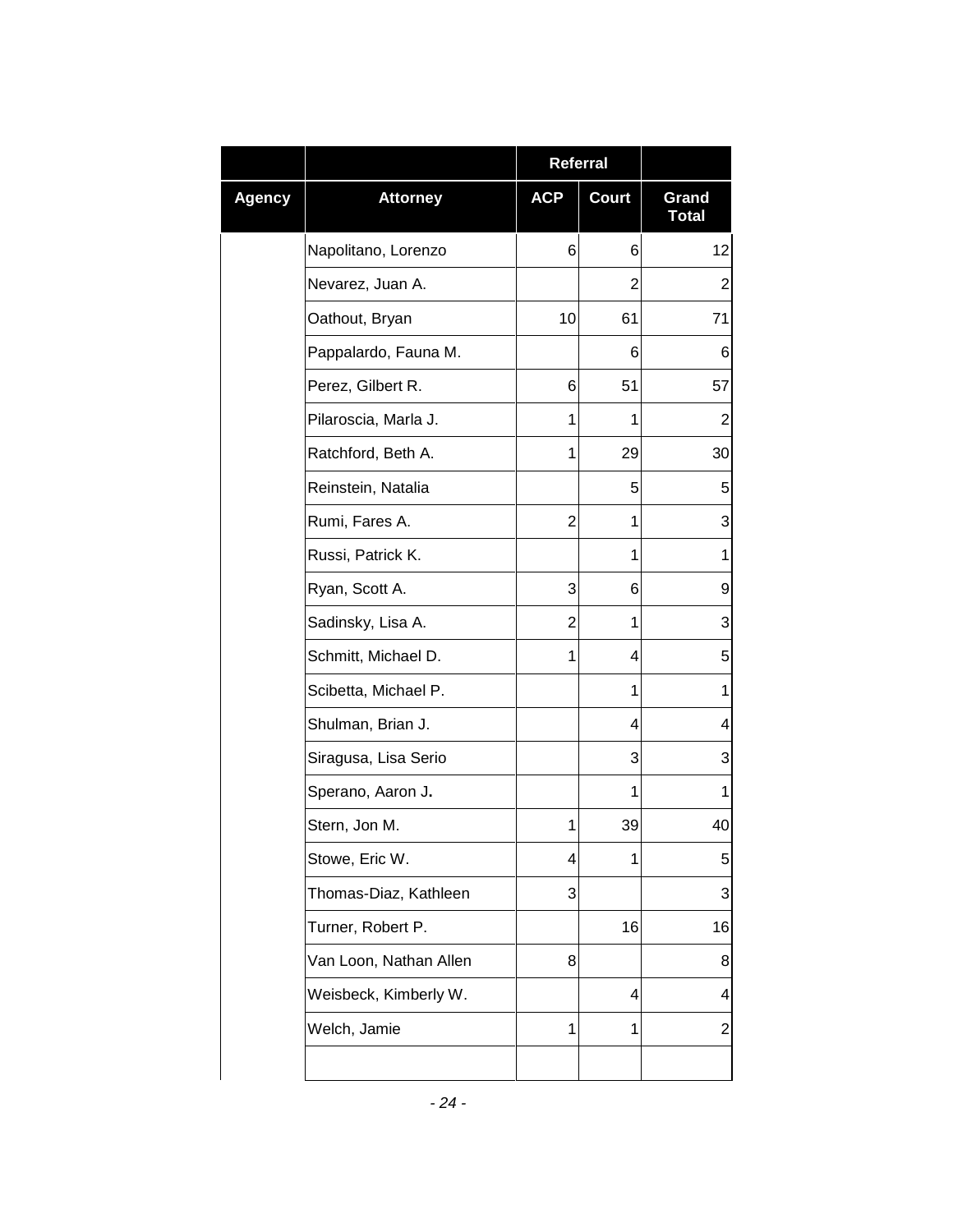|                  |                        |            | Referral |                       |
|------------------|------------------------|------------|----------|-----------------------|
| <b>Agency</b>    | <b>Attorney</b>        | <b>ACP</b> | Court    | Grand<br><b>Total</b> |
| <b>ACP Total</b> |                        |            |          | 866                   |
| CDO              | Duclos, Marc           |            |          | 309                   |
|                  | Edwards, Tynise Y.     |            |          | 298                   |
|                  | Holt, Sarah            |            |          | 286                   |
|                  | Leonardo, Stephanie N. |            |          | 346                   |
|                  | Palmisano, Chelsea     |            |          | 338                   |
|                  | Thomson, Derek A.      |            |          | 269                   |
|                  |                        |            |          |                       |
| <b>CDO Total</b> |                        |            |          | 1846                  |
|                  | <b>Grand Total</b>     |            |          | 2712                  |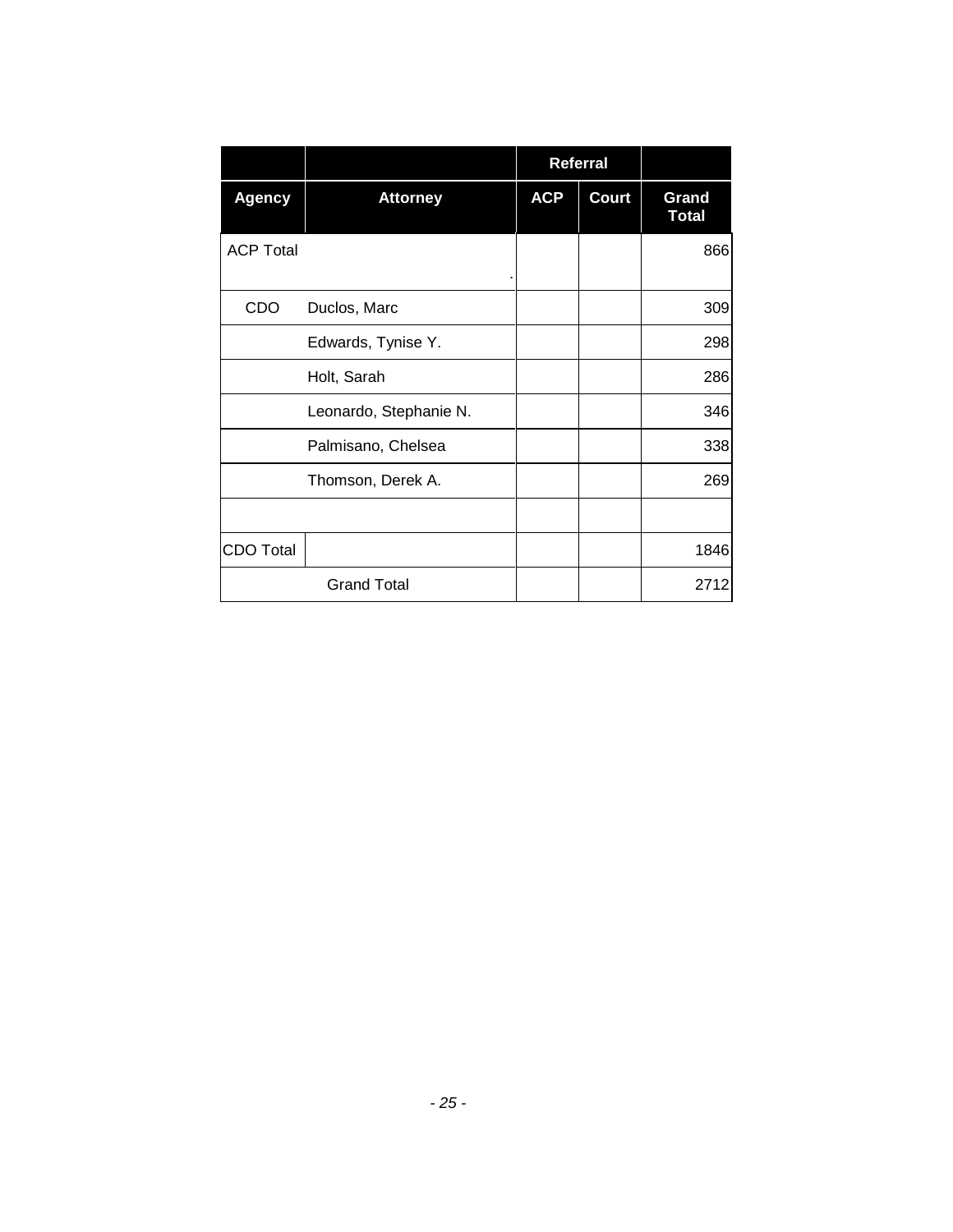|                            |                         | Referral       |                |                         |
|----------------------------|-------------------------|----------------|----------------|-------------------------|
| <b>Agency</b>              | <b>Attorney</b>         | <b>ACP</b>     | <b>Court</b>   | Grand<br><b>Total</b>   |
|                            | Abbatoy, David          | $\overline{2}$ | 3              | 5                       |
|                            | Bourtis, Efthia         | 1              |                | 1                       |
|                            | Bowman, Jason           |                | 2              | 2                       |
|                            | Davison, Mark           | 1              |                | 1                       |
|                            | Davison, Mary P.        |                | 3              | 3                       |
|                            | Field, Bridget          |                | $\overline{2}$ | 2                       |
|                            | Ganguly, Anjan          |                | 1              | 1                       |
|                            | Gorman, Shirley A.      | 1              | 4              | 5                       |
|                            | Hinman, James           | 1              |                | 1                       |
|                            | Jones, Rhian            | 1              |                | 1                       |
|                            | Napolitano, Lorenzo     |                | 1              | 1                       |
|                            | Pixley, William         | $\overline{2}$ | $\overline{2}$ | 4                       |
|                            | Ratchford, Beth         | 1              | 1              | 2                       |
|                            | Reardon, Kathleen P.    | 1              |                | 1                       |
|                            | Russell, Diane          |                | 1              | 1                       |
|                            | Shiffrin, Brian         | 1              |                | 1                       |
|                            | Thompson, Don           |                | 1              | 1                       |
|                            | Waldman, Cara           | $\overline{2}$ | 1              | 3                       |
|                            | Watkins, Paul           |                | $\overline{2}$ | $\overline{\mathbf{c}}$ |
|                            | Wicks, Jeffery          | $\overline{2}$ |                | 2                       |
| <b>ACP</b><br><b>TOTAL</b> |                         | 17             | 23             | 40                      |
| CDO                        | Czapranski, Kimberly J. | 15             |                | 15                      |
|                            | Duclos, Mark            | 1              |                | 1                       |

## **2013 Appellate Assignments**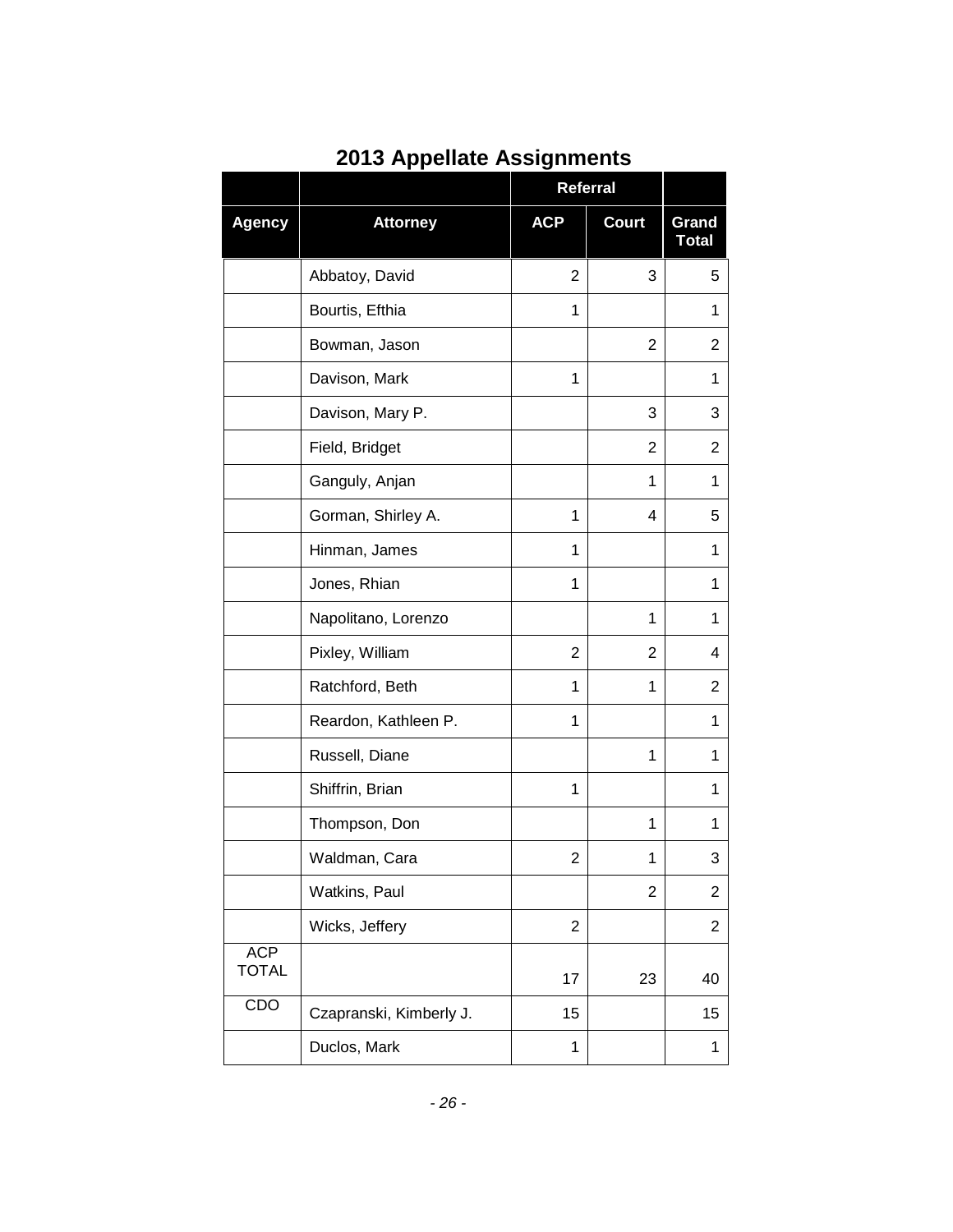|                     | Noce, Charles      |    |    |
|---------------------|--------------------|----|----|
|                     | Reardon, Kathy     | 9  |    |
|                     | Waldorf, Joseph    | 6  |    |
| CDO<br><b>TOTAL</b> |                    | 32 | 32 |
|                     | <b>Grand Total</b> |    | 72 |

• Note: In 2013 a number of cases had to be assigned out to ACP attorneys due to the following factors; The increase in assignments, the age of a number of cases being assigned to the office (already 3-4 years old) and the fact there was only one (1) appellate attorney on staff for most of 2013.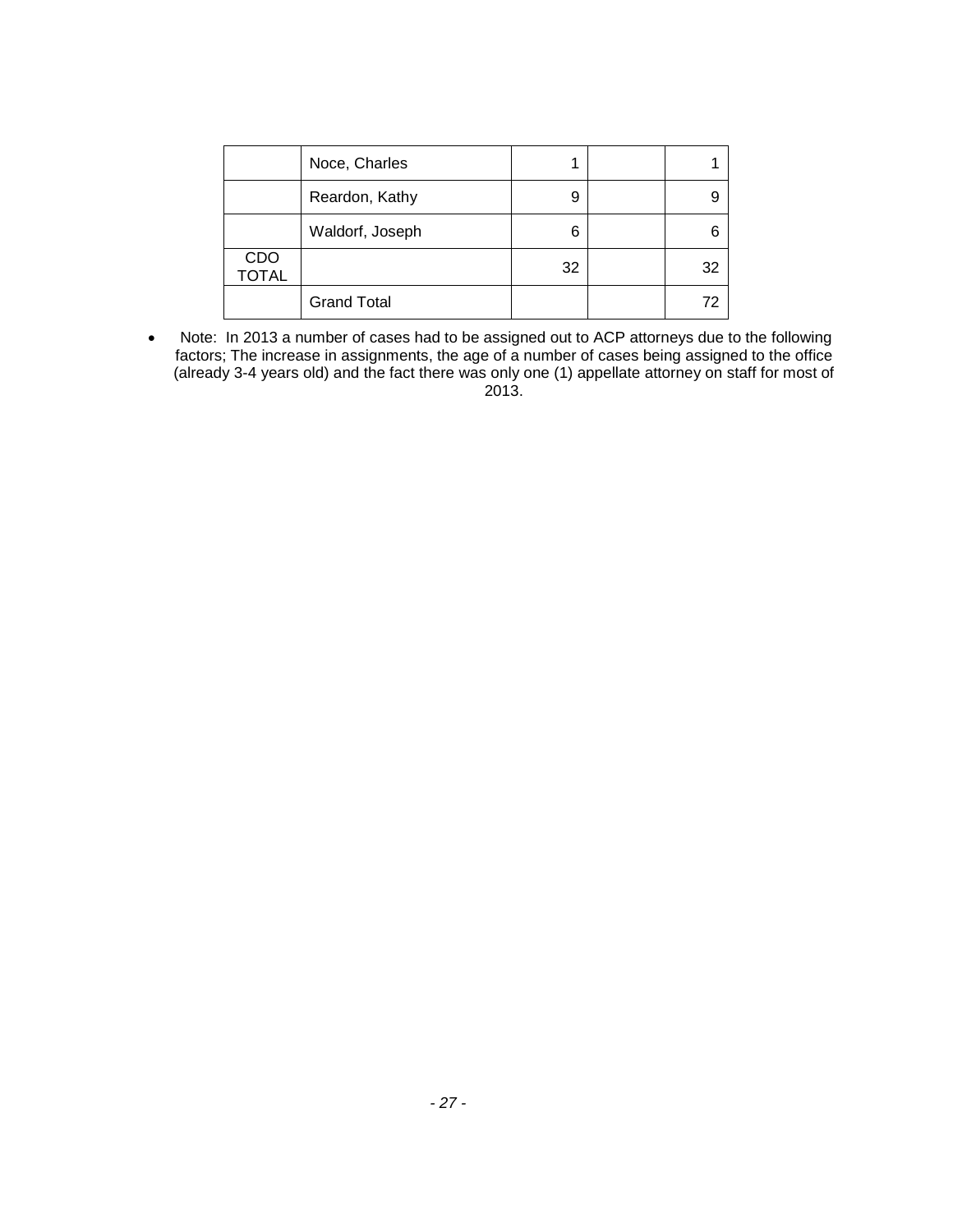# **2013 Costs by Attorney6**

| <b>Attorney Full Name</b> | Cost        |
|---------------------------|-------------|
| Ajaka, Maroun             | \$27,168.75 |
| Annechino, John A.        | \$7,050.00  |
| Aramini, Mary E.          | \$16,264.78 |
| Asamoah-Wade, Yolanda A   | \$1,339.50  |
| Astacio, Leticia D        | \$26,151.46 |
| Aureli, Daniel L.         | \$14,209.50 |
| Badain, Lara R.           | \$30,18.44  |
| Barnes, Stefanie          | \$14,202.90 |
| Barr, Culver K.           | \$2,962.50  |
| Bitetti, Gary             | \$19,624.50 |
| Bourne, Leah K.           | \$8,131.37  |
| Bourtis, Efthia           | \$28,906.09 |
| Bowman, Jason J.          | \$33,944.95 |
| Bowman, Wynn              | \$4,956.00  |
| Brown, James E.           | \$30,261.98 |
| Buettner, Brian C.        | \$14,475.90 |
| Byrnes, James M.          | \$1,893.00  |
| Callanan, Karen Smith     | \$1,635.00  |
| Capanna, Paloma A.        | \$2,760.82  |
| Catalano, Christian A.    | \$33,535.50 |
| Chait, Mitchell A.        | \$1,706.25  |
| Chase, Carolyn L.         | \$23,706.60 |
| Cianca, Mark F.           | \$726.00    |
| Ciardi, Francis M.        | \$41,699.29 |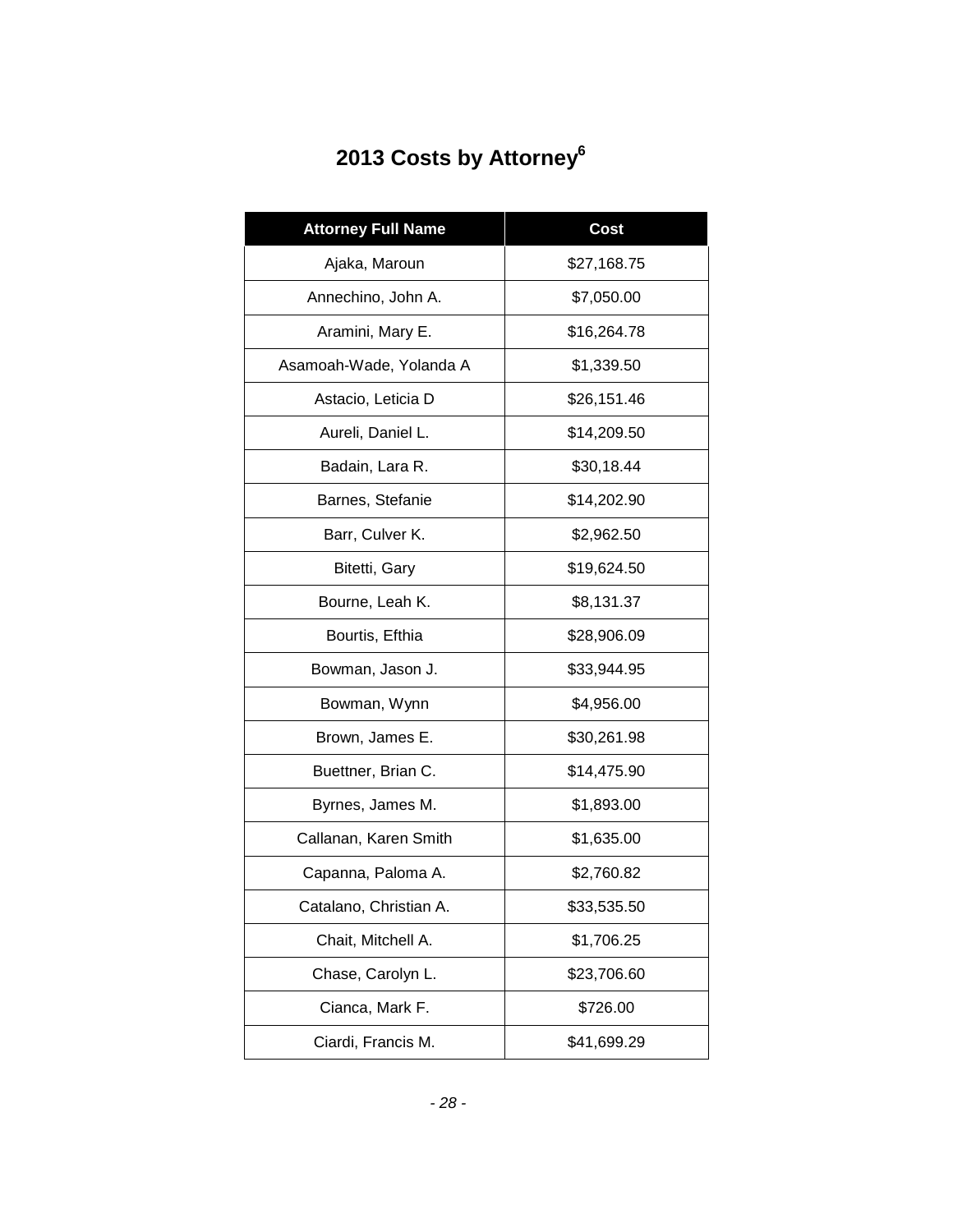| <b>Attorney Full Name</b>                        | Cost                                                    |
|--------------------------------------------------|---------------------------------------------------------|
| Cocuzzi, Thomas J.                               | \$9,366.00                                              |
| Colombo, Jeanne M.                               | \$1,402.50                                              |
| Connor, Ann E.                                   | \$366.00                                                |
| Crowder, Debra A.                                | \$2,430.00                                              |
| Damelio, Joseph S.                               | \$58,091.25                                             |
| Davison, Mary P.                                 | \$12,191.62                                             |
| DeCarolis, Brian                                 | \$3,865.50                                              |
| Dedes, William C.                                | \$1,020.00                                              |
| DeJohn, Timothy W.                               | \$16,492.50                                             |
| Demo-Vazquez, Kristine M.                        | \$2,208.00                                              |
| DiPrima, Michael T.                              | \$10,747.50                                             |
| DiSalvo, Thomas J.                               | \$16,154.85                                             |
| Dollinger, Alison                                | \$16,096.80                                             |
| Duclos, Marc A.                                  | \$810.00                                                |
| Easton, William T.                               | <b>Easton Thompson</b><br><b>Kasperek Shiffrin, LLP</b> |
| <b>Easton Thompson Kasperek</b><br>Shiffrin, LLP | \$86,775.40                                             |
| Egger & Leegant                                  | \$8,625.05                                              |
| Egger, Jan P.                                    | Egger & Leegant                                         |
| Elsner, Erin M.                                  | \$3,255.00                                              |
| Falk, Jr., Terrance A.                           | 11,920.66                                               |
| Farr, William H.                                 | \$7,113.75                                              |
| Farrell-Gallagher, Barbara E.                    | \$45,220.40                                             |
| Field, Bridget                                   | \$817.50                                                |
| Feindt, Mary E.                                  | \$31,720.50                                             |
| Fulmer, Daniel C.                                | \$3552.00                                               |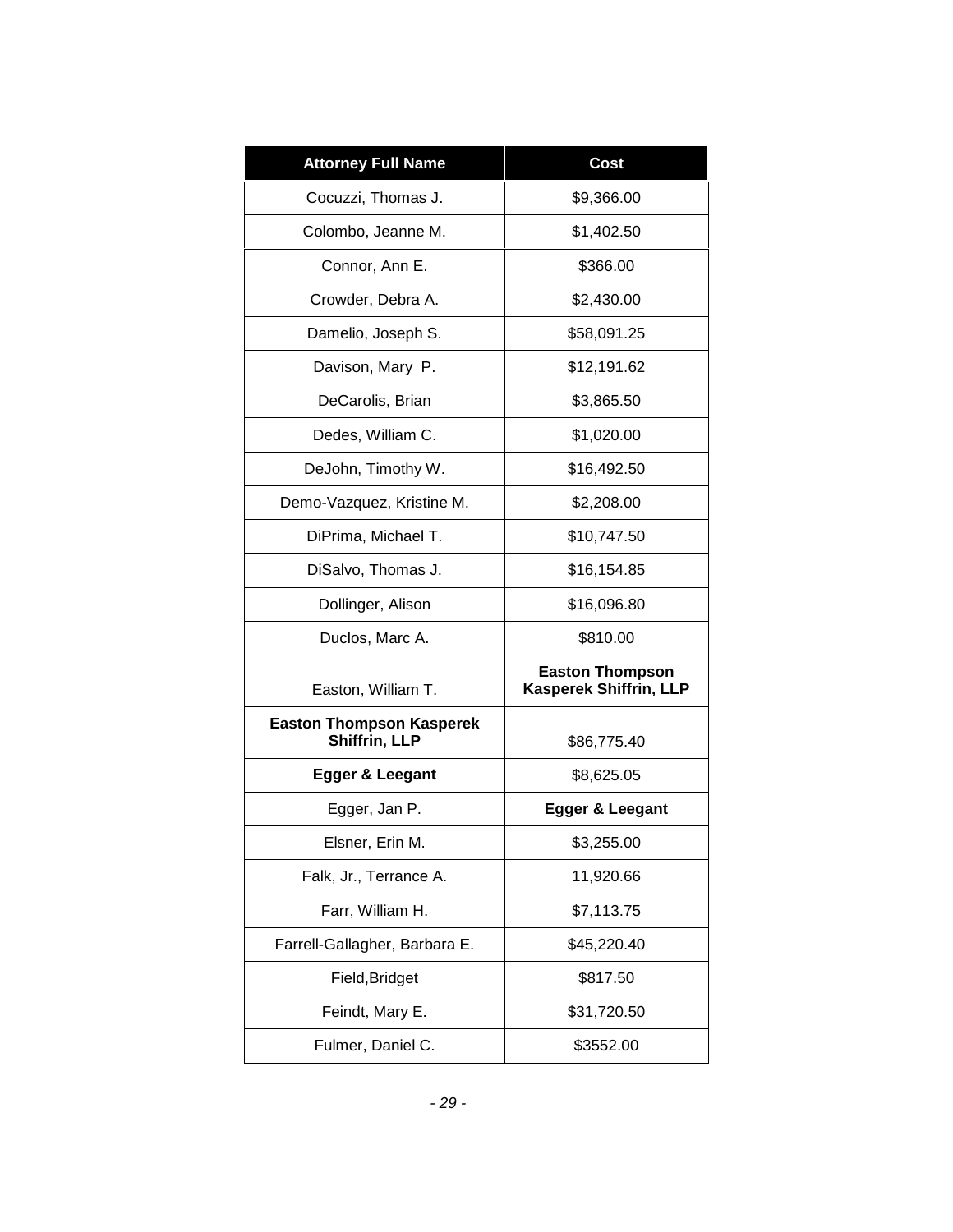| <b>Attorney Full Name</b>     | <b>Cost</b>                           |
|-------------------------------|---------------------------------------|
| Funk, Mark D.                 | \$52,047.00                           |
| Ganguly, Anjan K.             | <b>Ganguly Brothers, PLLC</b>         |
| Ganguly, Avik K.              | <b>Ganguly Brothers, PLLC</b>         |
| <b>Ganguly Brothers, PLLC</b> | \$62,656.76                           |
| Garretson, Scott A.           | \$59,816.13                           |
| Geraci, Michael               | Trevett, Cristo, Salzer &<br>Andolina |
| Gianforti, Gary J.            | \$7,589.00                            |
| Gibbons, Patricia Ann         | \$6,098.84                            |
| Gladstone, Katherine          | \$22,552.92                           |
| Gorman, Shirley A.            | \$9,662.57                            |
| Gross, Richard R.             | \$18,955.50                           |
| Guarino, Michael              | \$80,462.67                           |
| Handelman, Eric D.            | \$11,920.00                           |
| Hardies, Robert M.            | \$762.00                              |
| Hartt, James D.               | \$1290.00                             |
| Hinman, James S.              | \$18,685.50                           |
| Holliday, Billie D.           | \$7,556.25                            |
| Houde, Ardeth L.              | \$825.00                              |
|                               | Sperano & Housel,                     |
| Housel, Jason M.              | <b>Attorneys at Law</b>               |
| Hummel, Chad M.               | \$4,063.50                            |
| Hurwitz, Phillip R.           | \$9,900.40                            |
| Hyland, Kenneth               | \$5,898.09                            |
| Indivino, Deborah A.          | \$1,725.00                            |
| Infantino, Marc               | \$7,520.00                            |
| Jain, Rekha                   | \$8,966.77                            |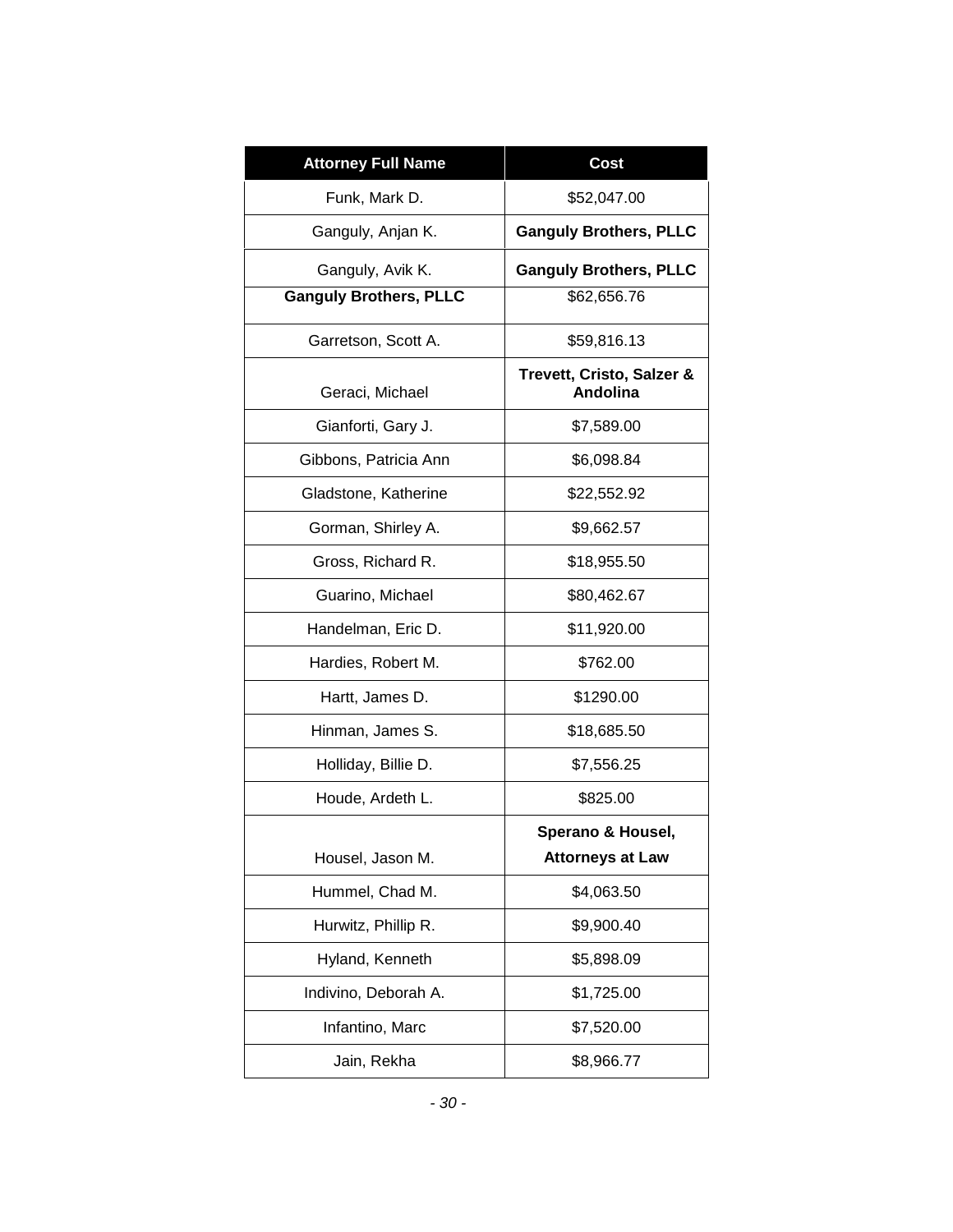| <b>Attorney Full Name</b> | Cost                                             |
|---------------------------|--------------------------------------------------|
| Johnson, Christopher G.   | \$14,722.16                                      |
| Jones, Rhian Dudson       | \$23,212.50                                      |
| Josh, Sylvia W.           | \$6,096.20                                       |
| Karatas, Nigos            | \$10,531.05                                      |
| Kasperek, Lawrence L.     | <b>Easton Thompson</b><br>Kasperek Shiffrin, LLP |
| Kennedy, Christian J.     | \$43,668.50                                      |
| Khuns, Kevin M.           | \$68,365.93                                      |
| Kovalsky, Shaina          | \$26,369.28                                      |
| Krane, Joel N.            | \$33,958.50                                      |
| Kristal, Peter L.         | \$8,369.50                                       |
| LaBue, Eugene P.          | \$4,314.00                                       |
| <b>Laduca Law Firm</b>    | \$55,393.50                                      |
| LaDuca, John L.           | <b>Laduca Law Firm</b>                           |
| Lagoe, Victoria           | \$9,401.04                                       |
| Lamb, III, Robert G.      | \$7,836.50                                       |
| Lamb, Meredith M. B.      | \$14,161.76                                      |
| Laragy, Susan             | \$1,662.00                                       |
| Leavy, Anthony            | \$8,456.25                                       |
| Leegant, Jo Anne          | Egger & Leegant                                  |
| Lester, Frederick         | \$34,056.75                                      |
| Lopez, Sylvia             | \$75.00                                          |
| MacAulay, Paul D.         | \$45,062.33                                      |
| Maggio, Frank G.          | \$4,086.00                                       |
| Martin, Thomas N.         | \$3,412.00                                       |
| Maslow, Lisa J.           | \$23,701.52                                      |
| Mastrella, Daniel J.      | \$78,13.50                                       |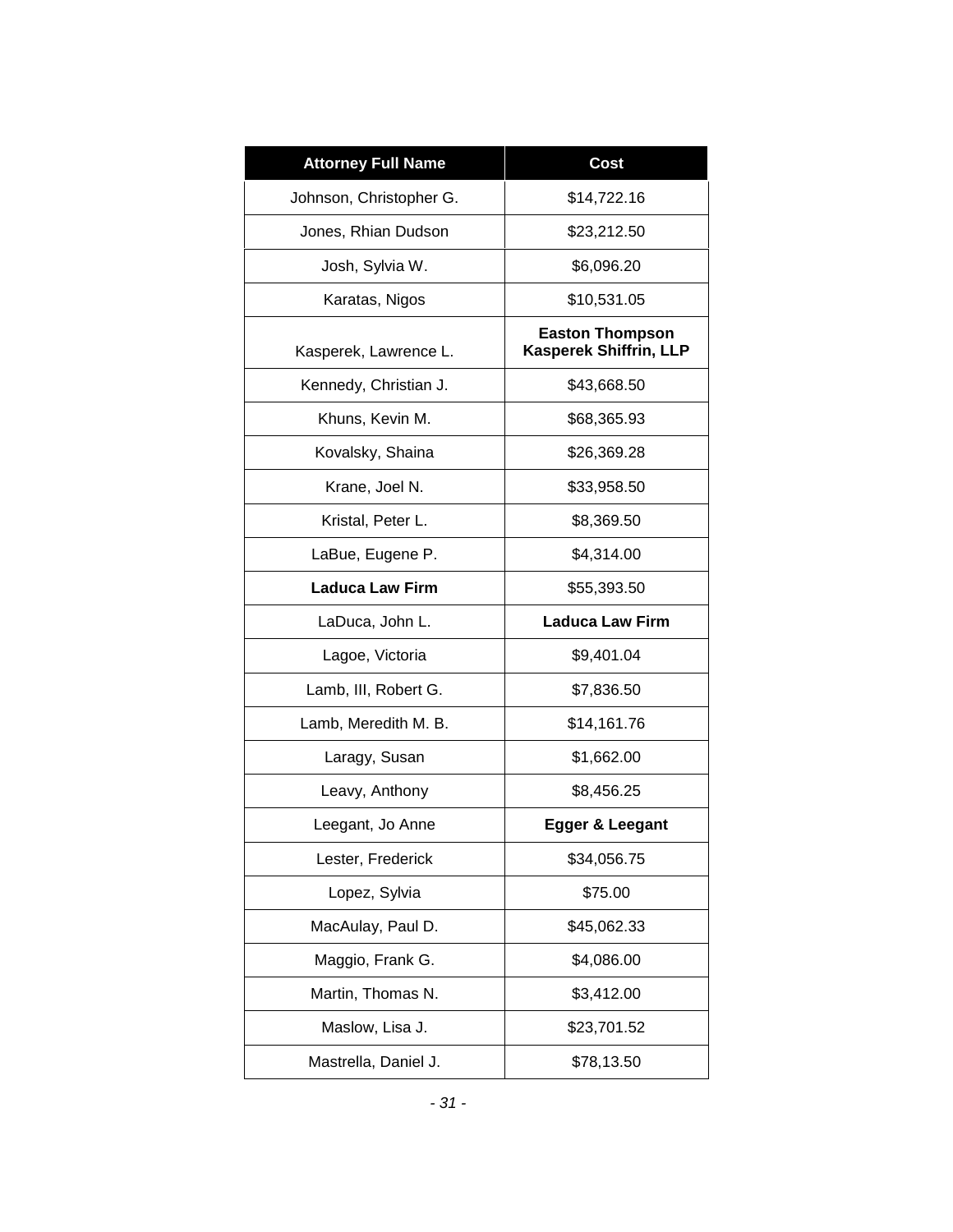| <b>Attorney Full Name</b> | <b>Cost</b>               |
|---------------------------|---------------------------|
| Maurer, Zach              | \$7,093.50                |
| McCarthy, II, Martin P.   | \$17,567.35               |
| McCarty, Terence          | \$2,235.00                |
| McClenathan, Edward W.    | \$9,195.85                |
| McKain, Kevin             | \$14,137.00               |
| McKeown, John F.          | \$1,129.55                |
| Menard, John              | \$48,449.00               |
| Merante, RoseMaria        | \$22,260.00               |
| Merante, Vincent E.       | \$24,274.50               |
| Mix, Matthew J.           | \$3,358.50                |
| Monaghan, Lori Robb       | \$10,560.15               |
| Morabito, David R.        | \$4,107.72                |
| Muldoon, Gary             | <b>Muldoon &amp; Getz</b> |
| <b>Muldoon &amp; Getz</b> | \$17,567.35               |
| Murante, David A.         | \$57,381.62               |
| Nafus, Matthew D.         | \$30,808.75               |
| Napier, James A.          | \$10,641.00               |
| Napolitano, Lorenzo       | \$41,130.98               |
| Nevarez, Juan A.          | \$2,940.00                |
| Nobles, James L           | \$390.00                  |
| Oathout, Bryan            | \$107,229.00              |
| O'Neill, Jr., Raymond B.  | \$255.00                  |
| O'Toole, Keith            | \$8,962.50                |
| Owens, David L.           | \$11,103.00               |
| Pappalardo, Fauna         | \$8,167.50                |
| Parks, Anthony            | \$587.47                  |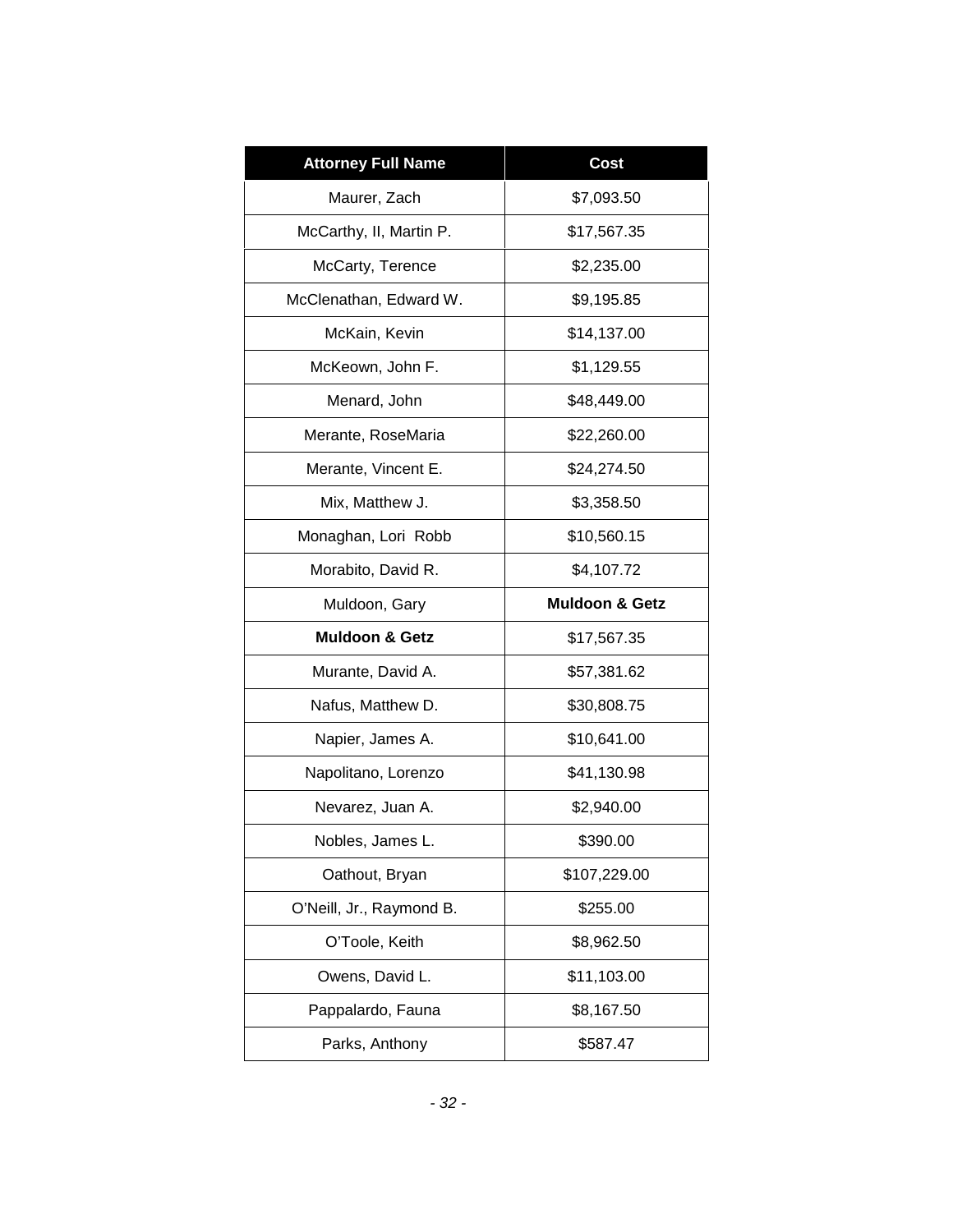| <b>Attorney Full Name</b>      | <b>Cost</b>                    |
|--------------------------------|--------------------------------|
| Pennica, Kenneth L.            | \$3,540.00                     |
| Perez, Gilbert R.              | \$76,930.50                    |
| Pilato, Charles M.             | \$10,507.50                    |
| Pilato, David C.               | <b>Laduca Law Firm</b>         |
| Pixley, William G.             | \$19,857.50                    |
| Pullano, Peter J.              | \$39,612.11                    |
| Ratchford, Beth A.             | \$51,574.51                    |
| Reardon, Kathleen P.           | \$13,981.37                    |
| Redmond, Gregg H.              | \$116.00                       |
| Reinstein, Natalia             | \$3,802.50                     |
| Riotto, II, James L.           | \$51,771.00                    |
| Rodeman, Christopher K.        | \$19,734.00                    |
| Roxin, Richard C.              | \$18,161.95                    |
| Ruby, William S.               | \$7,202.00                     |
| Rumi, Fares A.                 | \$11,255.09                    |
| Russell, Dianne C.             | \$39,822.90                    |
| Russi, Patrick K.              | \$6,903.00                     |
| Sadinsky, Lisa A.              | \$466.37                       |
| <b>Schiano Law Offices, PC</b> | \$56,367.50                    |
| Schiano, Christopher           | <b>Schiano Law Offices, PC</b> |
| Schiano, Jr., Charles A.       | <b>Schiano Law Offices, PC</b> |
| Schiano, Michael P.            | <b>Schiano Law Offices, PC</b> |
| Schiano, Sr., Charles A.       | <b>Schiano Law Offices, PC</b> |
| Schmitt, Michael D.            | \$12,702.50                    |
| Scibetta, Michael P.           | \$16,606.53                    |
| Sekharan, Raja N.              | \$1,724.09                     |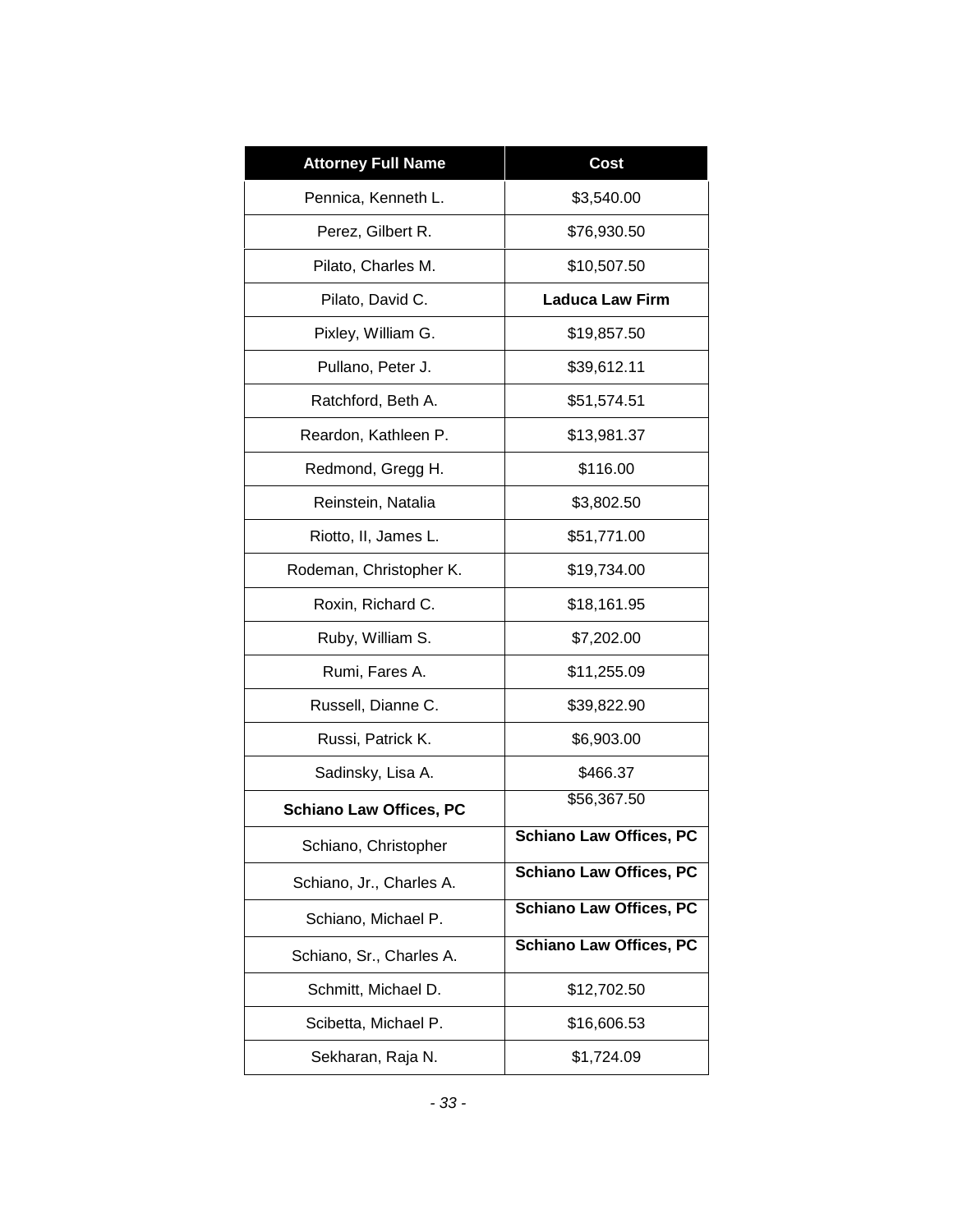| <b>Attorney Full Name</b>                            | Cost                                                    |
|------------------------------------------------------|---------------------------------------------------------|
| Sercu, Stephen                                       | \$1,099.50                                              |
| Session, Jerry                                       | \$7,038.00                                              |
| Shiffrin, Brian                                      | <b>Easton Thompson</b><br>Kasperek Shiffrin, LLP        |
| Shulman, Brian J.                                    | \$60,935.37                                             |
| Siragusa, Lisa Serio                                 | \$778.50                                                |
| Sperano, Aaron J.                                    | Sperano & Housel,<br><b>Attorneys at Law</b>            |
| Sperano & Housel,                                    |                                                         |
| <b>Attorneys at Law</b>                              | \$50,794.00                                             |
| <b>Steinman, Charles</b>                             | \$1,761.00                                              |
| Stern, Jon M.                                        | \$22,998.00                                             |
| Stowe, Eric W.                                       | \$22,883.01                                             |
| Thomas-Diaz, Kathleen                                | \$25,702.00                                             |
| Thompson, Donald M.                                  | <b>Easton Thompson</b><br><b>Kasperek Shiffrin, LLP</b> |
| Tuohey, Michael J.                                   | \$4,325.02                                              |
| Trevett, Cristo, Salzer & Andolina                   | \$53,071.48                                             |
| Turner, Karen B.                                     | \$68,039.00                                             |
| Turner, Robert P.                                    | \$11,542.25                                             |
| Vacca, James P.                                      | \$25,537.50                                             |
| Vacca, Jr., Paul J.                                  | \$15,684.43                                             |
| Valleriani, Sam L.                                   | \$54,815.25                                             |
| Van Loon, Nathan, Menard,<br><b>Attorneys at Law</b> | \$48,449.00                                             |
| Van Loon, Nathan                                     | Van Loon, Nathan,<br><b>Menard, Attorneys at Law</b>    |
| Wade, David                                          | <b>Ganguly Brothers, PLLC</b>                           |
| Waldman, Cara                                        | \$7,603.97                                              |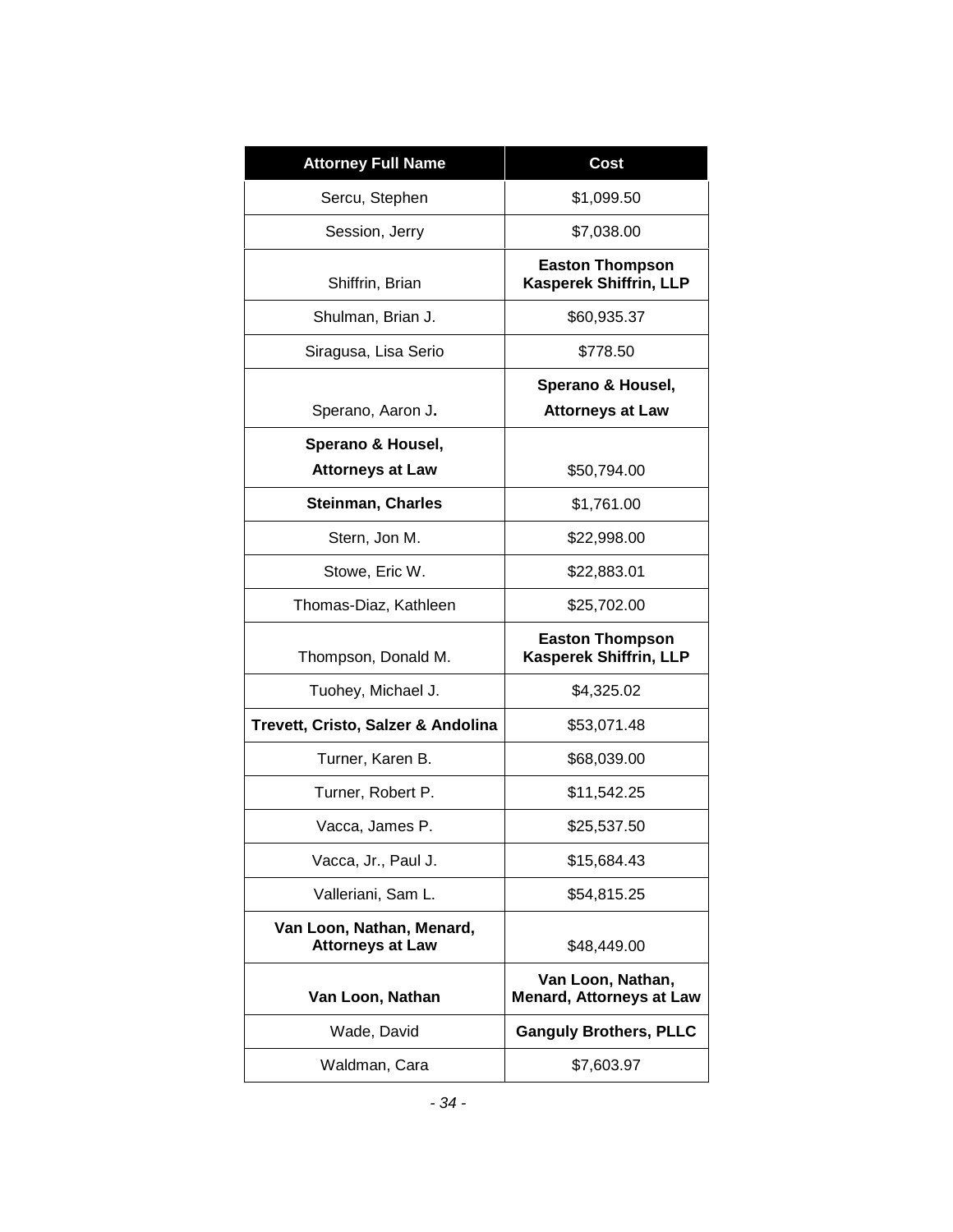| <b>Attorney Full Name</b> | Cost                                  |
|---------------------------|---------------------------------------|
| Waldorf, Joseph           | \$361.84                              |
| Walsh, Jr., James E.      | \$705.00                              |
| Watkins, Paul B.          | \$757.50                              |
| Weisbeck, Kimberly W.     | \$6,067.50                            |
| Welch, Jamie              | \$3,345.00                            |
| Wisner, Todd J.           | \$8,063.25                            |
| Wood, Robert W.           | \$15,383.27                           |
| Young, D. Scott           | \$19,195.50                           |
| Young, Mark A.            | \$37,381.50                           |
| Zimberlin, John F.        | \$8,622.00                            |
| Zimmermann, Jr., Clark J. | Trevett, Cristo, Salzer &<br>Andolina |
| <b>Grand Total</b>        | \$3,071,364.38                        |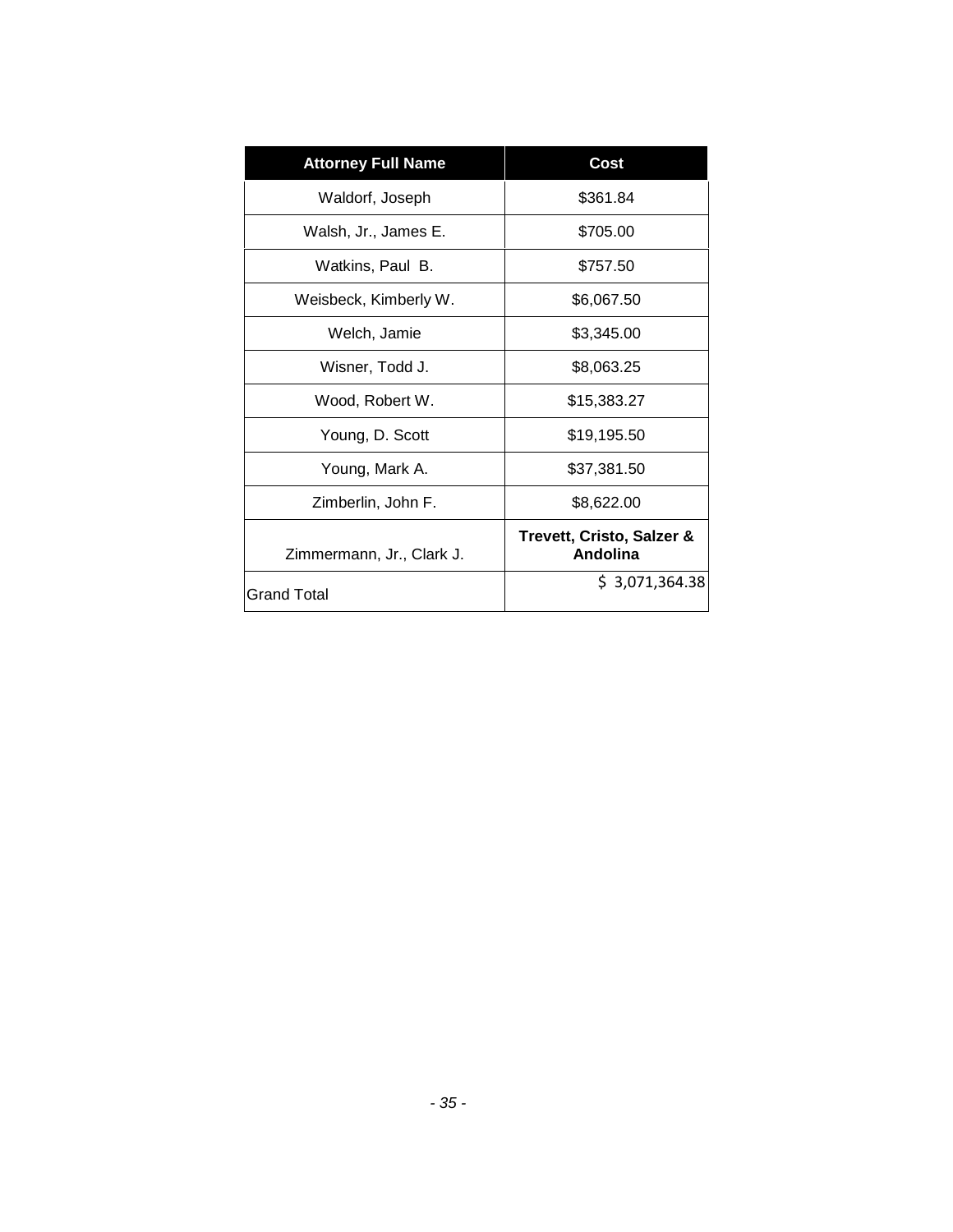### **2013 Table of Program Use by Judiciary[6](#page-37-0)**

The table below shows the number of assignments for each Judge making at least one assignment during 2013. The statistics, between this chart and the attorney assignments, clearly show that Rochester City Court, which assigns the greatest number of cases in the County, is very high in percentage of cases assigned through the Assigned Counsel Program. These facts directly correlate to the fact that the distribution of cases among the attorneys is greatest for criminal cases. Conversely, the statistics show that Family Court has a very low percentage of cases assigned through the Assigned Counsel Program when removing those cases assigned to the Conflict Defender Office.

| Judge                   | <b>ACP</b> | Court          | Total |
|-------------------------|------------|----------------|-------|
| Affronti, Francis A.    | 8          | 9              | 17    |
| Appellate Division,     | 17         | 23             | 40    |
| Argento, Victoria M.    | 1          | 40             | 41    |
| Ark, John J.            |            | 1              | 1     |
| Arnold, Jeanne          |            | 6              | 6     |
| Aronson, Stephen D.     | 1          | 1              | 2     |
| Barone, Vincent M.      | 1          | 3              | 4     |
| Beikirch, James F.      | 2          | 49             | 51    |
| Bernacki, John E.       | 6          | $\overline{2}$ | 8     |
| Boldt, Margaret M.      | 3          | $\overline{2}$ | 5     |
| Bonacchi, David P.      | 1          | 5              | 6     |
| Brown-Steiner, Terrence | 4          | 23             | 27    |
| Campbell, Vincent       | 62         | 20             | 82    |
| Castro, Melchor E.      | 558        | 170            | 728   |
| Connors, Robert P.      | 8          | 10             | 18    |
| Corretore, David        | 18         | 3              | 21    |
| Crimi, Jr., Charles F.  | 71         | 17             | 88    |

<span id="page-37-0"></span> $6$  The assignment numbers are higher here because unlike reporting of attorney assignments where only new assignments are reported, all assignments made by the Judges are counted here. These numbers include those cases handled by the Office of the Conflict Defender.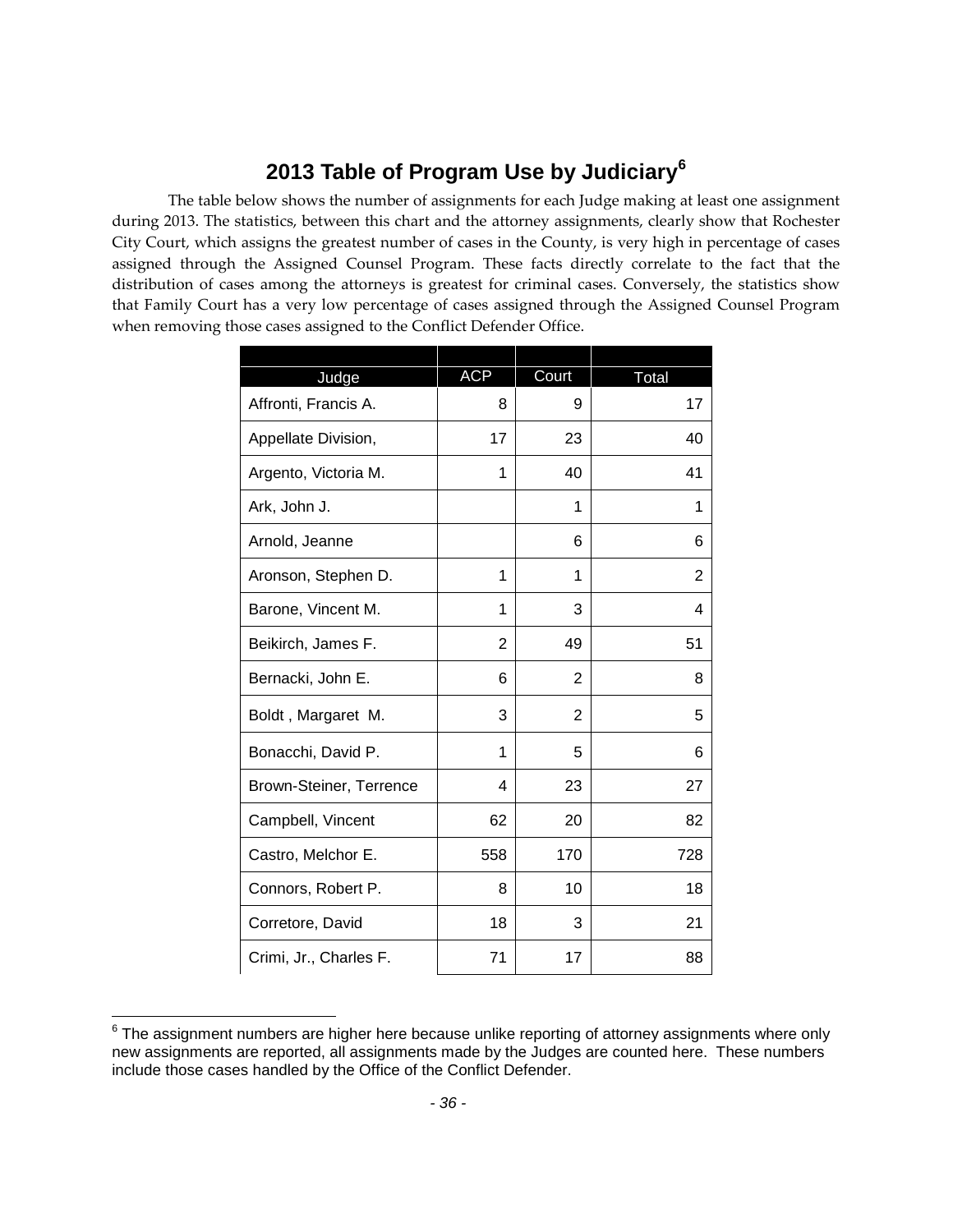| Judge                   | <b>ACP</b> | Court | Total |
|-------------------------|------------|-------|-------|
| DeMarco, John L.        | 2          | 32    | 34    |
| Depferd, Mark R.        | 4          |       | 4     |
| Dinolfo, Vincent M.     | 21         | 34    | 55    |
| DiSalvo, Thomas J.      | 15         | 1     | 16    |
| Dixon, Maija C.         | 75         | 8     | 83    |
| Donofrio, Gail          |            | 181   | 181   |
| Donsky, Steven M.       | 1          | 60    | 61    |
| Doupe, Thomas S.        | 2          |       | 2     |
| Doyle, Daniel J.        | 2          | 36    | 38    |
| Elliott, John E.        | 51         | 16    | 67    |
| Falk, John A.           | 10         | 3     | 13    |
| Farber, Sidney T.       | 14         | 2     | 16    |
| Fletcher, William P.    | 1          |       | 1     |
| Gallagher, John         | 3          | 176   | 179   |
| Gallaher, Patricia E.   |            | 115   | 115   |
| Genier, Joseph T.       |            | 37    | 37    |
| Geraci, Jr., Frank P.   | 1          |       | 1     |
| Gordon, Julie Anne      | 65         | 48    | 113   |
| Irizarry, Diana M.      | 7          |       | 7     |
| Johnson, Kevin          | 3          |       | 3     |
| Johnson, Teresa D.      | 96         | 5     | 101   |
| Kirch, Henry E.         | 1          |       | 1     |
| Kohout, Joan S.         |            | 137   | 137   |
| Litteer, Jr., Harold H. | 3          |       | 3     |
| Lomenzo, Jr., John P.   | 12         | 1     | 13    |
| Maley, Jr., James E.    | 7          |       | 7     |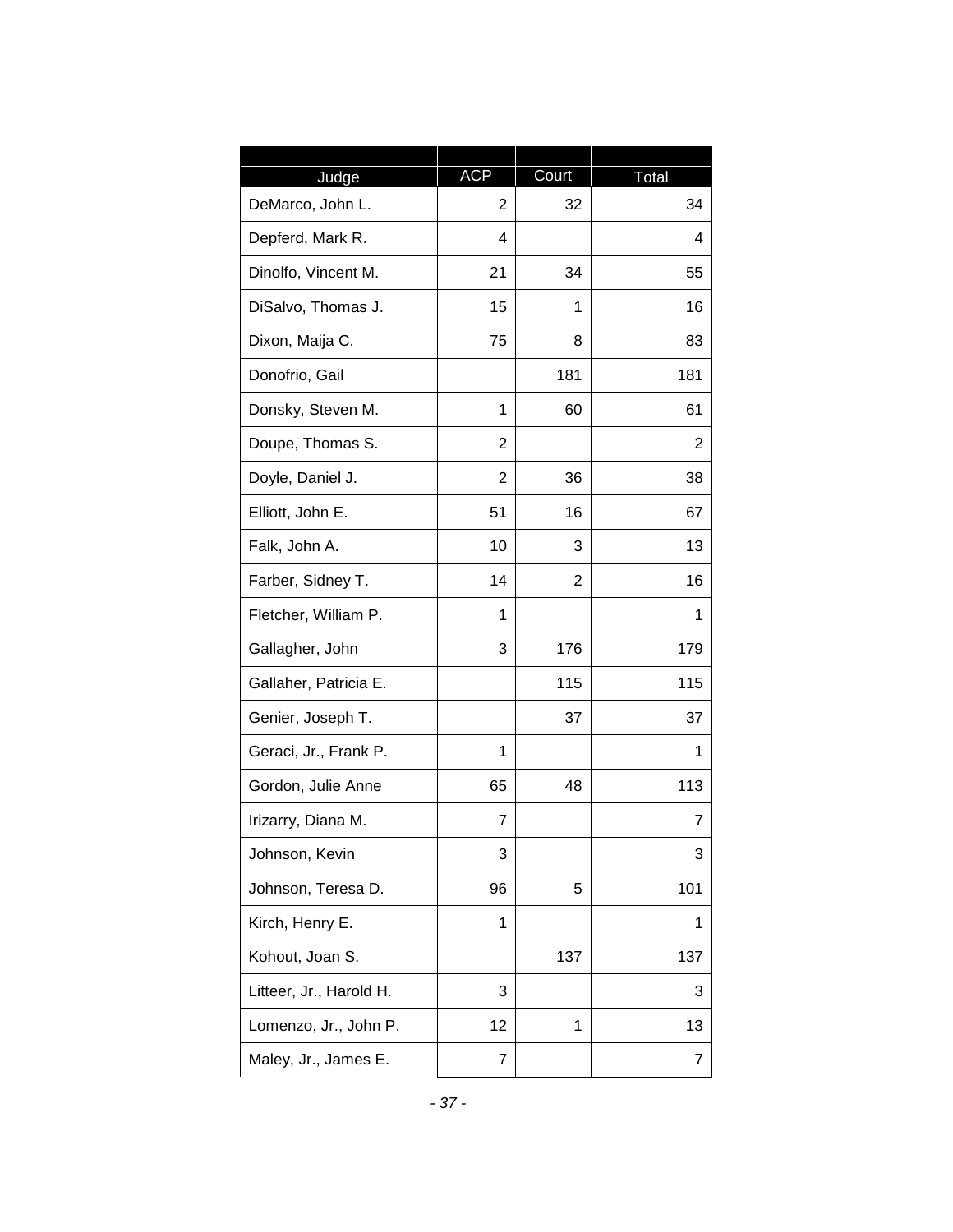| Judge                 | <b>ACP</b>     | Court | Total |
|-----------------------|----------------|-------|-------|
| Miller, Stephen T.    | 99             | 42    | 141   |
| Moffett, Richard W.   | 3              | 1     | 4     |
| Moran, Thomas E.      | 3              | 16    | 19    |
| Morris, Karen         | 14             | 1     | 15    |
| Morse, Thomas Rainbow | 124            | 25    | 149   |
| Mulley, James         | 10             | 3     | 13    |
| Murante, David A.     |                | 5     | 5     |
| Nesser, Joseph G.     | $\overline{2}$ | 95    | 97    |
| Nitti, Gino M.        | 42             | 19    | 61    |
| Odorisi, J. Scott     |                | 5     | 5     |
| Okolowitz, Scott K.   | 2              | 2     | 4     |
| Olver, Melvin L.      | 4              | 5     | 9     |
| Owlett, Deborah       |                | 1     | 1     |
| Pericak, John G.      | 2              | 40    | 42    |
| Piampiano, James J.   | 17             | 12    | 29    |
| Pietropaoli, Patrick  |                | 14    | 14    |
| Pilato, Linda Lohner  | 3              |       | 3     |
| Polito, Thomas W.     | 41             | 26    | 67    |
| Pupatelli, Peter P.   | 7              | 53    | 60    |
| Randall, Doug A.      | 5              | 15    | 20    |
| Rao, Michael G.       | 3              |       | 3     |
| Rath, Paul            | 5              |       | 5     |
| Renzi, Alexander      | 1              | 19    | 20    |
| Riordan, Paul M.      | 38             | 11    | 49    |
| Rivoli, John J.       | 9              | 2     | 11    |
| Ruhlmann, Dandrea L.  | 1              | 137   | 138   |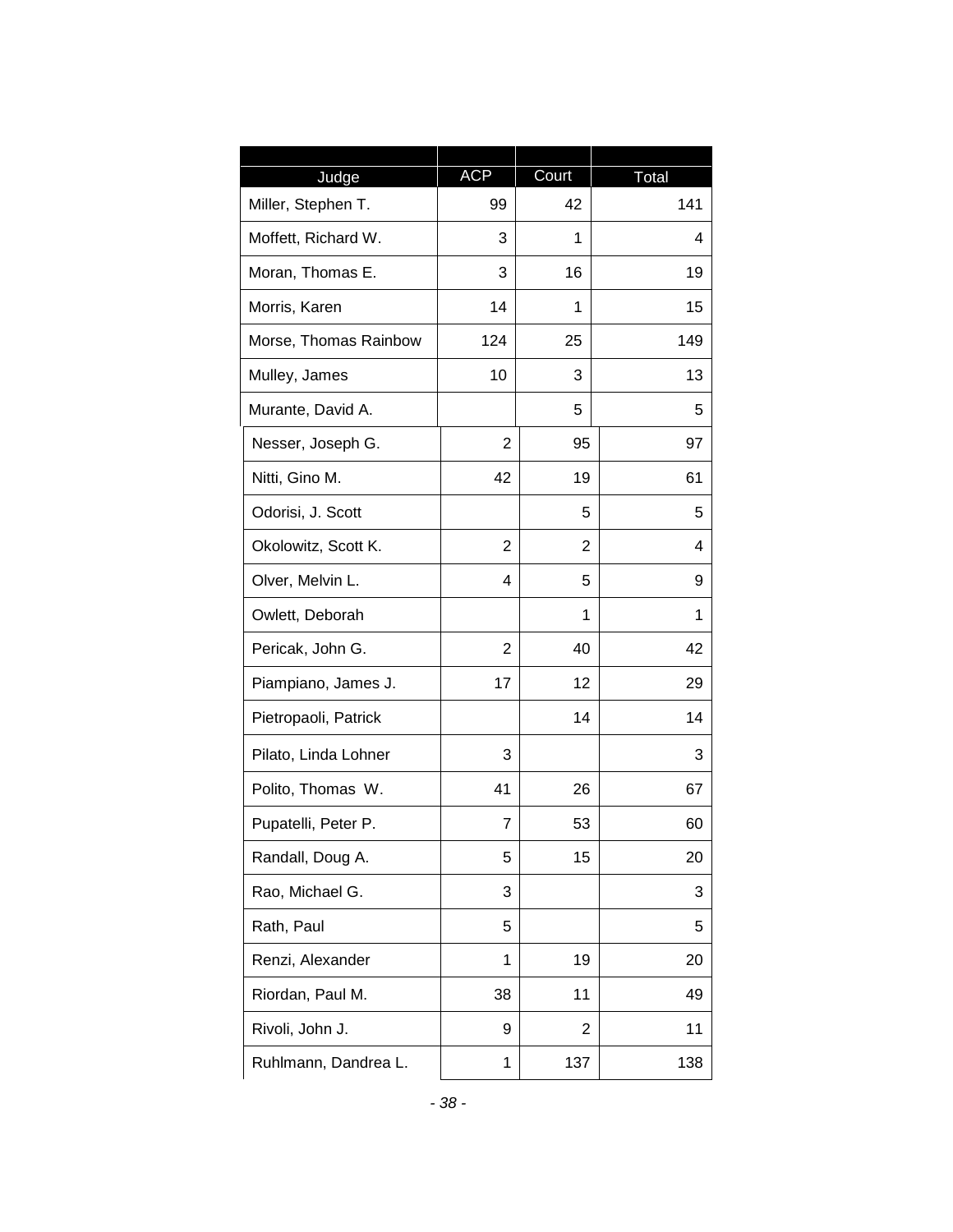| Judge                    | <b>ACP</b> | Court | Total |  |
|--------------------------|------------|-------|-------|--|
| Russi, Patrick           | 1          | 32    | 33    |  |
| Schiano, Jr., Charles A. | 17         | 66    | 83    |  |
| Schiano, Michael Patrick |            | 4     | 4     |  |
| Schwartz, John R.        | 3          | 10    | 13    |  |
| Sciortino, Michael A.    | 8          | 3     | 11    |  |
| Stowe, Richard E.        | 1          | 4     | 5     |  |
| Taylor, William          | 9          | 3     | 12    |  |
| Valentino, Joseph J.     | 1          | 50    | 51    |  |
| Valleriani, Samuel L.    |            | 58    | 58    |  |
| Wilcox, Christopher T.   | 2          |       | 2     |  |
| Winslow, Joanne M.       | 16         | 6     | 22    |  |
| Yacknin, Ellen M.        | 71         | 12    | 83    |  |
| <b>Grand Total</b>       | 1721       | 2073  | 3794  |  |
|                          |            |       |       |  |

# **2013 Case Dispositions[7](#page-40-0)**

| <b>Disposition</b>       | Total |  |
|--------------------------|-------|--|
| Abated by Death          |       |  |
| ACD                      | 540   |  |
| Acquittal                | 17    |  |
| <b>Admit Petition</b>    | 54    |  |
| Appeal Judgment-Affirmed | 19    |  |

<span id="page-40-0"></span><sup>7</sup> Includes all cases closed and paid in 2013 even if assigned in prior year.

l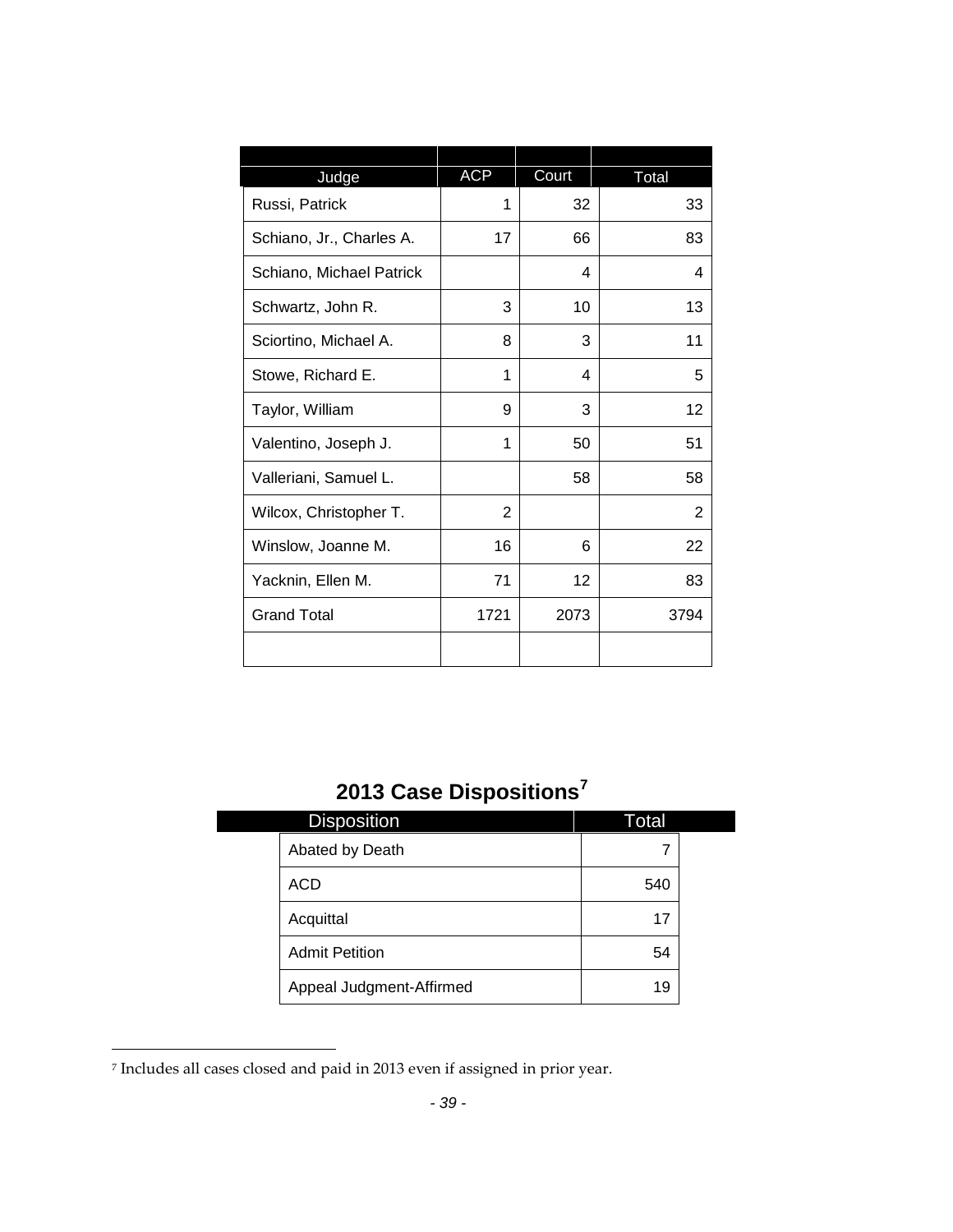| Appeal Judgment - Modified         | 1    |
|------------------------------------|------|
| Appeal Judgment-Reversed           | 1    |
| <b>Trial - Guilty Lesser</b>       | 6    |
| <b>Trial - Guilty Original</b>     | 16   |
| <b>Client Retained Own Counsel</b> | 83   |
| Conflict of Interest               | 50   |
| Consolidated - Other Charges       | 24   |
| Covered by Plea - Other Charge     | 224  |
| Dismissed - CPL 30.30              | 311  |
| Dismissed - Felony Complaint       | 9    |
| Dismissed - Indictment             | 8    |
| Dismissed - Information            | 100  |
| Dismissed -Motion                  | 48   |
| Dismissed - Plea in Satisfaction   | 96   |
| <b>Extradition Granted</b>         | 3    |
| No Bill - Grand Jury               | 101  |
| No Conflict - PD Continued         | 7    |
| Other                              | 63   |
| <b>Petition Dismissed</b>          | 354  |
| Petition found after hearing       | 49   |
| Plea to Reduced Charge             | 890  |
| Plea to Top Charge                 | 401  |
| Relieved by Court                  | 155  |
| <b>Stipulated Settlement</b>       | 1370 |
| <b>Transfer to Family Court</b>    | 8    |
| Transfer to IDV                    | 41   |
| <b>Trial Order of Dismissal</b>    | 3    |